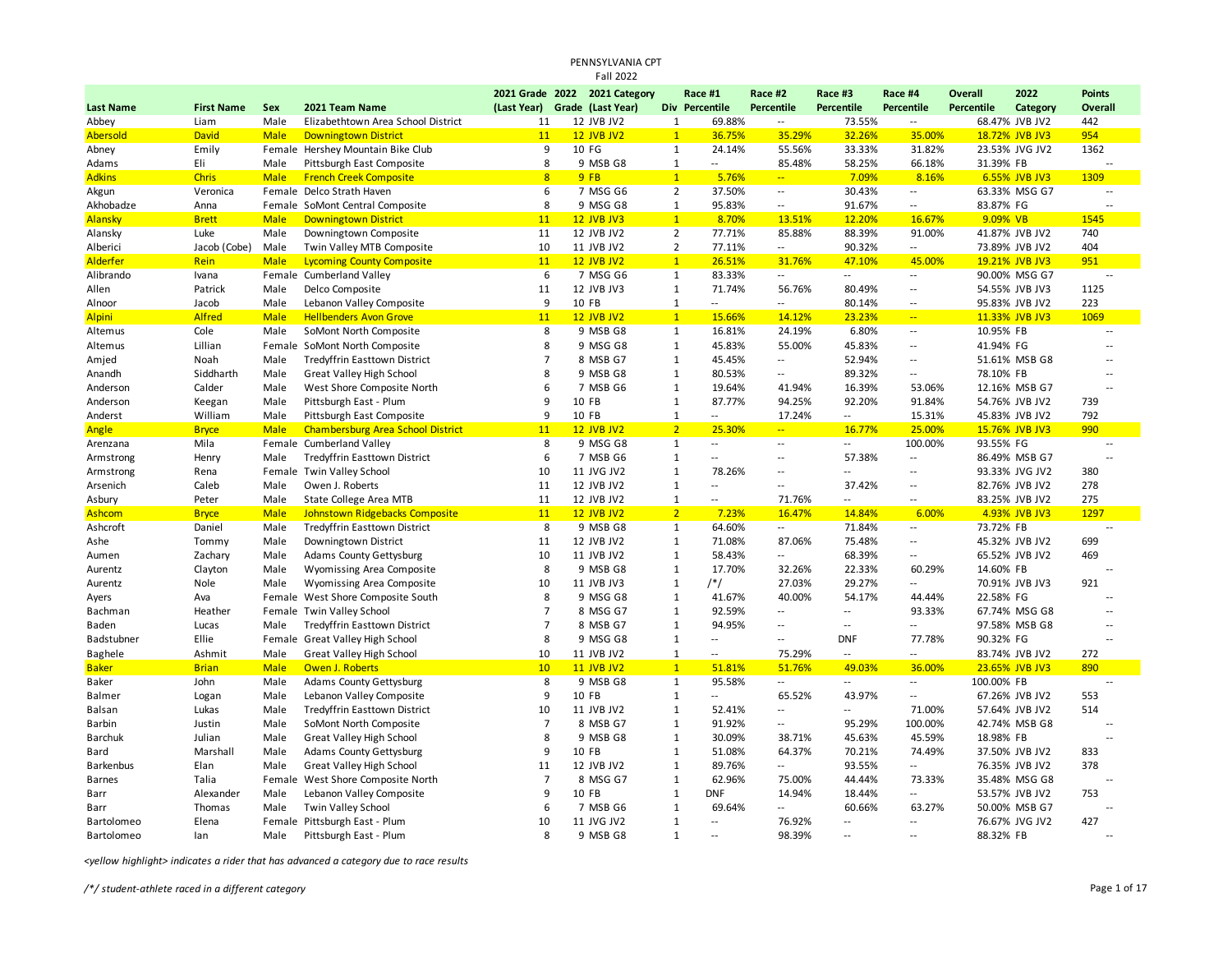| <b>Fall 2022</b><br>2021 Grade 2022 2021 Category<br>2022<br>Race #1<br>Race #2<br>Race #3<br>Race #4<br><b>Overall</b><br><b>Points</b><br>Grade (Last Year)<br>Div Percentile<br>Percentile<br>Percentile<br><b>Last Name</b><br><b>First Name</b><br><b>Sex</b><br>2021 Team Name<br>(Last Year)<br>Percentile<br><b>Percentile</b><br>Category<br>Overall<br>Adeline<br>Female Delco Strath Haven<br>6<br>7 MSG G6<br>$\overline{2}$<br>100.00%<br>100.00% MSG G7<br>Barton<br>$\overline{\phantom{a}}$<br>$\sim$ $\sim$<br>$\overline{\phantom{a}}$<br>$\overline{\phantom{a}}$<br>9<br>10 FB<br>$\mathbf 1$<br>80.58%<br>95.74%<br>Shai<br>79.76% JVB JV2<br>425<br>Barzeski<br>Male<br>AIM Academy<br>$\overline{\phantom{a}}$<br>$\overline{\phantom{a}}$<br><b>Twin Valley School</b><br>10<br>73.91%<br><b>Basilio</b><br>Avery<br>Female<br>11 JVG JV2<br>$\mathbf{1}$<br>69.23%<br>75.00%<br>$\overline{\phantom{a}}$<br>40.00% JVG JV2<br>1215<br>Jack<br>Male<br>Downingtown District<br>9<br>10 FB<br>$\mathbf{1}$<br>26.24%<br>85.12% JVB JV2<br>308<br><b>Baxter</b><br>$\overline{a}$<br>$\sim$<br>$-$<br>1<br><b>Beals</b><br><b>Male</b><br><b>Carlisle Area High School</b><br>10<br><b>11 JVB JV3</b><br>30.43%<br>34.15%<br>18.18% VB<br>1369<br><b>Isaac</b><br>29.73%<br>77.78%<br>6<br>7 MSB G6<br>31.15%<br>32.65%<br><b>Beatty</b><br>Spencer<br>Male<br>Lycoming County Composite<br>$\mathbf{1}$<br>59.46% MSB G7<br>$\sim$<br>$\mathcal{L}_{\mathcal{A}}$<br>11<br>$\overline{2}$<br>Vinay<br>Male<br>Lower Bucks Pennsbury<br>12 JVB JV2<br>59.04%<br>55.48%<br>$\overline{a}$<br>61.08% JVB JV2<br>488<br>Belagodu<br>$\overline{\phantom{a}}$<br>9<br>$\mathbf{1}$<br>Tredyffrin Easttown District<br>10 FB<br>73.47%<br>534<br>Aidan<br>Male<br>47.48%<br>67.86% JVB JV2<br>Bennett<br>$\mathcal{L}$<br>$\sim$ $\sim$<br>$\overline{7}$<br>Bennett<br>Donovan<br>Male<br><b>Cumberland Valley</b><br>8 MSB G7<br>$\mathbf{1}$<br>40.91%<br>57.14%<br>45.16% MSB G8<br>$\overline{\phantom{a}}$<br>$\sim$<br>Max<br>Male<br>Owen J. Roberts<br>$\overline{7}$<br>8 MSB G7<br>$\mathbf{1}$<br>79.80%<br>95.45%<br>$\overline{a}$<br>59.68% MSB G8<br>Berish<br>$\sim$ $-$<br>$\overline{a}$<br>Marissa<br>Female Pittsburgh East - Plum<br>10<br>$\mathbf{1}$<br>408<br>Bernardini<br>11 JVG JV2<br>$\overline{a}$<br>100.00%<br>83.33% JVG JV2<br>$\sim$ $\sim$<br>$\overline{\phantom{a}}$<br>$\overline{7}$<br>Bernesky<br>Christopher<br>Male<br>SoMont Abington<br>8 MSB G7<br>$\mathbf{1}$<br>77.78%<br>91.94% MSB G8<br>$\mathcal{L}_{\mathcal{A}}$<br>$\sim$ $\sim$<br>$\overline{\phantom{a}}$<br>--<br>Jake<br>Male<br><b>Adams County Gettysburg</b><br>8<br>9 MSB G8<br>$\mathbf{1}$<br>30.97%<br>70.97%<br>47.06%<br>26.28% FB<br>Bernier<br>$\overline{\phantom{a}}$<br>$\overline{a}$<br>10<br>$\mathbf{1}$<br>479<br>Max<br>Male<br><b>Adams County Gettysburg</b><br>11 JVB JV2<br>62.65%<br>$\overline{\phantom{a}}$<br>57.42%<br>62.56% JVB JV2<br>Bernier<br>$\overline{\phantom{a}}$<br>$\overline{7}$<br>Andrew<br>Male<br>Lewisburg Area School District<br>8 MSB G7<br>$\mathbf{1}$<br>56.57%<br>83.87% MSB G8<br>Bernt<br>$\mathcal{L}$<br>$\sim$ $\sim$<br>$\overline{\phantom{a}}$<br>--<br>Hannah<br>Female SoMont Cheltenham<br>8<br>9 MSG G8<br>$\mathbf{1}$<br>75.00%<br>90.00%<br>62.50%<br>72.22%<br>45.16% FG<br>Berson<br><b>SoMont Cheltenham</b><br>10<br><b>11 JVB JV3</b><br>$\mathbf{1}$<br>22.22%<br>16.36% VB<br><b>Berson</b><br><b>Henry</b><br><b>Male</b><br>28.26%<br>37.84%<br>$\mathbb{Z}[\mathbb{Z}_p]$<br>1371<br>9<br>Finley<br>Male<br><b>Twin Valley School</b><br>10 FB<br>$\mathbf{1}$<br>70.50%<br>72.41%<br>66.67%<br>59.18%<br>40.48% JVB JV2<br>818<br>Biegler<br>Male<br>Johnstown Ridgebacks Composite<br>9<br>10 FB<br>$\overline{2}$<br>88.49%<br>14.29%<br>62.50% JVB JV2<br>615<br>Bihun<br>Johnny<br>$\sim$ $\sim$<br>$\sim$ $\sim$<br>Female West Shore Composite South<br>9<br>10 FG<br>$\mathbf{1}$<br>66.67%<br>765<br><b>Billus</b><br>Eloise<br>65.52%<br>$\overline{a}$<br>61.76% JVG JV2<br>$\sim$<br>Bingham<br>Brayden<br>Male<br>Twin Valley School<br>6<br>7 MSB G6<br>$\mathbf{1}$<br>93.44%<br>85.71%<br>72.97% MSB G7<br>$\overline{\phantom{a}}$<br>--<br>$\overline{2}$<br>Eli<br>Male<br>Chambersburg Area School District<br>9<br>10 JVB JV3<br>63.04%<br>59.46%<br>19.51%<br>83.33%<br>30.91% JVB JV3<br>1278<br>Black<br>8<br>$\mathbf{1}$<br>32.04%<br>Blackton<br>Nicholas<br>Male<br>Lower Bucks Composite<br>9 MSB G8<br>24.78%<br>$\overline{\phantom{a}}$<br>38.24%<br>22.63% FB<br>Blankenbiller<br>Judah<br>Male<br>Twin Valley School<br>9<br>10 FB<br>$\mathbf{1}$<br>81.29%<br>94.33%<br>79.17% JVB JV2<br>426<br>$\overline{\phantom{a}}$<br>$\overline{\phantom{a}}$<br>Blansfield<br>Jackson<br>Male<br>Danville Hammers Composite<br>9<br>10 FB<br>$\overline{2}$<br>54.68%<br>75.18%<br>71.43% JVB JV2<br>490<br>$\overline{a}$<br>$\overline{\phantom{a}}$<br>9<br>10 FB<br>$\mathbf{1}$<br>58.87%<br>585<br>Blaser<br>Gavin<br>Male<br>Lehigh Valley Composite West<br>29.59%<br>63.69% JVB JV2<br><br>$\overline{\phantom{a}}$<br>$\overline{2}$<br>Justin<br>Male<br>Manheim Township MTB<br>8<br>9 MSB G8<br>8.85%<br>79.56% FB<br>Blose<br>$\overline{\phantom{a}}$<br>$\sim$<br>$\overline{a}$<br>$\overline{\phantom{a}}$<br>Male<br>Twin Valley School<br>8<br>9 MSB G8<br>$\mathbf{1}$<br>74.34%<br>86.76%<br>39.42% FB<br>Bolt<br>Kevin<br>66.13%<br>$\sim$<br>$\overline{2}$<br><b>Delaware Dirt Destroyers</b><br>9<br>36.96%<br>38.89%<br><b>Male</b><br><b>10 JVB JV3</b><br>$\mathbb{Z}_{\geq 0}$<br>24.39%<br>21.82% VB<br>1334<br><b>Borres</b><br>lan<br>Jackson<br>Male<br>Lebanon Valley Composite<br>9<br>10 FB<br>$\mathbf{1}$<br>95.04%<br>99.40% JVB JV2<br>202<br>Bost<br><br>$\overline{\phantom{a}}$<br>$\sim$<br>Male<br>Delco Composite<br>$\overline{7}$<br>8 MSB G7<br>8.08%<br>11.76%<br>Bothma<br>Julian<br>$\mathbf{1}$<br>29.84% MSB G8<br>$\sim$<br>$\overline{\phantom{a}}$<br>$\overline{1}$<br>9.68%<br><b>Kaden</b><br><b>Male</b><br><b>Delco Composite</b><br>10<br><b>11 JVB JV2</b><br>11.45%<br>$\mathbb{Z}^2$<br>39.41% JVB JV3<br>771<br><b>Bothma</b><br>$\frac{1}{2}$<br>Male<br>Phoenixville Inferno Composite<br>6<br>7 MSB G6<br>$\mathbf{1}$<br>75.00%<br>63.93%<br>68.92% MSB G7<br><b>Bottcher</b><br>Ben<br>$\overline{\phantom{a}}$<br>$\sim$<br>$\overline{a}$<br>8<br>9 MSB G8<br>$\mathbf{1}$<br>72.57%<br>64.52%<br>67.88% FB<br>Logan<br>Male<br>Keystone Composite<br>$\sim$<br>$\overline{a}$<br>Bower<br>$\overline{a}$<br>11<br>$\mathbf{1}$<br><b>Brooke</b><br>French Creek Composite<br>12 JVG JV3<br>80.00%<br>100.00%<br>85.71%<br>100.00%<br>62.50% JVG JV3<br>1529<br>Bowman<br>Female<br>Kieran<br>Male<br>Keystone Abington Heights<br>11<br>12 JVB JV2<br>$\mathbf{1}$<br>37.35%<br>43.53%<br>50.25% JVB JV2<br>582<br>Boyle<br>$\sim$<br><br>$\overline{7}$<br>8 MSB G7<br>$\mathbf{1}$<br>34.34%<br>37.65%<br><b>Bradley</b><br>Alexandre<br>Male<br>Delco Radnor<br>$\overline{\phantom{a}}$<br>50.00% MSB G8<br>$\overline{\phantom{a}}$<br>$\overline{a}$<br>9<br>$\mathbf{1}$<br>Brandauer<br>Charlotte<br>Female Adams County Gettysburg<br>10 FG<br>55.17%<br>792<br>$\sim$<br>$\sim$<br>63.64%<br>55.88% JVG JV2<br><b>Brandenstein</b><br>Andrew<br><b>Male</b><br><b>Pittsburgh East Composite</b><br>11<br><b>12 JVB JV3</b><br>$\mathbf{1}$<br>26.09%<br>43.24%<br>44.44%<br>25.45% VB<br>1314<br>$\mathbb{Z}[\mathbb{Z}_p]$<br>Jake<br>Male<br>Lower Merion Trailblazers Composite<br>8<br>9 MSB G8<br>$\mathbf{1}$<br>80.58%<br>91.24% FB<br><b>Branscom</b><br>$\overline{\phantom{a}}$<br>$\sim$<br>$\overline{a}$<br>$\overline{a}$<br>$\mathbf{1}$<br>63.23%<br><b>Breidenstine</b><br>Lebanon Valley Composite<br>10<br>11 JVB JV2<br>88.67% JVB JV2<br>238<br>Mason<br>Male<br>$\overline{a}$<br>Ξ.<br>$\overline{\phantom{a}}$<br>Breneman<br>Parker<br>Male<br>Elizabethtown Area School District<br>$\overline{7}$<br>8 MSB G7<br>$\mathbf{1}$<br>1.01%<br>2.27%<br>2.35%<br>0.81% MSB G8<br>4.08%<br>Male<br>8<br>9 MSB G8<br>$\mathbf{1}$<br>2.65%<br>6.45%<br>5.83%<br>1.47%<br>1.46% FB<br>Brennan<br>Bode<br><b>Tredyffrin Easttown District</b><br>$\overline{a}$<br>8<br>$\mathbf{1}$<br><b>Brickley</b><br>Male<br>Hershey Mountain Bike Club<br>9 MSB G8<br>86.73%<br>83.50%<br>95.59%<br>52.55% FB<br>Samuel<br>$\overline{\phantom{a}}$<br>$\overline{a}$<br>Austin<br>Male<br>Downingtown Composite<br>6<br>7 MSB G6<br>$\overline{2}$<br>21.43%<br>29.51%<br>38.78%<br>22.97% MSB G7<br>Brill<br>$\overline{\phantom{a}}$<br>$\overline{a}$<br>$\overline{9}$<br><b>10 FB</b><br>$\overline{1}$<br>3.45%<br>2.13%<br>5.10%<br>1487<br><b>Brinkerhoff</b><br>Liam<br><b>Male</b><br><b>West Shore Composite North</b><br>0.72%<br>1.19% JVB JV3<br>11<br>$\mathbf{1}$<br>92.68%<br>1046<br><b>Brooker</b><br>Kristopher<br>Male<br>West Shore Composite North<br>12 JVB JV3<br>89.13%<br>89.19%<br>65.45% JVB JV3<br>$\sim$<br>Jackson<br>Male<br>Pittsburgh East - Plum<br>8<br>9 MSB G8<br>$\mathbf{1}$<br>29.20%<br>20.97%<br>1.94%<br>7.35%<br>4.38% FB<br>Brown<br>$\overline{a}$<br>Shariff<br>10<br>11 JVB JV2<br>$\mathbf{1}$<br>75.30%<br>Male<br>Lehigh Valley Composite West<br>$\overline{\phantom{a}}$<br>$\overline{a}$<br>93.10% JVB JV2<br>211<br>Brown<br>$\sim$ $\sim$<br>Delco Radnor<br>11<br>12 JVB JV3<br>$\mathbf{1}$<br>54.05%<br>85.37%<br>1177<br><b>Bruhns</b><br>Parker<br>Male<br>54.35%<br>100.00%<br>45.45% JVB JV3<br><b>Delco Radnor</b><br>$\overline{9}$<br><b>10 FB</b><br>$\mathbf{1}$<br>15.11%<br>21.84%<br>14.89%<br>20.41%<br>1135<br><b>Bruhns</b><br>Pearson<br><b>Male</b><br>10.71% JVB JV3<br>Perri<br>6<br>7 MSG G6<br>$\mathbf{1}$<br>45.83%<br>69.23%<br>52.17%<br>42.11%<br>26.67% MSG G7<br><b>Bruhns</b><br>Female Delco Radnor<br>$\overline{a}$ |  |  |  | PENNSYLVANIA CPT |  |  |  |  |  |
|-----------------------------------------------------------------------------------------------------------------------------------------------------------------------------------------------------------------------------------------------------------------------------------------------------------------------------------------------------------------------------------------------------------------------------------------------------------------------------------------------------------------------------------------------------------------------------------------------------------------------------------------------------------------------------------------------------------------------------------------------------------------------------------------------------------------------------------------------------------------------------------------------------------------------------------------------------------------------------------------------------------------------------------------------------------------------------------------------------------------------------------------------------------------------------------------------------------------------------------------------------------------------------------------------------------------------------------------------------------------------------------------------------------------------------------------------------------------------------------------------------------------------------------------------------------------------------------------------------------------------------------------------------------------------------------------------------------------------------------------------------------------------------------------------------------------------------------------------------------------------------------------------------------------------------------------------------------------------------------------------------------------------------------------------------------------------------------------------------------------------------------------------------------------------------------------------------------------------------------------------------------------------------------------------------------------------------------------------------------------------------------------------------------------------------------------------------------------------------------------------------------------------------------------------------------------------------------------------------------------------------------------------------------------------------------------------------------------------------------------------------------------------------------------------------------------------------------------------------------------------------------------------------------------------------------------------------------------------------------------------------------------------------------------------------------------------------------------------------------------------------------------------------------------------------------------------------------------------------------------------------------------------------------------------------------------------------------------------------------------------------------------------------------------------------------------------------------------------------------------------------------------------------------------------------------------------------------------------------------------------------------------------------------------------------------------------------------------------------------------------------------------------------------------------------------------------------------------------------------------------------------------------------------------------------------------------------------------------------------------------------------------------------------------------------------------------------------------------------------------------------------------------------------------------------------------------------------------------------------------------------------------------------------------------------------------------------------------------------------------------------------------------------------------------------------------------------------------------------------------------------------------------------------------------------------------------------------------------------------------------------------------------------------------------------------------------------------------------------------------------------------------------------------------------------------------------------------------------------------------------------------------------------------------------------------------------------------------------------------------------------------------------------------------------------------------------------------------------------------------------------------------------------------------------------------------------------------------------------------------------------------------------------------------------------------------------------------------------------------------------------------------------------------------------------------------------------------------------------------------------------------------------------------------------------------------------------------------------------------------------------------------------------------------------------------------------------------------------------------------------------------------------------------------------------------------------------------------------------------------------------------------------------------------------------------------------------------------------------------------------------------------------------------------------------------------------------------------------------------------------------------------------------------------------------------------------------------------------------------------------------------------------------------------------------------------------------------------------------------------------------------------------------------------------------------------------------------------------------------------------------------------------------------------------------------------------------------------------------------------------------------------------------------------------------------------------------------------------------------------------------------------------------------------------------------------------------------------------------------------------------------------------------------------------------------------------------------------------------------------------------------------------------------------------------------------------------------------------------------------------------------------------------------------------------------------------------------------------------------------------------------------------------------------------------------------------------------------------------------------------------------------------------------------------------------------------------------------------------------------------------------------------------------------------------------------------------------------------------------------------------------------------------------------------------------------------------------------------------------------------------------------------------------------------------------------------------------------------------------------------------------------------------------------------------------------------------------------------------------------------------------------------------------------------------------------------------------------------------------------------------------------------------------------------------------------------------------------------------------------------------------------------------------------------------------------------------------------------------------------------------------------------------------------------------------------------------------------------------------------------------------------------------------------------------------------------------------------------------------------------------------------------------------------------------------------------------------------------------------------------------------------------------------------------------------------------------------------------------------------------------------------------------------------------------------------------------------------------------------------------------------------------------------------------------------------------------------------------------------------------------------------------------------------------------------------------------------------------------------------------------------------------------------------------------------------------------------------------------------------------------------------------------------------------------------------------------------------------------------------------------------------------------------------------------------------------------------------------------------------------------------------------------------------------------------------------------------------------------------------------------------------------------------------------------------------------------------------------------------------------------------------------------------------------------------------------------------------|--|--|--|------------------|--|--|--|--|--|
|                                                                                                                                                                                                                                                                                                                                                                                                                                                                                                                                                                                                                                                                                                                                                                                                                                                                                                                                                                                                                                                                                                                                                                                                                                                                                                                                                                                                                                                                                                                                                                                                                                                                                                                                                                                                                                                                                                                                                                                                                                                                                                                                                                                                                                                                                                                                                                                                                                                                                                                                                                                                                                                                                                                                                                                                                                                                                                                                                                                                                                                                                                                                                                                                                                                                                                                                                                                                                                                                                                                                                                                                                                                                                                                                                                                                                                                                                                                                                                                                                                                                                                                                                                                                                                                                                                                                                                                                                                                                                                                                                                                                                                                                                                                                                                                                                                                                                                                                                                                                                                                                                                                                                                                                                                                                                                                                                                                                                                                                                                                                                                                                                                                                                                                                                                                                                                                                                                                                                                                                                                                                                                                                                                                                                                                                                                                                                                                                                                                                                                                                                                                                                                                                                                                                                                                                                                                                                                                                                                                                                                                                                                                                                                                                                                                                                                                                                                                                                                                                                                                                                                                                                                                                                                                                                                                                                                                                                                                                                                                                                                                                                                                                                                                                                                                                                                                                                                                                                                                                                                                                                                                                                                                                                                                                                                                                                                                                                                                                                                                                                                                                                                                                                                                                                                                                                                                                                                                                                                                                                                                                                                                                                                                                                                                                                                                                                                                                                                                                                                 |  |  |  |                  |  |  |  |  |  |
|                                                                                                                                                                                                                                                                                                                                                                                                                                                                                                                                                                                                                                                                                                                                                                                                                                                                                                                                                                                                                                                                                                                                                                                                                                                                                                                                                                                                                                                                                                                                                                                                                                                                                                                                                                                                                                                                                                                                                                                                                                                                                                                                                                                                                                                                                                                                                                                                                                                                                                                                                                                                                                                                                                                                                                                                                                                                                                                                                                                                                                                                                                                                                                                                                                                                                                                                                                                                                                                                                                                                                                                                                                                                                                                                                                                                                                                                                                                                                                                                                                                                                                                                                                                                                                                                                                                                                                                                                                                                                                                                                                                                                                                                                                                                                                                                                                                                                                                                                                                                                                                                                                                                                                                                                                                                                                                                                                                                                                                                                                                                                                                                                                                                                                                                                                                                                                                                                                                                                                                                                                                                                                                                                                                                                                                                                                                                                                                                                                                                                                                                                                                                                                                                                                                                                                                                                                                                                                                                                                                                                                                                                                                                                                                                                                                                                                                                                                                                                                                                                                                                                                                                                                                                                                                                                                                                                                                                                                                                                                                                                                                                                                                                                                                                                                                                                                                                                                                                                                                                                                                                                                                                                                                                                                                                                                                                                                                                                                                                                                                                                                                                                                                                                                                                                                                                                                                                                                                                                                                                                                                                                                                                                                                                                                                                                                                                                                                                                                                                                                 |  |  |  |                  |  |  |  |  |  |
|                                                                                                                                                                                                                                                                                                                                                                                                                                                                                                                                                                                                                                                                                                                                                                                                                                                                                                                                                                                                                                                                                                                                                                                                                                                                                                                                                                                                                                                                                                                                                                                                                                                                                                                                                                                                                                                                                                                                                                                                                                                                                                                                                                                                                                                                                                                                                                                                                                                                                                                                                                                                                                                                                                                                                                                                                                                                                                                                                                                                                                                                                                                                                                                                                                                                                                                                                                                                                                                                                                                                                                                                                                                                                                                                                                                                                                                                                                                                                                                                                                                                                                                                                                                                                                                                                                                                                                                                                                                                                                                                                                                                                                                                                                                                                                                                                                                                                                                                                                                                                                                                                                                                                                                                                                                                                                                                                                                                                                                                                                                                                                                                                                                                                                                                                                                                                                                                                                                                                                                                                                                                                                                                                                                                                                                                                                                                                                                                                                                                                                                                                                                                                                                                                                                                                                                                                                                                                                                                                                                                                                                                                                                                                                                                                                                                                                                                                                                                                                                                                                                                                                                                                                                                                                                                                                                                                                                                                                                                                                                                                                                                                                                                                                                                                                                                                                                                                                                                                                                                                                                                                                                                                                                                                                                                                                                                                                                                                                                                                                                                                                                                                                                                                                                                                                                                                                                                                                                                                                                                                                                                                                                                                                                                                                                                                                                                                                                                                                                                                                 |  |  |  |                  |  |  |  |  |  |
|                                                                                                                                                                                                                                                                                                                                                                                                                                                                                                                                                                                                                                                                                                                                                                                                                                                                                                                                                                                                                                                                                                                                                                                                                                                                                                                                                                                                                                                                                                                                                                                                                                                                                                                                                                                                                                                                                                                                                                                                                                                                                                                                                                                                                                                                                                                                                                                                                                                                                                                                                                                                                                                                                                                                                                                                                                                                                                                                                                                                                                                                                                                                                                                                                                                                                                                                                                                                                                                                                                                                                                                                                                                                                                                                                                                                                                                                                                                                                                                                                                                                                                                                                                                                                                                                                                                                                                                                                                                                                                                                                                                                                                                                                                                                                                                                                                                                                                                                                                                                                                                                                                                                                                                                                                                                                                                                                                                                                                                                                                                                                                                                                                                                                                                                                                                                                                                                                                                                                                                                                                                                                                                                                                                                                                                                                                                                                                                                                                                                                                                                                                                                                                                                                                                                                                                                                                                                                                                                                                                                                                                                                                                                                                                                                                                                                                                                                                                                                                                                                                                                                                                                                                                                                                                                                                                                                                                                                                                                                                                                                                                                                                                                                                                                                                                                                                                                                                                                                                                                                                                                                                                                                                                                                                                                                                                                                                                                                                                                                                                                                                                                                                                                                                                                                                                                                                                                                                                                                                                                                                                                                                                                                                                                                                                                                                                                                                                                                                                                                                 |  |  |  |                  |  |  |  |  |  |
|                                                                                                                                                                                                                                                                                                                                                                                                                                                                                                                                                                                                                                                                                                                                                                                                                                                                                                                                                                                                                                                                                                                                                                                                                                                                                                                                                                                                                                                                                                                                                                                                                                                                                                                                                                                                                                                                                                                                                                                                                                                                                                                                                                                                                                                                                                                                                                                                                                                                                                                                                                                                                                                                                                                                                                                                                                                                                                                                                                                                                                                                                                                                                                                                                                                                                                                                                                                                                                                                                                                                                                                                                                                                                                                                                                                                                                                                                                                                                                                                                                                                                                                                                                                                                                                                                                                                                                                                                                                                                                                                                                                                                                                                                                                                                                                                                                                                                                                                                                                                                                                                                                                                                                                                                                                                                                                                                                                                                                                                                                                                                                                                                                                                                                                                                                                                                                                                                                                                                                                                                                                                                                                                                                                                                                                                                                                                                                                                                                                                                                                                                                                                                                                                                                                                                                                                                                                                                                                                                                                                                                                                                                                                                                                                                                                                                                                                                                                                                                                                                                                                                                                                                                                                                                                                                                                                                                                                                                                                                                                                                                                                                                                                                                                                                                                                                                                                                                                                                                                                                                                                                                                                                                                                                                                                                                                                                                                                                                                                                                                                                                                                                                                                                                                                                                                                                                                                                                                                                                                                                                                                                                                                                                                                                                                                                                                                                                                                                                                                                                 |  |  |  |                  |  |  |  |  |  |
|                                                                                                                                                                                                                                                                                                                                                                                                                                                                                                                                                                                                                                                                                                                                                                                                                                                                                                                                                                                                                                                                                                                                                                                                                                                                                                                                                                                                                                                                                                                                                                                                                                                                                                                                                                                                                                                                                                                                                                                                                                                                                                                                                                                                                                                                                                                                                                                                                                                                                                                                                                                                                                                                                                                                                                                                                                                                                                                                                                                                                                                                                                                                                                                                                                                                                                                                                                                                                                                                                                                                                                                                                                                                                                                                                                                                                                                                                                                                                                                                                                                                                                                                                                                                                                                                                                                                                                                                                                                                                                                                                                                                                                                                                                                                                                                                                                                                                                                                                                                                                                                                                                                                                                                                                                                                                                                                                                                                                                                                                                                                                                                                                                                                                                                                                                                                                                                                                                                                                                                                                                                                                                                                                                                                                                                                                                                                                                                                                                                                                                                                                                                                                                                                                                                                                                                                                                                                                                                                                                                                                                                                                                                                                                                                                                                                                                                                                                                                                                                                                                                                                                                                                                                                                                                                                                                                                                                                                                                                                                                                                                                                                                                                                                                                                                                                                                                                                                                                                                                                                                                                                                                                                                                                                                                                                                                                                                                                                                                                                                                                                                                                                                                                                                                                                                                                                                                                                                                                                                                                                                                                                                                                                                                                                                                                                                                                                                                                                                                                                                 |  |  |  |                  |  |  |  |  |  |
|                                                                                                                                                                                                                                                                                                                                                                                                                                                                                                                                                                                                                                                                                                                                                                                                                                                                                                                                                                                                                                                                                                                                                                                                                                                                                                                                                                                                                                                                                                                                                                                                                                                                                                                                                                                                                                                                                                                                                                                                                                                                                                                                                                                                                                                                                                                                                                                                                                                                                                                                                                                                                                                                                                                                                                                                                                                                                                                                                                                                                                                                                                                                                                                                                                                                                                                                                                                                                                                                                                                                                                                                                                                                                                                                                                                                                                                                                                                                                                                                                                                                                                                                                                                                                                                                                                                                                                                                                                                                                                                                                                                                                                                                                                                                                                                                                                                                                                                                                                                                                                                                                                                                                                                                                                                                                                                                                                                                                                                                                                                                                                                                                                                                                                                                                                                                                                                                                                                                                                                                                                                                                                                                                                                                                                                                                                                                                                                                                                                                                                                                                                                                                                                                                                                                                                                                                                                                                                                                                                                                                                                                                                                                                                                                                                                                                                                                                                                                                                                                                                                                                                                                                                                                                                                                                                                                                                                                                                                                                                                                                                                                                                                                                                                                                                                                                                                                                                                                                                                                                                                                                                                                                                                                                                                                                                                                                                                                                                                                                                                                                                                                                                                                                                                                                                                                                                                                                                                                                                                                                                                                                                                                                                                                                                                                                                                                                                                                                                                                                                 |  |  |  |                  |  |  |  |  |  |
|                                                                                                                                                                                                                                                                                                                                                                                                                                                                                                                                                                                                                                                                                                                                                                                                                                                                                                                                                                                                                                                                                                                                                                                                                                                                                                                                                                                                                                                                                                                                                                                                                                                                                                                                                                                                                                                                                                                                                                                                                                                                                                                                                                                                                                                                                                                                                                                                                                                                                                                                                                                                                                                                                                                                                                                                                                                                                                                                                                                                                                                                                                                                                                                                                                                                                                                                                                                                                                                                                                                                                                                                                                                                                                                                                                                                                                                                                                                                                                                                                                                                                                                                                                                                                                                                                                                                                                                                                                                                                                                                                                                                                                                                                                                                                                                                                                                                                                                                                                                                                                                                                                                                                                                                                                                                                                                                                                                                                                                                                                                                                                                                                                                                                                                                                                                                                                                                                                                                                                                                                                                                                                                                                                                                                                                                                                                                                                                                                                                                                                                                                                                                                                                                                                                                                                                                                                                                                                                                                                                                                                                                                                                                                                                                                                                                                                                                                                                                                                                                                                                                                                                                                                                                                                                                                                                                                                                                                                                                                                                                                                                                                                                                                                                                                                                                                                                                                                                                                                                                                                                                                                                                                                                                                                                                                                                                                                                                                                                                                                                                                                                                                                                                                                                                                                                                                                                                                                                                                                                                                                                                                                                                                                                                                                                                                                                                                                                                                                                                                                 |  |  |  |                  |  |  |  |  |  |
|                                                                                                                                                                                                                                                                                                                                                                                                                                                                                                                                                                                                                                                                                                                                                                                                                                                                                                                                                                                                                                                                                                                                                                                                                                                                                                                                                                                                                                                                                                                                                                                                                                                                                                                                                                                                                                                                                                                                                                                                                                                                                                                                                                                                                                                                                                                                                                                                                                                                                                                                                                                                                                                                                                                                                                                                                                                                                                                                                                                                                                                                                                                                                                                                                                                                                                                                                                                                                                                                                                                                                                                                                                                                                                                                                                                                                                                                                                                                                                                                                                                                                                                                                                                                                                                                                                                                                                                                                                                                                                                                                                                                                                                                                                                                                                                                                                                                                                                                                                                                                                                                                                                                                                                                                                                                                                                                                                                                                                                                                                                                                                                                                                                                                                                                                                                                                                                                                                                                                                                                                                                                                                                                                                                                                                                                                                                                                                                                                                                                                                                                                                                                                                                                                                                                                                                                                                                                                                                                                                                                                                                                                                                                                                                                                                                                                                                                                                                                                                                                                                                                                                                                                                                                                                                                                                                                                                                                                                                                                                                                                                                                                                                                                                                                                                                                                                                                                                                                                                                                                                                                                                                                                                                                                                                                                                                                                                                                                                                                                                                                                                                                                                                                                                                                                                                                                                                                                                                                                                                                                                                                                                                                                                                                                                                                                                                                                                                                                                                                                                 |  |  |  |                  |  |  |  |  |  |
|                                                                                                                                                                                                                                                                                                                                                                                                                                                                                                                                                                                                                                                                                                                                                                                                                                                                                                                                                                                                                                                                                                                                                                                                                                                                                                                                                                                                                                                                                                                                                                                                                                                                                                                                                                                                                                                                                                                                                                                                                                                                                                                                                                                                                                                                                                                                                                                                                                                                                                                                                                                                                                                                                                                                                                                                                                                                                                                                                                                                                                                                                                                                                                                                                                                                                                                                                                                                                                                                                                                                                                                                                                                                                                                                                                                                                                                                                                                                                                                                                                                                                                                                                                                                                                                                                                                                                                                                                                                                                                                                                                                                                                                                                                                                                                                                                                                                                                                                                                                                                                                                                                                                                                                                                                                                                                                                                                                                                                                                                                                                                                                                                                                                                                                                                                                                                                                                                                                                                                                                                                                                                                                                                                                                                                                                                                                                                                                                                                                                                                                                                                                                                                                                                                                                                                                                                                                                                                                                                                                                                                                                                                                                                                                                                                                                                                                                                                                                                                                                                                                                                                                                                                                                                                                                                                                                                                                                                                                                                                                                                                                                                                                                                                                                                                                                                                                                                                                                                                                                                                                                                                                                                                                                                                                                                                                                                                                                                                                                                                                                                                                                                                                                                                                                                                                                                                                                                                                                                                                                                                                                                                                                                                                                                                                                                                                                                                                                                                                                                                 |  |  |  |                  |  |  |  |  |  |
|                                                                                                                                                                                                                                                                                                                                                                                                                                                                                                                                                                                                                                                                                                                                                                                                                                                                                                                                                                                                                                                                                                                                                                                                                                                                                                                                                                                                                                                                                                                                                                                                                                                                                                                                                                                                                                                                                                                                                                                                                                                                                                                                                                                                                                                                                                                                                                                                                                                                                                                                                                                                                                                                                                                                                                                                                                                                                                                                                                                                                                                                                                                                                                                                                                                                                                                                                                                                                                                                                                                                                                                                                                                                                                                                                                                                                                                                                                                                                                                                                                                                                                                                                                                                                                                                                                                                                                                                                                                                                                                                                                                                                                                                                                                                                                                                                                                                                                                                                                                                                                                                                                                                                                                                                                                                                                                                                                                                                                                                                                                                                                                                                                                                                                                                                                                                                                                                                                                                                                                                                                                                                                                                                                                                                                                                                                                                                                                                                                                                                                                                                                                                                                                                                                                                                                                                                                                                                                                                                                                                                                                                                                                                                                                                                                                                                                                                                                                                                                                                                                                                                                                                                                                                                                                                                                                                                                                                                                                                                                                                                                                                                                                                                                                                                                                                                                                                                                                                                                                                                                                                                                                                                                                                                                                                                                                                                                                                                                                                                                                                                                                                                                                                                                                                                                                                                                                                                                                                                                                                                                                                                                                                                                                                                                                                                                                                                                                                                                                                                                 |  |  |  |                  |  |  |  |  |  |
|                                                                                                                                                                                                                                                                                                                                                                                                                                                                                                                                                                                                                                                                                                                                                                                                                                                                                                                                                                                                                                                                                                                                                                                                                                                                                                                                                                                                                                                                                                                                                                                                                                                                                                                                                                                                                                                                                                                                                                                                                                                                                                                                                                                                                                                                                                                                                                                                                                                                                                                                                                                                                                                                                                                                                                                                                                                                                                                                                                                                                                                                                                                                                                                                                                                                                                                                                                                                                                                                                                                                                                                                                                                                                                                                                                                                                                                                                                                                                                                                                                                                                                                                                                                                                                                                                                                                                                                                                                                                                                                                                                                                                                                                                                                                                                                                                                                                                                                                                                                                                                                                                                                                                                                                                                                                                                                                                                                                                                                                                                                                                                                                                                                                                                                                                                                                                                                                                                                                                                                                                                                                                                                                                                                                                                                                                                                                                                                                                                                                                                                                                                                                                                                                                                                                                                                                                                                                                                                                                                                                                                                                                                                                                                                                                                                                                                                                                                                                                                                                                                                                                                                                                                                                                                                                                                                                                                                                                                                                                                                                                                                                                                                                                                                                                                                                                                                                                                                                                                                                                                                                                                                                                                                                                                                                                                                                                                                                                                                                                                                                                                                                                                                                                                                                                                                                                                                                                                                                                                                                                                                                                                                                                                                                                                                                                                                                                                                                                                                                                                 |  |  |  |                  |  |  |  |  |  |
|                                                                                                                                                                                                                                                                                                                                                                                                                                                                                                                                                                                                                                                                                                                                                                                                                                                                                                                                                                                                                                                                                                                                                                                                                                                                                                                                                                                                                                                                                                                                                                                                                                                                                                                                                                                                                                                                                                                                                                                                                                                                                                                                                                                                                                                                                                                                                                                                                                                                                                                                                                                                                                                                                                                                                                                                                                                                                                                                                                                                                                                                                                                                                                                                                                                                                                                                                                                                                                                                                                                                                                                                                                                                                                                                                                                                                                                                                                                                                                                                                                                                                                                                                                                                                                                                                                                                                                                                                                                                                                                                                                                                                                                                                                                                                                                                                                                                                                                                                                                                                                                                                                                                                                                                                                                                                                                                                                                                                                                                                                                                                                                                                                                                                                                                                                                                                                                                                                                                                                                                                                                                                                                                                                                                                                                                                                                                                                                                                                                                                                                                                                                                                                                                                                                                                                                                                                                                                                                                                                                                                                                                                                                                                                                                                                                                                                                                                                                                                                                                                                                                                                                                                                                                                                                                                                                                                                                                                                                                                                                                                                                                                                                                                                                                                                                                                                                                                                                                                                                                                                                                                                                                                                                                                                                                                                                                                                                                                                                                                                                                                                                                                                                                                                                                                                                                                                                                                                                                                                                                                                                                                                                                                                                                                                                                                                                                                                                                                                                                                                 |  |  |  |                  |  |  |  |  |  |
|                                                                                                                                                                                                                                                                                                                                                                                                                                                                                                                                                                                                                                                                                                                                                                                                                                                                                                                                                                                                                                                                                                                                                                                                                                                                                                                                                                                                                                                                                                                                                                                                                                                                                                                                                                                                                                                                                                                                                                                                                                                                                                                                                                                                                                                                                                                                                                                                                                                                                                                                                                                                                                                                                                                                                                                                                                                                                                                                                                                                                                                                                                                                                                                                                                                                                                                                                                                                                                                                                                                                                                                                                                                                                                                                                                                                                                                                                                                                                                                                                                                                                                                                                                                                                                                                                                                                                                                                                                                                                                                                                                                                                                                                                                                                                                                                                                                                                                                                                                                                                                                                                                                                                                                                                                                                                                                                                                                                                                                                                                                                                                                                                                                                                                                                                                                                                                                                                                                                                                                                                                                                                                                                                                                                                                                                                                                                                                                                                                                                                                                                                                                                                                                                                                                                                                                                                                                                                                                                                                                                                                                                                                                                                                                                                                                                                                                                                                                                                                                                                                                                                                                                                                                                                                                                                                                                                                                                                                                                                                                                                                                                                                                                                                                                                                                                                                                                                                                                                                                                                                                                                                                                                                                                                                                                                                                                                                                                                                                                                                                                                                                                                                                                                                                                                                                                                                                                                                                                                                                                                                                                                                                                                                                                                                                                                                                                                                                                                                                                                                 |  |  |  |                  |  |  |  |  |  |
|                                                                                                                                                                                                                                                                                                                                                                                                                                                                                                                                                                                                                                                                                                                                                                                                                                                                                                                                                                                                                                                                                                                                                                                                                                                                                                                                                                                                                                                                                                                                                                                                                                                                                                                                                                                                                                                                                                                                                                                                                                                                                                                                                                                                                                                                                                                                                                                                                                                                                                                                                                                                                                                                                                                                                                                                                                                                                                                                                                                                                                                                                                                                                                                                                                                                                                                                                                                                                                                                                                                                                                                                                                                                                                                                                                                                                                                                                                                                                                                                                                                                                                                                                                                                                                                                                                                                                                                                                                                                                                                                                                                                                                                                                                                                                                                                                                                                                                                                                                                                                                                                                                                                                                                                                                                                                                                                                                                                                                                                                                                                                                                                                                                                                                                                                                                                                                                                                                                                                                                                                                                                                                                                                                                                                                                                                                                                                                                                                                                                                                                                                                                                                                                                                                                                                                                                                                                                                                                                                                                                                                                                                                                                                                                                                                                                                                                                                                                                                                                                                                                                                                                                                                                                                                                                                                                                                                                                                                                                                                                                                                                                                                                                                                                                                                                                                                                                                                                                                                                                                                                                                                                                                                                                                                                                                                                                                                                                                                                                                                                                                                                                                                                                                                                                                                                                                                                                                                                                                                                                                                                                                                                                                                                                                                                                                                                                                                                                                                                                                                 |  |  |  |                  |  |  |  |  |  |
|                                                                                                                                                                                                                                                                                                                                                                                                                                                                                                                                                                                                                                                                                                                                                                                                                                                                                                                                                                                                                                                                                                                                                                                                                                                                                                                                                                                                                                                                                                                                                                                                                                                                                                                                                                                                                                                                                                                                                                                                                                                                                                                                                                                                                                                                                                                                                                                                                                                                                                                                                                                                                                                                                                                                                                                                                                                                                                                                                                                                                                                                                                                                                                                                                                                                                                                                                                                                                                                                                                                                                                                                                                                                                                                                                                                                                                                                                                                                                                                                                                                                                                                                                                                                                                                                                                                                                                                                                                                                                                                                                                                                                                                                                                                                                                                                                                                                                                                                                                                                                                                                                                                                                                                                                                                                                                                                                                                                                                                                                                                                                                                                                                                                                                                                                                                                                                                                                                                                                                                                                                                                                                                                                                                                                                                                                                                                                                                                                                                                                                                                                                                                                                                                                                                                                                                                                                                                                                                                                                                                                                                                                                                                                                                                                                                                                                                                                                                                                                                                                                                                                                                                                                                                                                                                                                                                                                                                                                                                                                                                                                                                                                                                                                                                                                                                                                                                                                                                                                                                                                                                                                                                                                                                                                                                                                                                                                                                                                                                                                                                                                                                                                                                                                                                                                                                                                                                                                                                                                                                                                                                                                                                                                                                                                                                                                                                                                                                                                                                                                 |  |  |  |                  |  |  |  |  |  |
|                                                                                                                                                                                                                                                                                                                                                                                                                                                                                                                                                                                                                                                                                                                                                                                                                                                                                                                                                                                                                                                                                                                                                                                                                                                                                                                                                                                                                                                                                                                                                                                                                                                                                                                                                                                                                                                                                                                                                                                                                                                                                                                                                                                                                                                                                                                                                                                                                                                                                                                                                                                                                                                                                                                                                                                                                                                                                                                                                                                                                                                                                                                                                                                                                                                                                                                                                                                                                                                                                                                                                                                                                                                                                                                                                                                                                                                                                                                                                                                                                                                                                                                                                                                                                                                                                                                                                                                                                                                                                                                                                                                                                                                                                                                                                                                                                                                                                                                                                                                                                                                                                                                                                                                                                                                                                                                                                                                                                                                                                                                                                                                                                                                                                                                                                                                                                                                                                                                                                                                                                                                                                                                                                                                                                                                                                                                                                                                                                                                                                                                                                                                                                                                                                                                                                                                                                                                                                                                                                                                                                                                                                                                                                                                                                                                                                                                                                                                                                                                                                                                                                                                                                                                                                                                                                                                                                                                                                                                                                                                                                                                                                                                                                                                                                                                                                                                                                                                                                                                                                                                                                                                                                                                                                                                                                                                                                                                                                                                                                                                                                                                                                                                                                                                                                                                                                                                                                                                                                                                                                                                                                                                                                                                                                                                                                                                                                                                                                                                                                                 |  |  |  |                  |  |  |  |  |  |
|                                                                                                                                                                                                                                                                                                                                                                                                                                                                                                                                                                                                                                                                                                                                                                                                                                                                                                                                                                                                                                                                                                                                                                                                                                                                                                                                                                                                                                                                                                                                                                                                                                                                                                                                                                                                                                                                                                                                                                                                                                                                                                                                                                                                                                                                                                                                                                                                                                                                                                                                                                                                                                                                                                                                                                                                                                                                                                                                                                                                                                                                                                                                                                                                                                                                                                                                                                                                                                                                                                                                                                                                                                                                                                                                                                                                                                                                                                                                                                                                                                                                                                                                                                                                                                                                                                                                                                                                                                                                                                                                                                                                                                                                                                                                                                                                                                                                                                                                                                                                                                                                                                                                                                                                                                                                                                                                                                                                                                                                                                                                                                                                                                                                                                                                                                                                                                                                                                                                                                                                                                                                                                                                                                                                                                                                                                                                                                                                                                                                                                                                                                                                                                                                                                                                                                                                                                                                                                                                                                                                                                                                                                                                                                                                                                                                                                                                                                                                                                                                                                                                                                                                                                                                                                                                                                                                                                                                                                                                                                                                                                                                                                                                                                                                                                                                                                                                                                                                                                                                                                                                                                                                                                                                                                                                                                                                                                                                                                                                                                                                                                                                                                                                                                                                                                                                                                                                                                                                                                                                                                                                                                                                                                                                                                                                                                                                                                                                                                                                                                 |  |  |  |                  |  |  |  |  |  |
|                                                                                                                                                                                                                                                                                                                                                                                                                                                                                                                                                                                                                                                                                                                                                                                                                                                                                                                                                                                                                                                                                                                                                                                                                                                                                                                                                                                                                                                                                                                                                                                                                                                                                                                                                                                                                                                                                                                                                                                                                                                                                                                                                                                                                                                                                                                                                                                                                                                                                                                                                                                                                                                                                                                                                                                                                                                                                                                                                                                                                                                                                                                                                                                                                                                                                                                                                                                                                                                                                                                                                                                                                                                                                                                                                                                                                                                                                                                                                                                                                                                                                                                                                                                                                                                                                                                                                                                                                                                                                                                                                                                                                                                                                                                                                                                                                                                                                                                                                                                                                                                                                                                                                                                                                                                                                                                                                                                                                                                                                                                                                                                                                                                                                                                                                                                                                                                                                                                                                                                                                                                                                                                                                                                                                                                                                                                                                                                                                                                                                                                                                                                                                                                                                                                                                                                                                                                                                                                                                                                                                                                                                                                                                                                                                                                                                                                                                                                                                                                                                                                                                                                                                                                                                                                                                                                                                                                                                                                                                                                                                                                                                                                                                                                                                                                                                                                                                                                                                                                                                                                                                                                                                                                                                                                                                                                                                                                                                                                                                                                                                                                                                                                                                                                                                                                                                                                                                                                                                                                                                                                                                                                                                                                                                                                                                                                                                                                                                                                                                                 |  |  |  |                  |  |  |  |  |  |
|                                                                                                                                                                                                                                                                                                                                                                                                                                                                                                                                                                                                                                                                                                                                                                                                                                                                                                                                                                                                                                                                                                                                                                                                                                                                                                                                                                                                                                                                                                                                                                                                                                                                                                                                                                                                                                                                                                                                                                                                                                                                                                                                                                                                                                                                                                                                                                                                                                                                                                                                                                                                                                                                                                                                                                                                                                                                                                                                                                                                                                                                                                                                                                                                                                                                                                                                                                                                                                                                                                                                                                                                                                                                                                                                                                                                                                                                                                                                                                                                                                                                                                                                                                                                                                                                                                                                                                                                                                                                                                                                                                                                                                                                                                                                                                                                                                                                                                                                                                                                                                                                                                                                                                                                                                                                                                                                                                                                                                                                                                                                                                                                                                                                                                                                                                                                                                                                                                                                                                                                                                                                                                                                                                                                                                                                                                                                                                                                                                                                                                                                                                                                                                                                                                                                                                                                                                                                                                                                                                                                                                                                                                                                                                                                                                                                                                                                                                                                                                                                                                                                                                                                                                                                                                                                                                                                                                                                                                                                                                                                                                                                                                                                                                                                                                                                                                                                                                                                                                                                                                                                                                                                                                                                                                                                                                                                                                                                                                                                                                                                                                                                                                                                                                                                                                                                                                                                                                                                                                                                                                                                                                                                                                                                                                                                                                                                                                                                                                                                                                 |  |  |  |                  |  |  |  |  |  |
|                                                                                                                                                                                                                                                                                                                                                                                                                                                                                                                                                                                                                                                                                                                                                                                                                                                                                                                                                                                                                                                                                                                                                                                                                                                                                                                                                                                                                                                                                                                                                                                                                                                                                                                                                                                                                                                                                                                                                                                                                                                                                                                                                                                                                                                                                                                                                                                                                                                                                                                                                                                                                                                                                                                                                                                                                                                                                                                                                                                                                                                                                                                                                                                                                                                                                                                                                                                                                                                                                                                                                                                                                                                                                                                                                                                                                                                                                                                                                                                                                                                                                                                                                                                                                                                                                                                                                                                                                                                                                                                                                                                                                                                                                                                                                                                                                                                                                                                                                                                                                                                                                                                                                                                                                                                                                                                                                                                                                                                                                                                                                                                                                                                                                                                                                                                                                                                                                                                                                                                                                                                                                                                                                                                                                                                                                                                                                                                                                                                                                                                                                                                                                                                                                                                                                                                                                                                                                                                                                                                                                                                                                                                                                                                                                                                                                                                                                                                                                                                                                                                                                                                                                                                                                                                                                                                                                                                                                                                                                                                                                                                                                                                                                                                                                                                                                                                                                                                                                                                                                                                                                                                                                                                                                                                                                                                                                                                                                                                                                                                                                                                                                                                                                                                                                                                                                                                                                                                                                                                                                                                                                                                                                                                                                                                                                                                                                                                                                                                                                                 |  |  |  |                  |  |  |  |  |  |
|                                                                                                                                                                                                                                                                                                                                                                                                                                                                                                                                                                                                                                                                                                                                                                                                                                                                                                                                                                                                                                                                                                                                                                                                                                                                                                                                                                                                                                                                                                                                                                                                                                                                                                                                                                                                                                                                                                                                                                                                                                                                                                                                                                                                                                                                                                                                                                                                                                                                                                                                                                                                                                                                                                                                                                                                                                                                                                                                                                                                                                                                                                                                                                                                                                                                                                                                                                                                                                                                                                                                                                                                                                                                                                                                                                                                                                                                                                                                                                                                                                                                                                                                                                                                                                                                                                                                                                                                                                                                                                                                                                                                                                                                                                                                                                                                                                                                                                                                                                                                                                                                                                                                                                                                                                                                                                                                                                                                                                                                                                                                                                                                                                                                                                                                                                                                                                                                                                                                                                                                                                                                                                                                                                                                                                                                                                                                                                                                                                                                                                                                                                                                                                                                                                                                                                                                                                                                                                                                                                                                                                                                                                                                                                                                                                                                                                                                                                                                                                                                                                                                                                                                                                                                                                                                                                                                                                                                                                                                                                                                                                                                                                                                                                                                                                                                                                                                                                                                                                                                                                                                                                                                                                                                                                                                                                                                                                                                                                                                                                                                                                                                                                                                                                                                                                                                                                                                                                                                                                                                                                                                                                                                                                                                                                                                                                                                                                                                                                                                                                 |  |  |  |                  |  |  |  |  |  |
|                                                                                                                                                                                                                                                                                                                                                                                                                                                                                                                                                                                                                                                                                                                                                                                                                                                                                                                                                                                                                                                                                                                                                                                                                                                                                                                                                                                                                                                                                                                                                                                                                                                                                                                                                                                                                                                                                                                                                                                                                                                                                                                                                                                                                                                                                                                                                                                                                                                                                                                                                                                                                                                                                                                                                                                                                                                                                                                                                                                                                                                                                                                                                                                                                                                                                                                                                                                                                                                                                                                                                                                                                                                                                                                                                                                                                                                                                                                                                                                                                                                                                                                                                                                                                                                                                                                                                                                                                                                                                                                                                                                                                                                                                                                                                                                                                                                                                                                                                                                                                                                                                                                                                                                                                                                                                                                                                                                                                                                                                                                                                                                                                                                                                                                                                                                                                                                                                                                                                                                                                                                                                                                                                                                                                                                                                                                                                                                                                                                                                                                                                                                                                                                                                                                                                                                                                                                                                                                                                                                                                                                                                                                                                                                                                                                                                                                                                                                                                                                                                                                                                                                                                                                                                                                                                                                                                                                                                                                                                                                                                                                                                                                                                                                                                                                                                                                                                                                                                                                                                                                                                                                                                                                                                                                                                                                                                                                                                                                                                                                                                                                                                                                                                                                                                                                                                                                                                                                                                                                                                                                                                                                                                                                                                                                                                                                                                                                                                                                                                                 |  |  |  |                  |  |  |  |  |  |
|                                                                                                                                                                                                                                                                                                                                                                                                                                                                                                                                                                                                                                                                                                                                                                                                                                                                                                                                                                                                                                                                                                                                                                                                                                                                                                                                                                                                                                                                                                                                                                                                                                                                                                                                                                                                                                                                                                                                                                                                                                                                                                                                                                                                                                                                                                                                                                                                                                                                                                                                                                                                                                                                                                                                                                                                                                                                                                                                                                                                                                                                                                                                                                                                                                                                                                                                                                                                                                                                                                                                                                                                                                                                                                                                                                                                                                                                                                                                                                                                                                                                                                                                                                                                                                                                                                                                                                                                                                                                                                                                                                                                                                                                                                                                                                                                                                                                                                                                                                                                                                                                                                                                                                                                                                                                                                                                                                                                                                                                                                                                                                                                                                                                                                                                                                                                                                                                                                                                                                                                                                                                                                                                                                                                                                                                                                                                                                                                                                                                                                                                                                                                                                                                                                                                                                                                                                                                                                                                                                                                                                                                                                                                                                                                                                                                                                                                                                                                                                                                                                                                                                                                                                                                                                                                                                                                                                                                                                                                                                                                                                                                                                                                                                                                                                                                                                                                                                                                                                                                                                                                                                                                                                                                                                                                                                                                                                                                                                                                                                                                                                                                                                                                                                                                                                                                                                                                                                                                                                                                                                                                                                                                                                                                                                                                                                                                                                                                                                                                                                 |  |  |  |                  |  |  |  |  |  |
|                                                                                                                                                                                                                                                                                                                                                                                                                                                                                                                                                                                                                                                                                                                                                                                                                                                                                                                                                                                                                                                                                                                                                                                                                                                                                                                                                                                                                                                                                                                                                                                                                                                                                                                                                                                                                                                                                                                                                                                                                                                                                                                                                                                                                                                                                                                                                                                                                                                                                                                                                                                                                                                                                                                                                                                                                                                                                                                                                                                                                                                                                                                                                                                                                                                                                                                                                                                                                                                                                                                                                                                                                                                                                                                                                                                                                                                                                                                                                                                                                                                                                                                                                                                                                                                                                                                                                                                                                                                                                                                                                                                                                                                                                                                                                                                                                                                                                                                                                                                                                                                                                                                                                                                                                                                                                                                                                                                                                                                                                                                                                                                                                                                                                                                                                                                                                                                                                                                                                                                                                                                                                                                                                                                                                                                                                                                                                                                                                                                                                                                                                                                                                                                                                                                                                                                                                                                                                                                                                                                                                                                                                                                                                                                                                                                                                                                                                                                                                                                                                                                                                                                                                                                                                                                                                                                                                                                                                                                                                                                                                                                                                                                                                                                                                                                                                                                                                                                                                                                                                                                                                                                                                                                                                                                                                                                                                                                                                                                                                                                                                                                                                                                                                                                                                                                                                                                                                                                                                                                                                                                                                                                                                                                                                                                                                                                                                                                                                                                                                                 |  |  |  |                  |  |  |  |  |  |
|                                                                                                                                                                                                                                                                                                                                                                                                                                                                                                                                                                                                                                                                                                                                                                                                                                                                                                                                                                                                                                                                                                                                                                                                                                                                                                                                                                                                                                                                                                                                                                                                                                                                                                                                                                                                                                                                                                                                                                                                                                                                                                                                                                                                                                                                                                                                                                                                                                                                                                                                                                                                                                                                                                                                                                                                                                                                                                                                                                                                                                                                                                                                                                                                                                                                                                                                                                                                                                                                                                                                                                                                                                                                                                                                                                                                                                                                                                                                                                                                                                                                                                                                                                                                                                                                                                                                                                                                                                                                                                                                                                                                                                                                                                                                                                                                                                                                                                                                                                                                                                                                                                                                                                                                                                                                                                                                                                                                                                                                                                                                                                                                                                                                                                                                                                                                                                                                                                                                                                                                                                                                                                                                                                                                                                                                                                                                                                                                                                                                                                                                                                                                                                                                                                                                                                                                                                                                                                                                                                                                                                                                                                                                                                                                                                                                                                                                                                                                                                                                                                                                                                                                                                                                                                                                                                                                                                                                                                                                                                                                                                                                                                                                                                                                                                                                                                                                                                                                                                                                                                                                                                                                                                                                                                                                                                                                                                                                                                                                                                                                                                                                                                                                                                                                                                                                                                                                                                                                                                                                                                                                                                                                                                                                                                                                                                                                                                                                                                                                                                 |  |  |  |                  |  |  |  |  |  |
|                                                                                                                                                                                                                                                                                                                                                                                                                                                                                                                                                                                                                                                                                                                                                                                                                                                                                                                                                                                                                                                                                                                                                                                                                                                                                                                                                                                                                                                                                                                                                                                                                                                                                                                                                                                                                                                                                                                                                                                                                                                                                                                                                                                                                                                                                                                                                                                                                                                                                                                                                                                                                                                                                                                                                                                                                                                                                                                                                                                                                                                                                                                                                                                                                                                                                                                                                                                                                                                                                                                                                                                                                                                                                                                                                                                                                                                                                                                                                                                                                                                                                                                                                                                                                                                                                                                                                                                                                                                                                                                                                                                                                                                                                                                                                                                                                                                                                                                                                                                                                                                                                                                                                                                                                                                                                                                                                                                                                                                                                                                                                                                                                                                                                                                                                                                                                                                                                                                                                                                                                                                                                                                                                                                                                                                                                                                                                                                                                                                                                                                                                                                                                                                                                                                                                                                                                                                                                                                                                                                                                                                                                                                                                                                                                                                                                                                                                                                                                                                                                                                                                                                                                                                                                                                                                                                                                                                                                                                                                                                                                                                                                                                                                                                                                                                                                                                                                                                                                                                                                                                                                                                                                                                                                                                                                                                                                                                                                                                                                                                                                                                                                                                                                                                                                                                                                                                                                                                                                                                                                                                                                                                                                                                                                                                                                                                                                                                                                                                                                                 |  |  |  |                  |  |  |  |  |  |
|                                                                                                                                                                                                                                                                                                                                                                                                                                                                                                                                                                                                                                                                                                                                                                                                                                                                                                                                                                                                                                                                                                                                                                                                                                                                                                                                                                                                                                                                                                                                                                                                                                                                                                                                                                                                                                                                                                                                                                                                                                                                                                                                                                                                                                                                                                                                                                                                                                                                                                                                                                                                                                                                                                                                                                                                                                                                                                                                                                                                                                                                                                                                                                                                                                                                                                                                                                                                                                                                                                                                                                                                                                                                                                                                                                                                                                                                                                                                                                                                                                                                                                                                                                                                                                                                                                                                                                                                                                                                                                                                                                                                                                                                                                                                                                                                                                                                                                                                                                                                                                                                                                                                                                                                                                                                                                                                                                                                                                                                                                                                                                                                                                                                                                                                                                                                                                                                                                                                                                                                                                                                                                                                                                                                                                                                                                                                                                                                                                                                                                                                                                                                                                                                                                                                                                                                                                                                                                                                                                                                                                                                                                                                                                                                                                                                                                                                                                                                                                                                                                                                                                                                                                                                                                                                                                                                                                                                                                                                                                                                                                                                                                                                                                                                                                                                                                                                                                                                                                                                                                                                                                                                                                                                                                                                                                                                                                                                                                                                                                                                                                                                                                                                                                                                                                                                                                                                                                                                                                                                                                                                                                                                                                                                                                                                                                                                                                                                                                                                                                 |  |  |  |                  |  |  |  |  |  |
|                                                                                                                                                                                                                                                                                                                                                                                                                                                                                                                                                                                                                                                                                                                                                                                                                                                                                                                                                                                                                                                                                                                                                                                                                                                                                                                                                                                                                                                                                                                                                                                                                                                                                                                                                                                                                                                                                                                                                                                                                                                                                                                                                                                                                                                                                                                                                                                                                                                                                                                                                                                                                                                                                                                                                                                                                                                                                                                                                                                                                                                                                                                                                                                                                                                                                                                                                                                                                                                                                                                                                                                                                                                                                                                                                                                                                                                                                                                                                                                                                                                                                                                                                                                                                                                                                                                                                                                                                                                                                                                                                                                                                                                                                                                                                                                                                                                                                                                                                                                                                                                                                                                                                                                                                                                                                                                                                                                                                                                                                                                                                                                                                                                                                                                                                                                                                                                                                                                                                                                                                                                                                                                                                                                                                                                                                                                                                                                                                                                                                                                                                                                                                                                                                                                                                                                                                                                                                                                                                                                                                                                                                                                                                                                                                                                                                                                                                                                                                                                                                                                                                                                                                                                                                                                                                                                                                                                                                                                                                                                                                                                                                                                                                                                                                                                                                                                                                                                                                                                                                                                                                                                                                                                                                                                                                                                                                                                                                                                                                                                                                                                                                                                                                                                                                                                                                                                                                                                                                                                                                                                                                                                                                                                                                                                                                                                                                                                                                                                                                                 |  |  |  |                  |  |  |  |  |  |
|                                                                                                                                                                                                                                                                                                                                                                                                                                                                                                                                                                                                                                                                                                                                                                                                                                                                                                                                                                                                                                                                                                                                                                                                                                                                                                                                                                                                                                                                                                                                                                                                                                                                                                                                                                                                                                                                                                                                                                                                                                                                                                                                                                                                                                                                                                                                                                                                                                                                                                                                                                                                                                                                                                                                                                                                                                                                                                                                                                                                                                                                                                                                                                                                                                                                                                                                                                                                                                                                                                                                                                                                                                                                                                                                                                                                                                                                                                                                                                                                                                                                                                                                                                                                                                                                                                                                                                                                                                                                                                                                                                                                                                                                                                                                                                                                                                                                                                                                                                                                                                                                                                                                                                                                                                                                                                                                                                                                                                                                                                                                                                                                                                                                                                                                                                                                                                                                                                                                                                                                                                                                                                                                                                                                                                                                                                                                                                                                                                                                                                                                                                                                                                                                                                                                                                                                                                                                                                                                                                                                                                                                                                                                                                                                                                                                                                                                                                                                                                                                                                                                                                                                                                                                                                                                                                                                                                                                                                                                                                                                                                                                                                                                                                                                                                                                                                                                                                                                                                                                                                                                                                                                                                                                                                                                                                                                                                                                                                                                                                                                                                                                                                                                                                                                                                                                                                                                                                                                                                                                                                                                                                                                                                                                                                                                                                                                                                                                                                                                                                 |  |  |  |                  |  |  |  |  |  |
|                                                                                                                                                                                                                                                                                                                                                                                                                                                                                                                                                                                                                                                                                                                                                                                                                                                                                                                                                                                                                                                                                                                                                                                                                                                                                                                                                                                                                                                                                                                                                                                                                                                                                                                                                                                                                                                                                                                                                                                                                                                                                                                                                                                                                                                                                                                                                                                                                                                                                                                                                                                                                                                                                                                                                                                                                                                                                                                                                                                                                                                                                                                                                                                                                                                                                                                                                                                                                                                                                                                                                                                                                                                                                                                                                                                                                                                                                                                                                                                                                                                                                                                                                                                                                                                                                                                                                                                                                                                                                                                                                                                                                                                                                                                                                                                                                                                                                                                                                                                                                                                                                                                                                                                                                                                                                                                                                                                                                                                                                                                                                                                                                                                                                                                                                                                                                                                                                                                                                                                                                                                                                                                                                                                                                                                                                                                                                                                                                                                                                                                                                                                                                                                                                                                                                                                                                                                                                                                                                                                                                                                                                                                                                                                                                                                                                                                                                                                                                                                                                                                                                                                                                                                                                                                                                                                                                                                                                                                                                                                                                                                                                                                                                                                                                                                                                                                                                                                                                                                                                                                                                                                                                                                                                                                                                                                                                                                                                                                                                                                                                                                                                                                                                                                                                                                                                                                                                                                                                                                                                                                                                                                                                                                                                                                                                                                                                                                                                                                                                                 |  |  |  |                  |  |  |  |  |  |
|                                                                                                                                                                                                                                                                                                                                                                                                                                                                                                                                                                                                                                                                                                                                                                                                                                                                                                                                                                                                                                                                                                                                                                                                                                                                                                                                                                                                                                                                                                                                                                                                                                                                                                                                                                                                                                                                                                                                                                                                                                                                                                                                                                                                                                                                                                                                                                                                                                                                                                                                                                                                                                                                                                                                                                                                                                                                                                                                                                                                                                                                                                                                                                                                                                                                                                                                                                                                                                                                                                                                                                                                                                                                                                                                                                                                                                                                                                                                                                                                                                                                                                                                                                                                                                                                                                                                                                                                                                                                                                                                                                                                                                                                                                                                                                                                                                                                                                                                                                                                                                                                                                                                                                                                                                                                                                                                                                                                                                                                                                                                                                                                                                                                                                                                                                                                                                                                                                                                                                                                                                                                                                                                                                                                                                                                                                                                                                                                                                                                                                                                                                                                                                                                                                                                                                                                                                                                                                                                                                                                                                                                                                                                                                                                                                                                                                                                                                                                                                                                                                                                                                                                                                                                                                                                                                                                                                                                                                                                                                                                                                                                                                                                                                                                                                                                                                                                                                                                                                                                                                                                                                                                                                                                                                                                                                                                                                                                                                                                                                                                                                                                                                                                                                                                                                                                                                                                                                                                                                                                                                                                                                                                                                                                                                                                                                                                                                                                                                                                                                 |  |  |  |                  |  |  |  |  |  |
|                                                                                                                                                                                                                                                                                                                                                                                                                                                                                                                                                                                                                                                                                                                                                                                                                                                                                                                                                                                                                                                                                                                                                                                                                                                                                                                                                                                                                                                                                                                                                                                                                                                                                                                                                                                                                                                                                                                                                                                                                                                                                                                                                                                                                                                                                                                                                                                                                                                                                                                                                                                                                                                                                                                                                                                                                                                                                                                                                                                                                                                                                                                                                                                                                                                                                                                                                                                                                                                                                                                                                                                                                                                                                                                                                                                                                                                                                                                                                                                                                                                                                                                                                                                                                                                                                                                                                                                                                                                                                                                                                                                                                                                                                                                                                                                                                                                                                                                                                                                                                                                                                                                                                                                                                                                                                                                                                                                                                                                                                                                                                                                                                                                                                                                                                                                                                                                                                                                                                                                                                                                                                                                                                                                                                                                                                                                                                                                                                                                                                                                                                                                                                                                                                                                                                                                                                                                                                                                                                                                                                                                                                                                                                                                                                                                                                                                                                                                                                                                                                                                                                                                                                                                                                                                                                                                                                                                                                                                                                                                                                                                                                                                                                                                                                                                                                                                                                                                                                                                                                                                                                                                                                                                                                                                                                                                                                                                                                                                                                                                                                                                                                                                                                                                                                                                                                                                                                                                                                                                                                                                                                                                                                                                                                                                                                                                                                                                                                                                                                                 |  |  |  |                  |  |  |  |  |  |
|                                                                                                                                                                                                                                                                                                                                                                                                                                                                                                                                                                                                                                                                                                                                                                                                                                                                                                                                                                                                                                                                                                                                                                                                                                                                                                                                                                                                                                                                                                                                                                                                                                                                                                                                                                                                                                                                                                                                                                                                                                                                                                                                                                                                                                                                                                                                                                                                                                                                                                                                                                                                                                                                                                                                                                                                                                                                                                                                                                                                                                                                                                                                                                                                                                                                                                                                                                                                                                                                                                                                                                                                                                                                                                                                                                                                                                                                                                                                                                                                                                                                                                                                                                                                                                                                                                                                                                                                                                                                                                                                                                                                                                                                                                                                                                                                                                                                                                                                                                                                                                                                                                                                                                                                                                                                                                                                                                                                                                                                                                                                                                                                                                                                                                                                                                                                                                                                                                                                                                                                                                                                                                                                                                                                                                                                                                                                                                                                                                                                                                                                                                                                                                                                                                                                                                                                                                                                                                                                                                                                                                                                                                                                                                                                                                                                                                                                                                                                                                                                                                                                                                                                                                                                                                                                                                                                                                                                                                                                                                                                                                                                                                                                                                                                                                                                                                                                                                                                                                                                                                                                                                                                                                                                                                                                                                                                                                                                                                                                                                                                                                                                                                                                                                                                                                                                                                                                                                                                                                                                                                                                                                                                                                                                                                                                                                                                                                                                                                                                                                 |  |  |  |                  |  |  |  |  |  |
|                                                                                                                                                                                                                                                                                                                                                                                                                                                                                                                                                                                                                                                                                                                                                                                                                                                                                                                                                                                                                                                                                                                                                                                                                                                                                                                                                                                                                                                                                                                                                                                                                                                                                                                                                                                                                                                                                                                                                                                                                                                                                                                                                                                                                                                                                                                                                                                                                                                                                                                                                                                                                                                                                                                                                                                                                                                                                                                                                                                                                                                                                                                                                                                                                                                                                                                                                                                                                                                                                                                                                                                                                                                                                                                                                                                                                                                                                                                                                                                                                                                                                                                                                                                                                                                                                                                                                                                                                                                                                                                                                                                                                                                                                                                                                                                                                                                                                                                                                                                                                                                                                                                                                                                                                                                                                                                                                                                                                                                                                                                                                                                                                                                                                                                                                                                                                                                                                                                                                                                                                                                                                                                                                                                                                                                                                                                                                                                                                                                                                                                                                                                                                                                                                                                                                                                                                                                                                                                                                                                                                                                                                                                                                                                                                                                                                                                                                                                                                                                                                                                                                                                                                                                                                                                                                                                                                                                                                                                                                                                                                                                                                                                                                                                                                                                                                                                                                                                                                                                                                                                                                                                                                                                                                                                                                                                                                                                                                                                                                                                                                                                                                                                                                                                                                                                                                                                                                                                                                                                                                                                                                                                                                                                                                                                                                                                                                                                                                                                                                                 |  |  |  |                  |  |  |  |  |  |
|                                                                                                                                                                                                                                                                                                                                                                                                                                                                                                                                                                                                                                                                                                                                                                                                                                                                                                                                                                                                                                                                                                                                                                                                                                                                                                                                                                                                                                                                                                                                                                                                                                                                                                                                                                                                                                                                                                                                                                                                                                                                                                                                                                                                                                                                                                                                                                                                                                                                                                                                                                                                                                                                                                                                                                                                                                                                                                                                                                                                                                                                                                                                                                                                                                                                                                                                                                                                                                                                                                                                                                                                                                                                                                                                                                                                                                                                                                                                                                                                                                                                                                                                                                                                                                                                                                                                                                                                                                                                                                                                                                                                                                                                                                                                                                                                                                                                                                                                                                                                                                                                                                                                                                                                                                                                                                                                                                                                                                                                                                                                                                                                                                                                                                                                                                                                                                                                                                                                                                                                                                                                                                                                                                                                                                                                                                                                                                                                                                                                                                                                                                                                                                                                                                                                                                                                                                                                                                                                                                                                                                                                                                                                                                                                                                                                                                                                                                                                                                                                                                                                                                                                                                                                                                                                                                                                                                                                                                                                                                                                                                                                                                                                                                                                                                                                                                                                                                                                                                                                                                                                                                                                                                                                                                                                                                                                                                                                                                                                                                                                                                                                                                                                                                                                                                                                                                                                                                                                                                                                                                                                                                                                                                                                                                                                                                                                                                                                                                                                                                 |  |  |  |                  |  |  |  |  |  |
|                                                                                                                                                                                                                                                                                                                                                                                                                                                                                                                                                                                                                                                                                                                                                                                                                                                                                                                                                                                                                                                                                                                                                                                                                                                                                                                                                                                                                                                                                                                                                                                                                                                                                                                                                                                                                                                                                                                                                                                                                                                                                                                                                                                                                                                                                                                                                                                                                                                                                                                                                                                                                                                                                                                                                                                                                                                                                                                                                                                                                                                                                                                                                                                                                                                                                                                                                                                                                                                                                                                                                                                                                                                                                                                                                                                                                                                                                                                                                                                                                                                                                                                                                                                                                                                                                                                                                                                                                                                                                                                                                                                                                                                                                                                                                                                                                                                                                                                                                                                                                                                                                                                                                                                                                                                                                                                                                                                                                                                                                                                                                                                                                                                                                                                                                                                                                                                                                                                                                                                                                                                                                                                                                                                                                                                                                                                                                                                                                                                                                                                                                                                                                                                                                                                                                                                                                                                                                                                                                                                                                                                                                                                                                                                                                                                                                                                                                                                                                                                                                                                                                                                                                                                                                                                                                                                                                                                                                                                                                                                                                                                                                                                                                                                                                                                                                                                                                                                                                                                                                                                                                                                                                                                                                                                                                                                                                                                                                                                                                                                                                                                                                                                                                                                                                                                                                                                                                                                                                                                                                                                                                                                                                                                                                                                                                                                                                                                                                                                                                                 |  |  |  |                  |  |  |  |  |  |
|                                                                                                                                                                                                                                                                                                                                                                                                                                                                                                                                                                                                                                                                                                                                                                                                                                                                                                                                                                                                                                                                                                                                                                                                                                                                                                                                                                                                                                                                                                                                                                                                                                                                                                                                                                                                                                                                                                                                                                                                                                                                                                                                                                                                                                                                                                                                                                                                                                                                                                                                                                                                                                                                                                                                                                                                                                                                                                                                                                                                                                                                                                                                                                                                                                                                                                                                                                                                                                                                                                                                                                                                                                                                                                                                                                                                                                                                                                                                                                                                                                                                                                                                                                                                                                                                                                                                                                                                                                                                                                                                                                                                                                                                                                                                                                                                                                                                                                                                                                                                                                                                                                                                                                                                                                                                                                                                                                                                                                                                                                                                                                                                                                                                                                                                                                                                                                                                                                                                                                                                                                                                                                                                                                                                                                                                                                                                                                                                                                                                                                                                                                                                                                                                                                                                                                                                                                                                                                                                                                                                                                                                                                                                                                                                                                                                                                                                                                                                                                                                                                                                                                                                                                                                                                                                                                                                                                                                                                                                                                                                                                                                                                                                                                                                                                                                                                                                                                                                                                                                                                                                                                                                                                                                                                                                                                                                                                                                                                                                                                                                                                                                                                                                                                                                                                                                                                                                                                                                                                                                                                                                                                                                                                                                                                                                                                                                                                                                                                                                                                 |  |  |  |                  |  |  |  |  |  |
|                                                                                                                                                                                                                                                                                                                                                                                                                                                                                                                                                                                                                                                                                                                                                                                                                                                                                                                                                                                                                                                                                                                                                                                                                                                                                                                                                                                                                                                                                                                                                                                                                                                                                                                                                                                                                                                                                                                                                                                                                                                                                                                                                                                                                                                                                                                                                                                                                                                                                                                                                                                                                                                                                                                                                                                                                                                                                                                                                                                                                                                                                                                                                                                                                                                                                                                                                                                                                                                                                                                                                                                                                                                                                                                                                                                                                                                                                                                                                                                                                                                                                                                                                                                                                                                                                                                                                                                                                                                                                                                                                                                                                                                                                                                                                                                                                                                                                                                                                                                                                                                                                                                                                                                                                                                                                                                                                                                                                                                                                                                                                                                                                                                                                                                                                                                                                                                                                                                                                                                                                                                                                                                                                                                                                                                                                                                                                                                                                                                                                                                                                                                                                                                                                                                                                                                                                                                                                                                                                                                                                                                                                                                                                                                                                                                                                                                                                                                                                                                                                                                                                                                                                                                                                                                                                                                                                                                                                                                                                                                                                                                                                                                                                                                                                                                                                                                                                                                                                                                                                                                                                                                                                                                                                                                                                                                                                                                                                                                                                                                                                                                                                                                                                                                                                                                                                                                                                                                                                                                                                                                                                                                                                                                                                                                                                                                                                                                                                                                                                                 |  |  |  |                  |  |  |  |  |  |
|                                                                                                                                                                                                                                                                                                                                                                                                                                                                                                                                                                                                                                                                                                                                                                                                                                                                                                                                                                                                                                                                                                                                                                                                                                                                                                                                                                                                                                                                                                                                                                                                                                                                                                                                                                                                                                                                                                                                                                                                                                                                                                                                                                                                                                                                                                                                                                                                                                                                                                                                                                                                                                                                                                                                                                                                                                                                                                                                                                                                                                                                                                                                                                                                                                                                                                                                                                                                                                                                                                                                                                                                                                                                                                                                                                                                                                                                                                                                                                                                                                                                                                                                                                                                                                                                                                                                                                                                                                                                                                                                                                                                                                                                                                                                                                                                                                                                                                                                                                                                                                                                                                                                                                                                                                                                                                                                                                                                                                                                                                                                                                                                                                                                                                                                                                                                                                                                                                                                                                                                                                                                                                                                                                                                                                                                                                                                                                                                                                                                                                                                                                                                                                                                                                                                                                                                                                                                                                                                                                                                                                                                                                                                                                                                                                                                                                                                                                                                                                                                                                                                                                                                                                                                                                                                                                                                                                                                                                                                                                                                                                                                                                                                                                                                                                                                                                                                                                                                                                                                                                                                                                                                                                                                                                                                                                                                                                                                                                                                                                                                                                                                                                                                                                                                                                                                                                                                                                                                                                                                                                                                                                                                                                                                                                                                                                                                                                                                                                                                                                 |  |  |  |                  |  |  |  |  |  |
|                                                                                                                                                                                                                                                                                                                                                                                                                                                                                                                                                                                                                                                                                                                                                                                                                                                                                                                                                                                                                                                                                                                                                                                                                                                                                                                                                                                                                                                                                                                                                                                                                                                                                                                                                                                                                                                                                                                                                                                                                                                                                                                                                                                                                                                                                                                                                                                                                                                                                                                                                                                                                                                                                                                                                                                                                                                                                                                                                                                                                                                                                                                                                                                                                                                                                                                                                                                                                                                                                                                                                                                                                                                                                                                                                                                                                                                                                                                                                                                                                                                                                                                                                                                                                                                                                                                                                                                                                                                                                                                                                                                                                                                                                                                                                                                                                                                                                                                                                                                                                                                                                                                                                                                                                                                                                                                                                                                                                                                                                                                                                                                                                                                                                                                                                                                                                                                                                                                                                                                                                                                                                                                                                                                                                                                                                                                                                                                                                                                                                                                                                                                                                                                                                                                                                                                                                                                                                                                                                                                                                                                                                                                                                                                                                                                                                                                                                                                                                                                                                                                                                                                                                                                                                                                                                                                                                                                                                                                                                                                                                                                                                                                                                                                                                                                                                                                                                                                                                                                                                                                                                                                                                                                                                                                                                                                                                                                                                                                                                                                                                                                                                                                                                                                                                                                                                                                                                                                                                                                                                                                                                                                                                                                                                                                                                                                                                                                                                                                                                                 |  |  |  |                  |  |  |  |  |  |
|                                                                                                                                                                                                                                                                                                                                                                                                                                                                                                                                                                                                                                                                                                                                                                                                                                                                                                                                                                                                                                                                                                                                                                                                                                                                                                                                                                                                                                                                                                                                                                                                                                                                                                                                                                                                                                                                                                                                                                                                                                                                                                                                                                                                                                                                                                                                                                                                                                                                                                                                                                                                                                                                                                                                                                                                                                                                                                                                                                                                                                                                                                                                                                                                                                                                                                                                                                                                                                                                                                                                                                                                                                                                                                                                                                                                                                                                                                                                                                                                                                                                                                                                                                                                                                                                                                                                                                                                                                                                                                                                                                                                                                                                                                                                                                                                                                                                                                                                                                                                                                                                                                                                                                                                                                                                                                                                                                                                                                                                                                                                                                                                                                                                                                                                                                                                                                                                                                                                                                                                                                                                                                                                                                                                                                                                                                                                                                                                                                                                                                                                                                                                                                                                                                                                                                                                                                                                                                                                                                                                                                                                                                                                                                                                                                                                                                                                                                                                                                                                                                                                                                                                                                                                                                                                                                                                                                                                                                                                                                                                                                                                                                                                                                                                                                                                                                                                                                                                                                                                                                                                                                                                                                                                                                                                                                                                                                                                                                                                                                                                                                                                                                                                                                                                                                                                                                                                                                                                                                                                                                                                                                                                                                                                                                                                                                                                                                                                                                                                                                 |  |  |  |                  |  |  |  |  |  |
|                                                                                                                                                                                                                                                                                                                                                                                                                                                                                                                                                                                                                                                                                                                                                                                                                                                                                                                                                                                                                                                                                                                                                                                                                                                                                                                                                                                                                                                                                                                                                                                                                                                                                                                                                                                                                                                                                                                                                                                                                                                                                                                                                                                                                                                                                                                                                                                                                                                                                                                                                                                                                                                                                                                                                                                                                                                                                                                                                                                                                                                                                                                                                                                                                                                                                                                                                                                                                                                                                                                                                                                                                                                                                                                                                                                                                                                                                                                                                                                                                                                                                                                                                                                                                                                                                                                                                                                                                                                                                                                                                                                                                                                                                                                                                                                                                                                                                                                                                                                                                                                                                                                                                                                                                                                                                                                                                                                                                                                                                                                                                                                                                                                                                                                                                                                                                                                                                                                                                                                                                                                                                                                                                                                                                                                                                                                                                                                                                                                                                                                                                                                                                                                                                                                                                                                                                                                                                                                                                                                                                                                                                                                                                                                                                                                                                                                                                                                                                                                                                                                                                                                                                                                                                                                                                                                                                                                                                                                                                                                                                                                                                                                                                                                                                                                                                                                                                                                                                                                                                                                                                                                                                                                                                                                                                                                                                                                                                                                                                                                                                                                                                                                                                                                                                                                                                                                                                                                                                                                                                                                                                                                                                                                                                                                                                                                                                                                                                                                                                                 |  |  |  |                  |  |  |  |  |  |
|                                                                                                                                                                                                                                                                                                                                                                                                                                                                                                                                                                                                                                                                                                                                                                                                                                                                                                                                                                                                                                                                                                                                                                                                                                                                                                                                                                                                                                                                                                                                                                                                                                                                                                                                                                                                                                                                                                                                                                                                                                                                                                                                                                                                                                                                                                                                                                                                                                                                                                                                                                                                                                                                                                                                                                                                                                                                                                                                                                                                                                                                                                                                                                                                                                                                                                                                                                                                                                                                                                                                                                                                                                                                                                                                                                                                                                                                                                                                                                                                                                                                                                                                                                                                                                                                                                                                                                                                                                                                                                                                                                                                                                                                                                                                                                                                                                                                                                                                                                                                                                                                                                                                                                                                                                                                                                                                                                                                                                                                                                                                                                                                                                                                                                                                                                                                                                                                                                                                                                                                                                                                                                                                                                                                                                                                                                                                                                                                                                                                                                                                                                                                                                                                                                                                                                                                                                                                                                                                                                                                                                                                                                                                                                                                                                                                                                                                                                                                                                                                                                                                                                                                                                                                                                                                                                                                                                                                                                                                                                                                                                                                                                                                                                                                                                                                                                                                                                                                                                                                                                                                                                                                                                                                                                                                                                                                                                                                                                                                                                                                                                                                                                                                                                                                                                                                                                                                                                                                                                                                                                                                                                                                                                                                                                                                                                                                                                                                                                                                                                 |  |  |  |                  |  |  |  |  |  |
|                                                                                                                                                                                                                                                                                                                                                                                                                                                                                                                                                                                                                                                                                                                                                                                                                                                                                                                                                                                                                                                                                                                                                                                                                                                                                                                                                                                                                                                                                                                                                                                                                                                                                                                                                                                                                                                                                                                                                                                                                                                                                                                                                                                                                                                                                                                                                                                                                                                                                                                                                                                                                                                                                                                                                                                                                                                                                                                                                                                                                                                                                                                                                                                                                                                                                                                                                                                                                                                                                                                                                                                                                                                                                                                                                                                                                                                                                                                                                                                                                                                                                                                                                                                                                                                                                                                                                                                                                                                                                                                                                                                                                                                                                                                                                                                                                                                                                                                                                                                                                                                                                                                                                                                                                                                                                                                                                                                                                                                                                                                                                                                                                                                                                                                                                                                                                                                                                                                                                                                                                                                                                                                                                                                                                                                                                                                                                                                                                                                                                                                                                                                                                                                                                                                                                                                                                                                                                                                                                                                                                                                                                                                                                                                                                                                                                                                                                                                                                                                                                                                                                                                                                                                                                                                                                                                                                                                                                                                                                                                                                                                                                                                                                                                                                                                                                                                                                                                                                                                                                                                                                                                                                                                                                                                                                                                                                                                                                                                                                                                                                                                                                                                                                                                                                                                                                                                                                                                                                                                                                                                                                                                                                                                                                                                                                                                                                                                                                                                                                                 |  |  |  |                  |  |  |  |  |  |
|                                                                                                                                                                                                                                                                                                                                                                                                                                                                                                                                                                                                                                                                                                                                                                                                                                                                                                                                                                                                                                                                                                                                                                                                                                                                                                                                                                                                                                                                                                                                                                                                                                                                                                                                                                                                                                                                                                                                                                                                                                                                                                                                                                                                                                                                                                                                                                                                                                                                                                                                                                                                                                                                                                                                                                                                                                                                                                                                                                                                                                                                                                                                                                                                                                                                                                                                                                                                                                                                                                                                                                                                                                                                                                                                                                                                                                                                                                                                                                                                                                                                                                                                                                                                                                                                                                                                                                                                                                                                                                                                                                                                                                                                                                                                                                                                                                                                                                                                                                                                                                                                                                                                                                                                                                                                                                                                                                                                                                                                                                                                                                                                                                                                                                                                                                                                                                                                                                                                                                                                                                                                                                                                                                                                                                                                                                                                                                                                                                                                                                                                                                                                                                                                                                                                                                                                                                                                                                                                                                                                                                                                                                                                                                                                                                                                                                                                                                                                                                                                                                                                                                                                                                                                                                                                                                                                                                                                                                                                                                                                                                                                                                                                                                                                                                                                                                                                                                                                                                                                                                                                                                                                                                                                                                                                                                                                                                                                                                                                                                                                                                                                                                                                                                                                                                                                                                                                                                                                                                                                                                                                                                                                                                                                                                                                                                                                                                                                                                                                                                 |  |  |  |                  |  |  |  |  |  |
|                                                                                                                                                                                                                                                                                                                                                                                                                                                                                                                                                                                                                                                                                                                                                                                                                                                                                                                                                                                                                                                                                                                                                                                                                                                                                                                                                                                                                                                                                                                                                                                                                                                                                                                                                                                                                                                                                                                                                                                                                                                                                                                                                                                                                                                                                                                                                                                                                                                                                                                                                                                                                                                                                                                                                                                                                                                                                                                                                                                                                                                                                                                                                                                                                                                                                                                                                                                                                                                                                                                                                                                                                                                                                                                                                                                                                                                                                                                                                                                                                                                                                                                                                                                                                                                                                                                                                                                                                                                                                                                                                                                                                                                                                                                                                                                                                                                                                                                                                                                                                                                                                                                                                                                                                                                                                                                                                                                                                                                                                                                                                                                                                                                                                                                                                                                                                                                                                                                                                                                                                                                                                                                                                                                                                                                                                                                                                                                                                                                                                                                                                                                                                                                                                                                                                                                                                                                                                                                                                                                                                                                                                                                                                                                                                                                                                                                                                                                                                                                                                                                                                                                                                                                                                                                                                                                                                                                                                                                                                                                                                                                                                                                                                                                                                                                                                                                                                                                                                                                                                                                                                                                                                                                                                                                                                                                                                                                                                                                                                                                                                                                                                                                                                                                                                                                                                                                                                                                                                                                                                                                                                                                                                                                                                                                                                                                                                                                                                                                                                                 |  |  |  |                  |  |  |  |  |  |
|                                                                                                                                                                                                                                                                                                                                                                                                                                                                                                                                                                                                                                                                                                                                                                                                                                                                                                                                                                                                                                                                                                                                                                                                                                                                                                                                                                                                                                                                                                                                                                                                                                                                                                                                                                                                                                                                                                                                                                                                                                                                                                                                                                                                                                                                                                                                                                                                                                                                                                                                                                                                                                                                                                                                                                                                                                                                                                                                                                                                                                                                                                                                                                                                                                                                                                                                                                                                                                                                                                                                                                                                                                                                                                                                                                                                                                                                                                                                                                                                                                                                                                                                                                                                                                                                                                                                                                                                                                                                                                                                                                                                                                                                                                                                                                                                                                                                                                                                                                                                                                                                                                                                                                                                                                                                                                                                                                                                                                                                                                                                                                                                                                                                                                                                                                                                                                                                                                                                                                                                                                                                                                                                                                                                                                                                                                                                                                                                                                                                                                                                                                                                                                                                                                                                                                                                                                                                                                                                                                                                                                                                                                                                                                                                                                                                                                                                                                                                                                                                                                                                                                                                                                                                                                                                                                                                                                                                                                                                                                                                                                                                                                                                                                                                                                                                                                                                                                                                                                                                                                                                                                                                                                                                                                                                                                                                                                                                                                                                                                                                                                                                                                                                                                                                                                                                                                                                                                                                                                                                                                                                                                                                                                                                                                                                                                                                                                                                                                                                                                 |  |  |  |                  |  |  |  |  |  |
|                                                                                                                                                                                                                                                                                                                                                                                                                                                                                                                                                                                                                                                                                                                                                                                                                                                                                                                                                                                                                                                                                                                                                                                                                                                                                                                                                                                                                                                                                                                                                                                                                                                                                                                                                                                                                                                                                                                                                                                                                                                                                                                                                                                                                                                                                                                                                                                                                                                                                                                                                                                                                                                                                                                                                                                                                                                                                                                                                                                                                                                                                                                                                                                                                                                                                                                                                                                                                                                                                                                                                                                                                                                                                                                                                                                                                                                                                                                                                                                                                                                                                                                                                                                                                                                                                                                                                                                                                                                                                                                                                                                                                                                                                                                                                                                                                                                                                                                                                                                                                                                                                                                                                                                                                                                                                                                                                                                                                                                                                                                                                                                                                                                                                                                                                                                                                                                                                                                                                                                                                                                                                                                                                                                                                                                                                                                                                                                                                                                                                                                                                                                                                                                                                                                                                                                                                                                                                                                                                                                                                                                                                                                                                                                                                                                                                                                                                                                                                                                                                                                                                                                                                                                                                                                                                                                                                                                                                                                                                                                                                                                                                                                                                                                                                                                                                                                                                                                                                                                                                                                                                                                                                                                                                                                                                                                                                                                                                                                                                                                                                                                                                                                                                                                                                                                                                                                                                                                                                                                                                                                                                                                                                                                                                                                                                                                                                                                                                                                                                                 |  |  |  |                  |  |  |  |  |  |
|                                                                                                                                                                                                                                                                                                                                                                                                                                                                                                                                                                                                                                                                                                                                                                                                                                                                                                                                                                                                                                                                                                                                                                                                                                                                                                                                                                                                                                                                                                                                                                                                                                                                                                                                                                                                                                                                                                                                                                                                                                                                                                                                                                                                                                                                                                                                                                                                                                                                                                                                                                                                                                                                                                                                                                                                                                                                                                                                                                                                                                                                                                                                                                                                                                                                                                                                                                                                                                                                                                                                                                                                                                                                                                                                                                                                                                                                                                                                                                                                                                                                                                                                                                                                                                                                                                                                                                                                                                                                                                                                                                                                                                                                                                                                                                                                                                                                                                                                                                                                                                                                                                                                                                                                                                                                                                                                                                                                                                                                                                                                                                                                                                                                                                                                                                                                                                                                                                                                                                                                                                                                                                                                                                                                                                                                                                                                                                                                                                                                                                                                                                                                                                                                                                                                                                                                                                                                                                                                                                                                                                                                                                                                                                                                                                                                                                                                                                                                                                                                                                                                                                                                                                                                                                                                                                                                                                                                                                                                                                                                                                                                                                                                                                                                                                                                                                                                                                                                                                                                                                                                                                                                                                                                                                                                                                                                                                                                                                                                                                                                                                                                                                                                                                                                                                                                                                                                                                                                                                                                                                                                                                                                                                                                                                                                                                                                                                                                                                                                                                 |  |  |  |                  |  |  |  |  |  |
|                                                                                                                                                                                                                                                                                                                                                                                                                                                                                                                                                                                                                                                                                                                                                                                                                                                                                                                                                                                                                                                                                                                                                                                                                                                                                                                                                                                                                                                                                                                                                                                                                                                                                                                                                                                                                                                                                                                                                                                                                                                                                                                                                                                                                                                                                                                                                                                                                                                                                                                                                                                                                                                                                                                                                                                                                                                                                                                                                                                                                                                                                                                                                                                                                                                                                                                                                                                                                                                                                                                                                                                                                                                                                                                                                                                                                                                                                                                                                                                                                                                                                                                                                                                                                                                                                                                                                                                                                                                                                                                                                                                                                                                                                                                                                                                                                                                                                                                                                                                                                                                                                                                                                                                                                                                                                                                                                                                                                                                                                                                                                                                                                                                                                                                                                                                                                                                                                                                                                                                                                                                                                                                                                                                                                                                                                                                                                                                                                                                                                                                                                                                                                                                                                                                                                                                                                                                                                                                                                                                                                                                                                                                                                                                                                                                                                                                                                                                                                                                                                                                                                                                                                                                                                                                                                                                                                                                                                                                                                                                                                                                                                                                                                                                                                                                                                                                                                                                                                                                                                                                                                                                                                                                                                                                                                                                                                                                                                                                                                                                                                                                                                                                                                                                                                                                                                                                                                                                                                                                                                                                                                                                                                                                                                                                                                                                                                                                                                                                                                                 |  |  |  |                  |  |  |  |  |  |
|                                                                                                                                                                                                                                                                                                                                                                                                                                                                                                                                                                                                                                                                                                                                                                                                                                                                                                                                                                                                                                                                                                                                                                                                                                                                                                                                                                                                                                                                                                                                                                                                                                                                                                                                                                                                                                                                                                                                                                                                                                                                                                                                                                                                                                                                                                                                                                                                                                                                                                                                                                                                                                                                                                                                                                                                                                                                                                                                                                                                                                                                                                                                                                                                                                                                                                                                                                                                                                                                                                                                                                                                                                                                                                                                                                                                                                                                                                                                                                                                                                                                                                                                                                                                                                                                                                                                                                                                                                                                                                                                                                                                                                                                                                                                                                                                                                                                                                                                                                                                                                                                                                                                                                                                                                                                                                                                                                                                                                                                                                                                                                                                                                                                                                                                                                                                                                                                                                                                                                                                                                                                                                                                                                                                                                                                                                                                                                                                                                                                                                                                                                                                                                                                                                                                                                                                                                                                                                                                                                                                                                                                                                                                                                                                                                                                                                                                                                                                                                                                                                                                                                                                                                                                                                                                                                                                                                                                                                                                                                                                                                                                                                                                                                                                                                                                                                                                                                                                                                                                                                                                                                                                                                                                                                                                                                                                                                                                                                                                                                                                                                                                                                                                                                                                                                                                                                                                                                                                                                                                                                                                                                                                                                                                                                                                                                                                                                                                                                                                                                 |  |  |  |                  |  |  |  |  |  |
|                                                                                                                                                                                                                                                                                                                                                                                                                                                                                                                                                                                                                                                                                                                                                                                                                                                                                                                                                                                                                                                                                                                                                                                                                                                                                                                                                                                                                                                                                                                                                                                                                                                                                                                                                                                                                                                                                                                                                                                                                                                                                                                                                                                                                                                                                                                                                                                                                                                                                                                                                                                                                                                                                                                                                                                                                                                                                                                                                                                                                                                                                                                                                                                                                                                                                                                                                                                                                                                                                                                                                                                                                                                                                                                                                                                                                                                                                                                                                                                                                                                                                                                                                                                                                                                                                                                                                                                                                                                                                                                                                                                                                                                                                                                                                                                                                                                                                                                                                                                                                                                                                                                                                                                                                                                                                                                                                                                                                                                                                                                                                                                                                                                                                                                                                                                                                                                                                                                                                                                                                                                                                                                                                                                                                                                                                                                                                                                                                                                                                                                                                                                                                                                                                                                                                                                                                                                                                                                                                                                                                                                                                                                                                                                                                                                                                                                                                                                                                                                                                                                                                                                                                                                                                                                                                                                                                                                                                                                                                                                                                                                                                                                                                                                                                                                                                                                                                                                                                                                                                                                                                                                                                                                                                                                                                                                                                                                                                                                                                                                                                                                                                                                                                                                                                                                                                                                                                                                                                                                                                                                                                                                                                                                                                                                                                                                                                                                                                                                                                                 |  |  |  |                  |  |  |  |  |  |
|                                                                                                                                                                                                                                                                                                                                                                                                                                                                                                                                                                                                                                                                                                                                                                                                                                                                                                                                                                                                                                                                                                                                                                                                                                                                                                                                                                                                                                                                                                                                                                                                                                                                                                                                                                                                                                                                                                                                                                                                                                                                                                                                                                                                                                                                                                                                                                                                                                                                                                                                                                                                                                                                                                                                                                                                                                                                                                                                                                                                                                                                                                                                                                                                                                                                                                                                                                                                                                                                                                                                                                                                                                                                                                                                                                                                                                                                                                                                                                                                                                                                                                                                                                                                                                                                                                                                                                                                                                                                                                                                                                                                                                                                                                                                                                                                                                                                                                                                                                                                                                                                                                                                                                                                                                                                                                                                                                                                                                                                                                                                                                                                                                                                                                                                                                                                                                                                                                                                                                                                                                                                                                                                                                                                                                                                                                                                                                                                                                                                                                                                                                                                                                                                                                                                                                                                                                                                                                                                                                                                                                                                                                                                                                                                                                                                                                                                                                                                                                                                                                                                                                                                                                                                                                                                                                                                                                                                                                                                                                                                                                                                                                                                                                                                                                                                                                                                                                                                                                                                                                                                                                                                                                                                                                                                                                                                                                                                                                                                                                                                                                                                                                                                                                                                                                                                                                                                                                                                                                                                                                                                                                                                                                                                                                                                                                                                                                                                                                                                                                 |  |  |  |                  |  |  |  |  |  |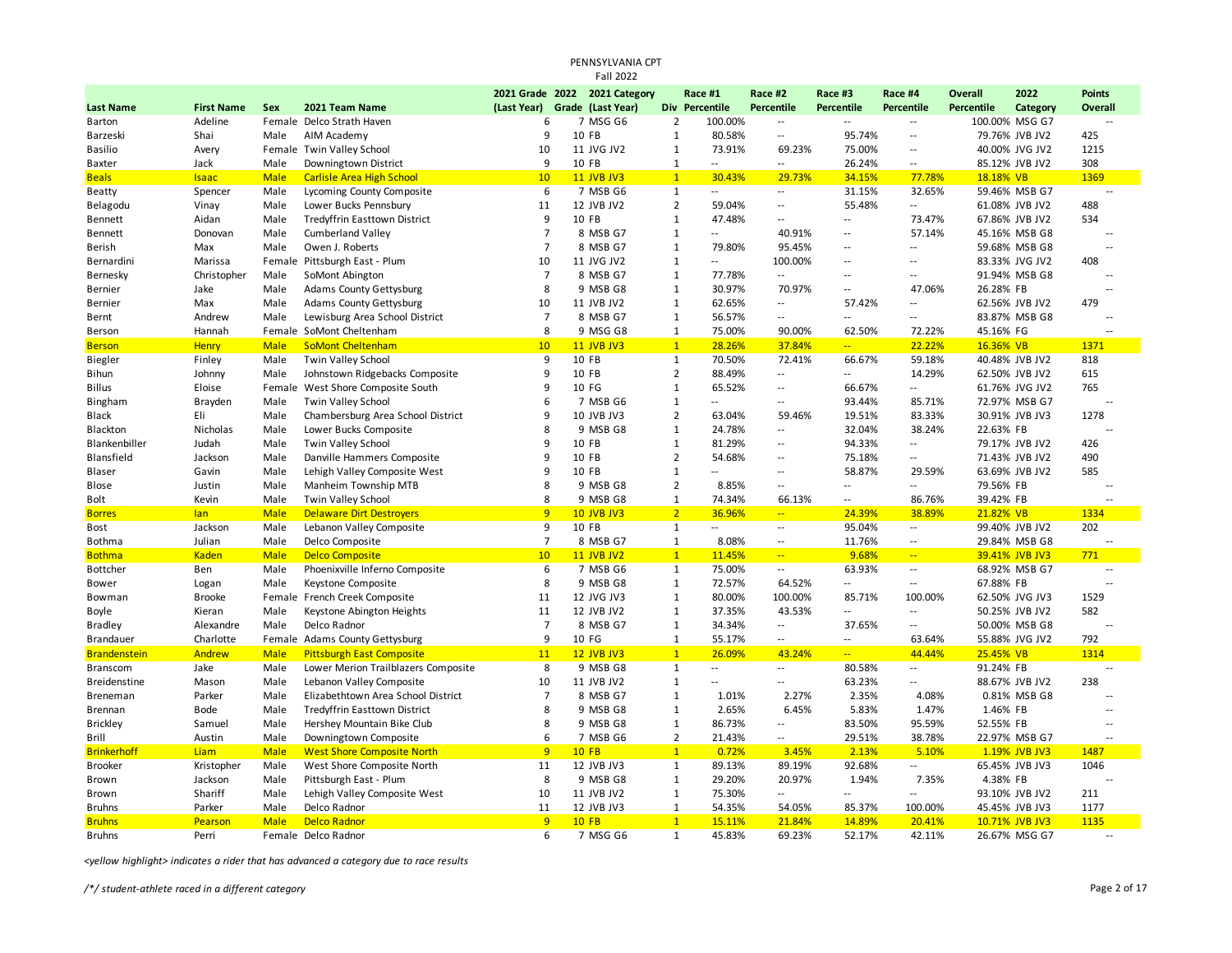## PENNSYLVANIA CPT Fall 2022

|                            |                   |             |                                              |                               | 2021 Grade 2022 2021 Category |                | Race #1                  | Race #2                  | Race #3           | Race #4                  | <b>Overall</b>    | 2022            | <b>Points</b>            |
|----------------------------|-------------------|-------------|----------------------------------------------|-------------------------------|-------------------------------|----------------|--------------------------|--------------------------|-------------------|--------------------------|-------------------|-----------------|--------------------------|
| <b>Last Name</b>           | <b>First Name</b> | Sex         | 2021 Team Name                               | (Last Year) Grade (Last Year) |                               |                | Div Percentile           | Percentile               | <b>Percentile</b> | <b>Percentile</b>        | <b>Percentile</b> | Category        | Overall                  |
| Bryant                     | Calista           |             | Female Elizabethtown Area School District    | 9                             | 10 FG                         | $\mathbf{1}$   | 48.28%                   | 83.33%                   | 54.17%            | 50.00%                   |                   | 35.29% JVG JV2  | 1255                     |
| <b>Bryant</b>              | Parker            | <b>Male</b> | Elizabethtown Area School District           | 11                            | <b>12 JVB JV2</b>             | $\mathbf{1}$   | 25.90%                   | 20.00%                   | 98.06%            | 23.00%                   |                   | 11.82% JVB JV3  | 1062                     |
| Brymesser                  | Liam              | Male        | Carlisle Area Composite Racing               | 6                             | 7 MSB G6                      | $\overline{2}$ | 8.93%                    | $\overline{a}$           | 4.92%             | 4.08%                    |                   | 2.70% MSB G7    | ٠.                       |
| Bryson                     | Gabriel           | Male        | West Shore Composite South                   | 9                             | 10 FB                         | $\mathbf{1}$   | $\overline{a}$           | 88.51%                   | 67.38%            | 70.41%                   |                   | 51.19% JVB JV2  | 767                      |
| <b>Bugler</b>              | <b>Barrett</b>    | Male        | <b>Adams County Gettysburg</b>               | 6                             | 7 MSB G6                      | $\mathbf{1}$   | 25.00%                   | 9.68%                    | 14.75%            | 20.41%                   |                   | 8.11% MSB G7    | $\ddotsc$                |
| <b>Bugler</b>              | Kaya Jean         |             | Female Adams County Gettysburg               | 8                             | 9 MSG G8                      | $\mathbf{1}$   | 87.50%                   | 95.00%                   | 87.50%            | 83.33%                   | 54.84% FG         |                 | $\sim$                   |
| <b>Burk</b>                | Christian         | <b>Male</b> | <b>Downingtown District</b>                  | 10                            | <b>11 JVB JV2</b>             | $\mathbf{1}$   | 16.27%                   | 32.94%                   | 17.42%            | 13.00%                   |                   | 9.85% JVB JV3   | 1113                     |
| Bush                       | Everett           | Male        | Philly Wiss Composite                        | 10                            | 11 JVB JV2                    | $\overline{2}$ | 62.05%                   | $\overline{\phantom{a}}$ | Ξ.                | $\sim$                   |                   | 89.66% JVB JV2  | 233                      |
| Cabrera                    | Alexa             | Female      | Lebanon Valley Composite                     | $\overline{7}$                | 8 MSG G7                      | $\mathbf{1}$   | $\overline{a}$           | ۰.                       | 85.19%            | $\overline{a}$           |                   | 100.00% MSG G8  | ц,                       |
| Callahan                   | Brady             | Male        | Owen J. Roberts                              | 10                            | 11 JVB JV2                    | 1              |                          | $\overline{a}$           | ٠.                | 52.00%                   |                   | 80.79% JVB JV2  | 284                      |
| Campobasso                 | <b>Andreas</b>    | <b>Male</b> | <b>Delco Strath Haven</b>                    | 10                            | <b>11 JVB JV2</b>             | $\overline{2}$ | 16.87%                   | 17.65%                   | 10.97%            | $\overline{a}$           |                   | 9.36% JVB JV3   | 1117                     |
| Cann                       | Eli               | <b>Male</b> | <b>Adams County Gettysburg</b>               | 11                            | <b>12 JVB JV2</b>             | $\mathbf{1}$   | 48.80%                   | 58.82%                   | 42.58%            | 49.00%                   |                   | 25.12% JVB JV3  | 868                      |
| Carey                      | Brynn             |             | Female Keystone Abington Heights             | 11                            | 12 VG                         | $\mathbf{1}$   | $\overline{\phantom{a}}$ | $\overline{\phantom{a}}$ | 90.00%            | $\sim$                   | 100.00% VG        |                 | 509                      |
| Casey                      | Sam               | Male        | Owen J. Roberts                              | 10                            | 11 JVB JV2                    | $\mathbf{1}$   | 83.13%                   | 94.12%                   | 94.19%            | 95.00%                   |                   | 44.33% JVB JV2  | 720                      |
| Castle                     | Sophie            |             | Female Hellbenders soChesCo Composite        | $\overline{7}$                | 8 MSG G7                      | 1              | 96.30%                   | --                       | 88.89%            | $\overline{\phantom{a}}$ |                   | 77.42% MSG G8   | $\overline{\phantom{a}}$ |
| Catoia                     | Mac               | Male        | Hellbenders Avon Grove                       | $\overline{7}$                | 8 MSB G7                      | 1              | 81.82%                   | 84.09%                   | Ξ.                | $\sim$                   |                   | 57.26% MSB G8   | $\sim$                   |
| Cebry                      | Isaac             | Male        | Owen J. Roberts                              | $\overline{7}$                | 8 MSB G7                      | 1              | 86.87%                   | --                       | 84.71%            | $\overline{\phantom{a}}$ |                   | 69.35% MSB G8   |                          |
| Cherone                    | Sam               | Male        | <b>Bucks County Composite</b>                | 6                             | 7 MSB G6                      | 1              | 42.86%                   | $\overline{a}$           | 32.79%            | $\sim$ $\sim$            |                   | 62.16% MSB G7   |                          |
| Cihlar                     | Louisa            |             | Female Twin Valley School                    | 9                             | 10 FG                         | 1              | 82.76%                   | $\overline{\phantom{a}}$ | 100.00%           | 86.36%                   |                   | 50.00% JVG JV2  | 1079                     |
| Cihlar                     | Thomas            | Male        | Twin Valley School                           | $\overline{7}$                | 8 MSB G7                      | $\mathbf{1}$   | 83.84%                   | $\sim$ $\sim$            | 83.53%            | 71.43%                   |                   | 38.71% MSB G8   |                          |
| Ciprietti                  | Emma              |             | Female Tredyffrin Easttown District          | 8                             | 9 MSG G8                      | $1\,$          | $\overline{a}$           | $\sim$                   | Щ.                | 66.67%                   | 87.10% FG         |                 | $\sim$                   |
| Clark                      | Lincoln           | Male        | Lehigh Valley Composite West                 | 8                             | 9 MSB G8                      | $\mathbf{1}$   | 18.58%                   | 8.06%                    | 7.77%             | 20.59%                   | 6.57% FB          |                 | $\sim$                   |
| Claus                      | Kate              |             | Female Hellbenders soChesCo Composite        | 8                             | 9 MSG G8                      | $\mathbf{1}$   | 54.17%                   | 65.00%                   | 25.00%            | $\sim$                   | 35.48% FG         |                 |                          |
| <b>Clemons</b>             | <b>Jeff</b>       | <b>Male</b> | <b>Downingtown Composite</b>                 | 11                            | <b>12 JVB JV2</b>             | $\overline{2}$ | 21.69%                   | 30.59%                   | $\frac{1}{2}$     | 27.00%                   |                   | 15.27% JVB JV3  | 995                      |
| Clewell                    | Zachary           | Male        | Owen J. Roberts                              | 9                             | 10 FB                         | $\mathbf{1}$   | 84.17%                   | 78.16%                   | 36.88%            | 72.45%                   |                   | 35.71% JVB JV2  | 842                      |
| Coetzee                    | Liam              | Male        | <b>Great Valley High School</b>              | 6                             | 7 MSB G6                      | $\mathbf{1}$   | 58.93%                   | $\overline{\phantom{a}}$ | 77.05%            | $\sim$ $\sim$            |                   | 66.22% MSB G7   | $\ddotsc$                |
| Coldsmith                  | Stella            |             | Female Adams County Composite                | 9                             | 10 FG                         | $\mathbf{1}$   | $\overline{a}$           | $\overline{\phantom{a}}$ | 70.83%            | $\overline{\phantom{a}}$ |                   | 88.24% JVG JV2  | 385                      |
| Coleman                    | Josh              | Male        | York Composite Dallastown                    | 11                            | 12 VB                         | $\overline{2}$ | 33.33%                   | 16.00%                   | 33.33%            | 26.09%                   | 23.33% VB         |                 | 1634                     |
| Collins                    | Noah              | Male        | Philly Wiss Composite                        | 8                             | 9 MSB G7                      | $\overline{2}$ | 98.99%                   | $\overline{\phantom{a}}$ | 101.18%           | $\overline{\phantom{a}}$ | 71.77% FB         |                 |                          |
| Conlow                     | Mark              | Male        | Twin Valley School                           | $\overline{7}$                | 8 MSB G7                      | $\mathbf{1}$   | 87.88%                   | $\overline{a}$           | 96.47%            | $\overline{a}$           |                   | 70.97% MSB G8   | $\sim$                   |
| Connolly                   | Lucy              |             | Female AIM Academy                           | 10                            | 11 JVG JV2                    | 1              | Ξ.                       | $\mathcal{L}$            | 85.00%            | $\sim$                   |                   | 90.00% JVG JV2  | 385                      |
| Contini                    | Giuliana          |             | Female Pittsburgh East Composite             | 8                             | 9 MSG G8                      | $\mathbf{1}$   | 12.50%                   | 15.00%                   | 4.17%             | 16.67%                   | 6.45% FG          |                 | ٠.                       |
| Contini                    | Mariella          |             | Female Pittsburgh East Composite             | $\overline{7}$                | 8 MSG G7                      | $\mathbf{1}$   | 37.04%                   | $\overline{\phantom{a}}$ | <b>DNF</b>        | $\overline{\phantom{a}}$ |                   | 87.10% MSG G8   |                          |
| Coppa                      | Eddie             | Male        | Delco Composite                              | 11                            | 12 JVB JV3                    | $\mathbf{1}$   | 93.48%                   | $\sim$ $\sim$            | $\overline{a}$    | $\overline{\phantom{a}}$ |                   | 100.00% JVB JV3 | 336                      |
| Corbeill                   | Charlie           | Male        | Danville Area School District Hammers        | $\overline{7}$                | 8 MSB G7                      | 1              | 68.69%                   | $\overline{\phantom{a}}$ | 65.88%            | 65.31%                   |                   | 33.87% MSB G8   | Ξ.                       |
| Corbeill                   | Nathan            | Male        | Danville Area School District Hammers        | 9                             | 10 FB                         | $\mathbf{1}$   | 43.88%                   | $\sim$ $\sim$            | 40.43%            | 30.61%                   |                   | 29.17% JVB JV2  | 883                      |
| Coy                        | <b>Marcus</b>     | <b>Male</b> | Johnstown Ridgebacks Composite               | 9                             | <b>10 FB</b>                  | 2 <sup>2</sup> | 1.44%                    | 1.15%                    | 1.42%             | 1.02%                    |                   | 0.60% JVB JV3   | 1515                     |
| Coyne                      | Joe               | Male        | West Shore Composite South                   | 9                             | 10 FB                         | $\mathbf{1}$   | 17.27%                   | $\overline{\phantom{a}}$ | $\overline{a}$    | $\sim$                   |                   | 83.33% JVB JV2  | 352                      |
| Crawford                   | Jadon             | <b>Male</b> | <b>Keystone Composite</b>                    | 10                            | <b>11 JVB JV2</b>             | $\mathbf{1}$   | 9.04%                    | 18.82%                   | 23.87%            | 31.00%                   |                   | 8.37% JVB JV3   | 1137                     |
| Crawford                   | Landry            | Male        | Keystone Composite                           | 8                             | 9 MSB G8                      | $\mathbf{1}$   | 11.50%                   | 4.84%                    | 11.65%            | 5.88%                    | 3.65% FB          |                 | ٠.                       |
| Creason                    | Scott             | <b>Male</b> | Elizabethtown Area School District           | 9                             | <b>10 FB</b>                  | $\mathbf{1}$   | 21.58%                   | 26.44%                   | 24.82%            | 23.47%                   |                   | 14.29% JVB JV3  | 1066                     |
| <b>Crellin</b>             | <b>Benton</b>     | <b>Male</b> | <b>Danville Area School District Hammers</b> | 9                             | <b>10 FB</b>                  | $\mathbf{1}$   | 19.42%                   | 19.54%                   | <b>DNF</b>        | 32.65%                   |                   | 13.69% JVB JV3  | 1073                     |
| Crellin                    | Paisley           |             | Female Danville Area School District Hammers | $\overline{7}$                | 8 MSG G7                      | $\mathbf{1}$   | 66.67%                   | 100.00%                  | 70.37%            | 86.67%                   |                   | 41.94% MSG G8   | $\overline{a}$           |
| Crill                      | Ryan              | Male        | Tredyffrin Easttown District                 | 9                             | 10 FB                         | $\mathbf{1}$   | 75.54%                   | 87.36%                   | 77.30%            | 82.65%                   |                   | 49.40% JVB JV2  | 771                      |
| <b>Curran</b>              | <b>Jack</b>       | <b>Male</b> | <b>Wyomissing Area Composite</b>             | 10                            | <b>11 JVB JV3</b>             | $\mathbf{1}$   | 2.17%                    | 2.70%                    | $\overline{a}$    | $\omega_{\rm{m}}$ .      | 60.00% VB         |                 | 1080                     |
| D'Agostino                 | John              | Male        | West Shore Composite North                   | 9                             | 10 FB                         | $\mathbf{1}$   | 32.37%                   | 41.38%                   | 21.28%            | 17.35%                   |                   | 15.48% JVB JV2  | 1050                     |
| Danese                     | Vincent           | Male        | Lower Bucks Composite                        | $\overline{7}$                | 8 MSB G7                      | 1              | 41.41%                   | --                       | Ξ.                | $\overline{\phantom{a}}$ |                   | 78.23% MSB G8   | Ξ.                       |
| Davies                     | Declan            | Male        | <b>Adams County Gettysburg</b>               | 9                             | 10 FB                         | $\mathbf{1}$   | 58.99%                   | 60.92%                   | 47.52%            | 79.59%                   |                   | 36.90% JVB JV2  | 835                      |
| Davis                      | Gavin             | Male        | Johnstown Ridgebacks Composite               | 8                             | 9 MSB G8                      | $\overline{2}$ | 48.67%                   | 51.61%                   | 38.83%            | 41.18%                   | 23.36% FB         |                 |                          |
| Davis                      | Zachary           | Male        | SoMont Central Composite                     | 8                             | 9 MSB G8                      | $\mathbf{1}$   | 61.06%                   | --                       | 61.17%            | 83.82%                   | 42.34% FB         |                 |                          |
| de Oliveira Beckmann Jonas |                   | Male        | Lower Merion Trailblazers Composite          | $\overline{7}$                | 8 MSB G7                      | 1              | $\ddotsc$                | $-$                      | 90.59%            | $\overline{a}$           |                   | 92.74% MSB G8   |                          |
| DeAngelo                   | Anthony           | Male        | Carlisle Area High School                    | 10                            | 11 VB                         | $\mathbf{1}$   | 74.07%                   | 60.00%                   | 77.78%            | 78.26%                   | 53.33% VB         |                 | 1428                     |

*<yellow highlight> indicates a rider that has advanced a category due to race results*

*/\*/ student-athlete raced in a different category* Page 3 of 17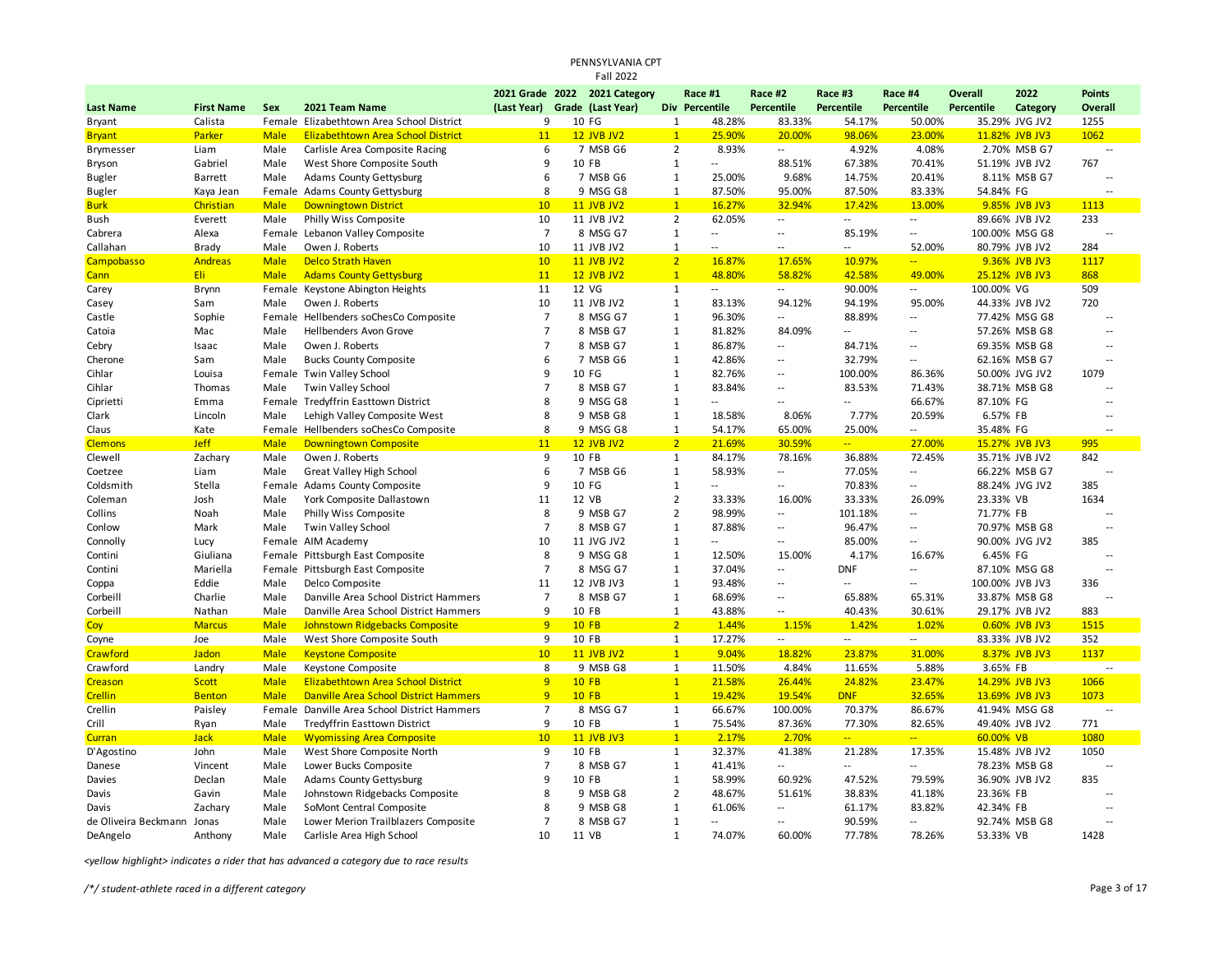## PENNSYLVANIA CPT Fall 2022

|                  |                   |             |                                              |                               | 2021 Grade 2022 2021 Category |                | Race #1                  | Race #2                  | Race #3        | Race #4                  | <b>Overall</b> | 2022           | <b>Points</b>  |
|------------------|-------------------|-------------|----------------------------------------------|-------------------------------|-------------------------------|----------------|--------------------------|--------------------------|----------------|--------------------------|----------------|----------------|----------------|
| <b>Last Name</b> | <b>First Name</b> | Sex         | 2021 Team Name                               | (Last Year) Grade (Last Year) |                               |                | Div Percentile           | <b>Percentile</b>        | Percentile     | Percentile               | Percentile     | Category       | Overall        |
| <b>Dedrick</b>   | Ryan              | <b>Male</b> | Northwest Pennsylvania Composite             | 10                            | 11 JVB JV3                    | 2 <sup>1</sup> | 32.61%                   | 35.14%                   | $\frac{1}{2}$  | 55.56%                   | 27.27% VB      |                | 1294           |
| DeFazio          | Jayson            | Male        | Downingtown District                         | 8                             | 9 MSB G8                      | $\mathbf{1}$   | 12.39%                   | $\overline{\phantom{a}}$ | 17.48%         | $\sim$                   | 38.69% FB      |                | 44             |
| <b>DeHart</b>    | <b>Max</b>        | <b>Male</b> | <b>Danville Area School District Hammers</b> | 9                             | <b>10 FB</b>                  | $\mathbf{1}$   | 2.16%                    | 2.30%                    | 2.84%          | 2.04%                    |                | 1.79% JVB JV3  | 1486           |
| DeHart           | Paige             | Female      | Danville Area School District Hammers        | $\overline{7}$                | 8 MSG G7                      | $\mathbf{1}$   | 74.07%                   | $\overline{\phantom{a}}$ | 62.96%         | $\overline{\phantom{a}}$ |                | 61.29% MSG G8  | Ξ.             |
| Deininger        | Nathan            | Male        | Owen J. Roberts                              | 8                             | 9 MSB G8                      | $\mathbf{1}$   | 28.32%                   | $\overline{\phantom{a}}$ | 52.43%         | $\sim$                   | 61.31% FB      |                | $\overline{a}$ |
| Dekoeyer         | Davis             | Male        | Downingtown District                         | 6                             | 7 MSB G6                      | 1              | 57.14%                   | 67.74%                   | 45.90%         | 73.47%                   |                | 33.78% MSB G7  | $\overline{a}$ |
| Delaplane        | Seamus            | Male        | Delco Composite                              | 6                             | 7 MSB G6                      | 1              | 5.36%                    | $\overline{a}$           | 11.48%         | $\overline{\phantom{a}}$ |                | 43.24% MSB G7  | $\overline{a}$ |
| <b>Delo</b>      | <b>Vincent</b>    | <b>Male</b> | <b>Pittsburgh East Composite</b>             | 9                             | <b>10 FB</b>                  | $\mathbf{1}$   | 4.32%                    | 5.75%                    | 4.96%          | 9.18%                    |                | 4.17% JVB JV3  | 1393           |
| Delss            | Emory             | Male        | Delco Composite                              | 8                             | 9 MSB G8                      | $\mathbf{1}$   | 36.28%                   | 48.39%                   | 23.30%         | 58.82%                   | 20.44% FB      |                | $\overline{a}$ |
| delussey         | Liam              | Male        | Delco Radnor                                 | 6                             | 7 MSB G6                      | $\mathbf{1}$   | 55.36%                   | $\sim$                   | 37.70%         | 51.02%                   |                | 39.19% MSB G7  | $\overline{a}$ |
| <b>Dennis</b>    | Owen              | <b>Male</b> | <b>Great Valley High School</b>              | 9                             | <b>10 FB</b>                  | $\overline{1}$ | 16.55%                   | 27.59%                   | 11.35%         | 13.27%                   |                | 9.52% JVB JV3  | 1179           |
| DePietropaolo    | Remy              | Male        | Phoenixville Inferno Composite               | 6                             | 7 MSB G6                      | $\mathbf{1}$   | $\overline{\phantom{a}}$ | $\overline{\phantom{a}}$ | 44.26%         | $\overline{\phantom{a}}$ |                | 82.43% MSB G7  | $\overline{a}$ |
| Detwiler         | Juliet            |             | Female Philly Wiss Composite                 | 6                             | 7 MSG G6                      | $\overline{2}$ | $\ddotsc$                | $\overline{\phantom{a}}$ | 91.30%         | $\overline{\phantom{a}}$ |                | 93.33% MSG G7  | Ξ.             |
| Detwiler         | Tobias            | Male        | Philly Wiss Composite                        | 8                             | 9 MSB G8                      | $\overline{2}$ | $\overline{a}$           | $\sim$                   | 54.37%         | $\sim$ $\sim$            | 87.59% FB      |                | $\sim$         |
| Diamond          | Ciara             |             | Female Great Valley High School              | 9                             | 10 FG                         | $\mathbf{1}$   | Ξ.                       | $\overline{\phantom{a}}$ | 87.50%         | $\overline{a}$           |                | 91.18% JVG JV2 | 365            |
| Dietrich         | Amelia            |             | Female Keystone Composite                    | 6                             | 7 MSG G6                      | $\mathbf{1}$   | 66.67%                   | 92.31%                   | 78.26%         | 84.21%                   |                | 46.67% MSG G7  | $\overline{a}$ |
| Dietrich         | Noah              | Male        | Keystone Composite                           | 8                             | 9 MSB G8                      | 1              | 97.35%                   | 9.68%                    | 2.91%          | 4.41%                    | 2.92% FB       |                |                |
| Dillon           | Annika            |             | Female Delco Radnor                          | 8                             | 9 MSG G8                      | 1              | 20.83%                   | 10.00%                   | 16.67%         | 11.11%                   | 9.68% FG       |                | $\overline{a}$ |
| Dohl             | Graden            | Male        | Lycoming County Composite                    | $\overline{7}$                | 8 MSB G7                      | $\mathbf{1}$   | Ξ.                       | 31.82%                   | Ξ.             | 22.45%                   |                | 32.26% MSB G8  | $\sim$         |
| Donnald          | John              | Male        | Hershey Mountain Bike Club                   | 10                            | 11 JVB JV3                    | $\mathbf{1}$   | 82.61%                   | 72.97%                   | 82.93%         | 47.22%                   |                | 41.82% JVB JV3 | 1187           |
| Dooley           | Katie             |             | Female Owen J. Roberts                       | 11                            | 12 JVG JV2                    | 1              | 56.52%                   | 61.54%                   | 90.00%         | 100.00%                  |                | 33.33% JVG JV2 | 1282           |
| <b>Dooley</b>    | <b>Shane</b>      | <b>Male</b> | <b>Adams County Gettysburg</b>               | 9                             | <b>10 FB</b>                  | $\mathbf{1}$   | 7.91%                    | 13.79%                   | 5.67%          | 10.20%                   |                | 5.95% JVB JV3  | 1313           |
| Dostalik         | Tucker            | Male        | Downingtown District                         | $\overline{7}$                | 8 MSB G7                      | 1              | 42.42%                   | $\sim$                   | $-$            | 38.78%                   |                | 48.39% MSB G8  | $\overline{a}$ |
| <b>Dotsey</b>    | <b>Austin</b>     | <b>Male</b> | Owen J. Roberts                              | 8                             | 9FB                           | $\mathbf{1}$   | 6.47%                    | 33.33%                   | 3.55%          | 6.12%                    |                | 4.76% JVB JV3  | 1379           |
| Dotsey           | Kate              |             | Female Owen J. Roberts                       | 6                             | 7 MSG G6                      | 1              | 8.33%                    | 7.69%                    | 4.35%          | 31.58%                   |                | 3.33% MSG G7   | $\overline{a}$ |
| Double           | <b>Brennen</b>    | Male        | <b>Adams County Gettysburg</b>               | 9                             | 10 FB                         | $\mathbf{1}$   | 56.83%                   | $\overline{\phantom{a}}$ | $\overline{a}$ | 63.27%                   |                | 68.45% JVB JV2 | 531            |
| Double           | McKenna           |             | Female Adams County Gettysburg               | 11                            | 12 JVG JV2                    | 1              | 52.17%                   | $\overline{\phantom{a}}$ | $\overline{a}$ | 76.92%                   |                | 60.00% JVG JV2 | 841            |
| Downey           | James             | Male        | <b>Adams County Composite</b>                | 10                            | 11 JVB JV2                    | 1              | 55.42%                   | $\overline{\phantom{a}}$ | $\overline{a}$ | $\overline{\phantom{a}}$ |                | 87.68% JVB JV2 | 244            |
| Drajpuch         | Isaac             | Male        | Delco Composite                              | $\overline{7}$                | 8 MSB G7                      | $\mathbf{1}$   | $\ddotsc$                | $\sim$ $\sim$            | 85.88%         | $\overline{\phantom{a}}$ |                | 89.52% MSB G8  | $\overline{a}$ |
| Dudek            | Mac               | Male        | Delco Strath Haven                           | $\overline{7}$                | 8 MSB G7                      | $\overline{2}$ | 25.25%                   | 36.36%                   | 34.12%         | $\overline{\phantom{a}}$ |                | 16.94% MSB G8  |                |
| Dudley           | Liam              | Male        | Lower Bucks Composite                        | 8                             | 9 MSB G8                      | $\mathbf{1}$   | 1.77%                    | $\sim$                   | 3.88%          | $\sim$                   | 19.71% FB      |                | $\overline{a}$ |
| Duffy            | Frank             | Male        | <b>Tredyffrin Easttown District</b>          | 8                             | 9 MSB G8                      | $\mathbf{1}$   | 76.99%                   | $\overline{\phantom{a}}$ | 93.20%         | $\overline{\phantom{a}}$ | 77.37% FB      |                |                |
| Dundore          | Damian            | Male        | Lebanon Valley Composite                     | 10                            | 11 JVB JV2                    | $\mathbf{1}$   | $\overline{a}$           | $\sim$                   | 72.26%         | $\overline{\phantom{a}}$ |                | 91.13% JVB JV2 | 224            |
| Earnest          | Landon            | Male        | Lycoming County Composite                    | 9                             | 10 FB                         | $\mathbf{1}$   | $\overline{\phantom{a}}$ | $\mathcal{L}$            | --             | 35.71%                   |                | 84.52% JVB JV2 | 314            |
| Edwards          | Lucas             | Male        | Twin Valley School                           | 9                             | 10 FB                         | $\mathbf{1}$   | 91.37%                   | 98.85%                   | 92.91%         | $\overline{\phantom{a}}$ |                | 60.12% JVB JV2 | 664            |
| Egger            | Nicholas          | Male        | Carlisle Area Composite Racing               | 11                            | 12 JVB JV2                    | $\overline{2}$ | 47.59%                   | $\overline{\phantom{a}}$ | 45.16%         | $\overline{a}$           |                | 56.16% JVB JV2 | 523            |
| Einsig           | Chloe             |             | Female West Shore Composite South            | 9                             | 10 FG                         | $\mathbf{1}$   | 79.31%                   | $\sim$                   | 79.17%         | $\sim$                   |                | 64.71% JVG JV2 | 731            |
| Elhajj           | Levi              | Male        | Elizabethtown Area School District           | 6                             | 7 MSB G6                      | 1              | 41.07%                   | $\overline{\phantom{a}}$ | 39.34%         | $\sim$ $\sim$            |                | 63.51% MSB G7  | $\overline{a}$ |
| Elwell           | Kate              |             | Female West Shore Composite North            | $\overline{7}$                | 8 MSG G7                      | $\mathbf{1}$   | 11.11%                   | 41.67%                   | 51.85%         | 20.00%                   |                | 12.90% MSG G8  | $\overline{a}$ |
| Elwell           | Max               | Male        | West Shore Composite North                   | 10                            | 11 JVB JV2                    | $\mathbf{1}$   | 68.07%                   | 76.47%                   | 85.81%         | 67.00%                   |                | 36.95% JVB JV2 | 788            |
| Emenheiser       | Elliott           | Male        | York Composite Dallastown                    | 11                            | 12 JVB JV2                    | $\overline{2}$ | 66.87%                   | 50.59%                   | 61.94%         | 60.00%                   |                | 29.56% JVB JV2 | 837            |
| Erb              | Josiah            | Male        | Elizabethtown Area School District           | 8                             | 9 MSB G8                      | 1              | 21.24%                   | 43.55%                   | 25.24%         | 35.29%                   | 16.79% FB      |                |                |
| <b>Erb</b>       | Ryan              | <b>Male</b> | <b>Buffalo Valley Composite</b>              | 10                            | <b>11 JVB JV2</b>             | 2 <sup>1</sup> | 42.17%                   | 42.35%                   | 39.35%         | 20.00%                   |                | 16.26% JVB JV3 | 981            |
| Espinoza         | Jose              | Male        | Pedal 4 Peace Composite                      | 10                            | 11 JVB JV2                    | 2              | 53.61%                   | 69.41%                   | 72.90%         | 48.00%                   |                | 30.05% JVB JV2 | 837            |
| <b>Estremera</b> | Aidan             | <b>Male</b> | <b>Downingtown District</b>                  | 11                            | <b>12 JVB JV2</b>             | $\mathbf{1}$   | 19.88%                   | 12.94%                   | 13.55%         | 10.00%                   |                | 6.40% JVB JV3  | 1237           |
| Eyster           | <b>Brandon</b>    | Male        | Adams County Composite                       | 10                            | 11 JVB JV2                    | $\mathbf{1}$   | 53.01%                   | $\sim$                   | 78.71%         | 73.00%                   |                | 43.35% JVB JV2 | 725            |
| falk             | Patrick           | Male        | Hershey Composite Mountain Bike Club         | 8                             | 9 MSB G8                      | 1              | 88.50%                   | 95.16%                   | 99.03%         | $\sim$                   | 54.74% FB      |                |                |
| <b>Fallon</b>    | <b>Riley</b>      |             | Female Owen J. Roberts                       | 10                            | <b>11 JVG JV2</b>             | $\mathbf{1}$   | 30.43%                   | 30.77%                   | 25.00%         | 15.38%                   |                | 6.67% JVG JV3  | 1451           |
| Farabaugh        | Tucker            | Male        | SoMont Abington                              | $\,6\,$                       | 7 MSB G6                      | $\mathbf{1}$   | 12.50%                   | $\sim$                   | 24.59%         | $\overline{\phantom{a}}$ |                | 55.41% MSB G7  | $\overline{a}$ |
| Farnsworth       | <b>Brighton</b>   | <b>Male</b> | <b>Lehigh Valley Composite East</b>          | 9                             | <b>10 FB</b>                  | 2 <sup>1</sup> | 25.90%                   | 16.09%                   | 9.22%          | 100.00%                  |                | 10.12% JVB JV3 | 1146           |
| Farnsworth       | Matthew           | Male        | Owen J. Roberts                              | 11                            | 12 JVB JV2                    | $\mathbf{1}$   | 72.29%                   | 74.12%                   | Ξ.             | $\overline{\phantom{a}}$ |                | 60.59% JVB JV2 | 489            |
| Feeney           | Robbie            | Male        | Philly Wiss Composite                        | $\overline{7}$                | 8 MSB G7                      | $\overline{2}$ |                          | $\overline{a}$           | 51.76%         | $\sim$                   |                | 80.65% MSB G8  |                |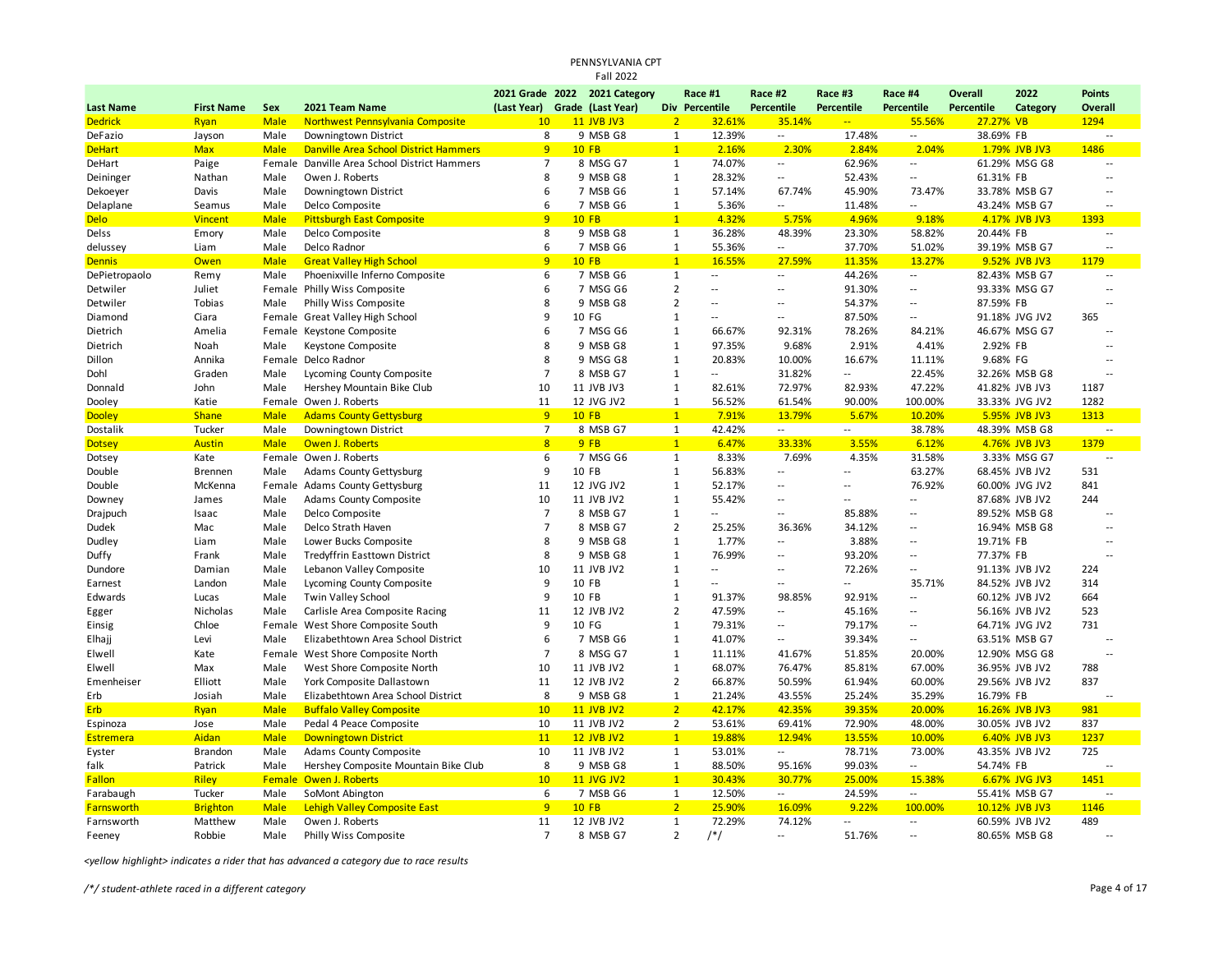|                  |                   |              |                                            |                      | PENNSYLVANIA CPT              |                                |                  |                          |                             |                            |                   |                |                |
|------------------|-------------------|--------------|--------------------------------------------|----------------------|-------------------------------|--------------------------------|------------------|--------------------------|-----------------------------|----------------------------|-------------------|----------------|----------------|
|                  |                   |              |                                            |                      | <b>Fall 2022</b>              |                                |                  |                          |                             |                            |                   |                |                |
|                  |                   |              |                                            |                      | 2021 Grade 2022 2021 Category |                                | Race #1          | Race #2                  | Race #3                     | Race #4                    | <b>Overall</b>    | 2022           | <b>Points</b>  |
| <b>Last Name</b> | <b>First Name</b> | <b>Sex</b>   | 2021 Team Name                             | (Last Year)          | Grade (Last Year)             |                                | Div Percentile   | <b>Percentile</b>        | <b>Percentile</b>           | <b>Percentile</b>          | <b>Percentile</b> | Category       | <b>Overall</b> |
| Fencl            | Nicholas          | Male         | SoMont Abington                            | 10                   | 11 JVB JV2                    | $\mathbf{1}$                   | 63.25%           | Ξ.                       | 54.84%                      | $\overline{\phantom{a}}$   |                   | 62.07% JVB JV2 | 482            |
| Fenner           | Ethan             | Male         | Keystone Composite                         | 9                    | 10 JVB JV3                    | $\mathbf{1}$                   | 39.13%           | 51.35%                   | 51.22%                      | $\overline{\phantom{a}}$   |                   | 36.36% JVB JV3 | 1240           |
| Ferri            | Matteo            | Male         | Phoenixville High School                   | 10                   | 11 JVB JV2                    | $\overline{2}$                 | 38.55%           | $\overline{\phantom{a}}$ | 29.68%                      | 63.00%                     |                   | 31.03% JVB JV2 | 835            |
| Feuda            | Luke              | <b>Male</b>  | <b>Hellbenders Avon Grove</b>              | 10                   | <b>11 JVB JV2</b>             | $\mathbf{1}$                   | 34.94%           | 34.12%                   | 97.42%                      | 43.00%                     |                   | 20.69% JVB JV3 | 931            |
| Fink             | Justin            | Male         | SoMont Abington                            | 11                   | 12 JVB JV2                    | $\mathbf{1}$                   | 83.73%           | 92.94%                   | $\sim$                      | $\sim$                     |                   | 67.00% JVB JV2 | 454            |
| Finnerty         | William           | Male         | Susquenita                                 | 9                    | 10 FB                         | $\overline{2}$                 | 92.81%           | 100.00%                  | 97.87%                      | 97.96%                     |                   | 57.74% JVB JV2 | 721            |
| Fischer          | Spencer           | Male         | <b>Hellbenders Avon Grove</b>              | 9                    | 10 FB                         | $\mathbf{1}$                   | 38.85%           | 20.69%                   | 17.02%                      | Ξ.                         |                   | 17.26% JVB JV2 | 1014           |
| Fisher           | Aidan             | Male         | Hershey Mountain Bike Club                 | 11                   | 12 JVB JV2                    | $\mathbf{1}$                   | 57.83%           | 72.94%                   | 96.77%                      | 94.00%                     |                   | 38.42% JVB JV2 | 781            |
| Fisher           | Sabra             |              | Female Lycoming County Composite           | 6                    | 7 MSG G6                      | $\mathbf{1}$                   | 87.50%           | $\overline{\phantom{a}}$ | $\overline{\phantom{a}}$    | $\overline{\phantom{a}}$   |                   | 96.67% MSG G7  |                |
| Fix              | Tessa             |              | Female Lehigh Valley Composite West        | 6                    | 7 MSG G6                      | $\mathbf{1}$                   | 16.67%           | Ξ.                       | 26.09%                      | $\overline{a}$             |                   | 60.00% MSG G7  | $\overline{a}$ |
| Flannery         | Bodee             | Male         | Hershey Composite Mountain Bike Club       | 8                    | 9 MSB G8                      | $\mathbf{1}$                   | 55.75%           | Ξ.                       | 48.54%                      | $\overline{\phantom{a}}$   | 67.15% FB         |                | $\sim$         |
| Fleming          | Dylan             | Male         | Pittsburgh East Composite                  | $\overline{7}$       | 8 MSB G7                      | $\mathbf{1}$                   | 23.23%           | 27.27%                   | 23.53%                      | 28.57%                     |                   | 9.68% MSB G8   | $\overline{a}$ |
| Florida          | Jonathan          | Male         | Pittsburgh East Composite                  | $\overline{7}$       | 8 MSB G7                      | $\mathbf{1}$                   | 85.86%           | u.                       | $\sim$ $\sim$               | $\overline{\phantom{a}}$   |                   | 95.97% MSB G8  | $\overline{a}$ |
| Folmar           | Sophia            |              | Female Twin Valley School                  | 6                    | 7 MSG G6                      | $\mathbf{1}$                   | 58.33%           | 76.92%                   | 60.87%                      | 47.37%                     |                   | 33.33% MSG G7  | $\sim$         |
| Ford             | Michael           | Male         | AIM Academy                                | 11                   | 12 JVB JV2                    | $\mathbf{1}$                   | 93.98%           | $\overline{\phantom{a}}$ | $\mathcal{L}_{\mathcal{A}}$ | $\overline{\phantom{a}}$   |                   | 99.01% JVB JV2 | 180            |
| Forsythe         | Aaron             | Male         | Wyomissing Area Composite                  | 10                   | 11 JVB JV2                    | $\mathbf{1}$                   | $\sim$           | 44.71%                   | 19.35%                      | $\overline{\phantom{a}}$   |                   | 47.78% JVB JV2 | 635            |
| Frazer           | Robby             | <b>Male</b>  | <b>Hellbenders soChesCo Composite</b>      | 11                   | <b>12 JVB JV2</b>             | 1                              | 10.84%           | $\mathbb{Z}^2$           | 12.26%                      | $\mathbf{L} \mathbf{L}$    |                   | 40.89% JVB JV3 | 755            |
| Fritz            | Desmond           | Male         | <b>Tredyffrin Easttown District</b>        | 8                    | 9 MSB G8                      | $\mathbf{1}$                   | 77.88%           | $\overline{\phantom{a}}$ | $\sim$                      | $\sim$                     | 91.97% FB         |                | ٠.             |
| Fritz            | Liam              | Male         | Tredyffrin Easttown Composite              | 9                    | 10 FB                         | $\overline{2}$                 | 17.99%           | u.                       | 28.37%                      | 16.33%                     |                   | 16.07% JVB JV2 | 1040           |
| Fritz            | Zachary           | Male         | <b>Tredyffrin Easttown District</b>        | 6                    | 7 MSB G6                      | $\mathbf{1}$                   | 71.43%           | Ξ.                       | 65.57%                      | $\sim$                     |                   | 67.57% MSB G7  |                |
| <b>Fuener</b>    | Ella              | Female       | <b>Pittsburgh West Composite</b>           | 11                   | <b>12 JVG JV2</b>             | $\overline{2}$                 | 13.04%           | 7.69%                    | $\frac{1}{2}$               | $\mathbb{Z} \mathbb{Z}^n$  |                   | 46.67% JVG JV3 | 981            |
| Fuener           | Thomas            | Male         | Pittsburgh West Composite                  | 9                    | 10 FB                         | $\overline{2}$                 | <b>DNF</b>       | 24.14%                   | $\sim$                      | 55.10%                     |                   | 61.31% JVB JV2 | 648            |
| Fuller           | Lili              |              | Female State College Area MTB              | 8                    | 9 MSG G8                      | $\mathbf{1}$                   | 37.50%           | $\overline{\phantom{a}}$ | $\mathcal{L}_{\mathcal{A}}$ | 94.44%                     | 67.74% FG         |                |                |
| <b>Fuller</b>    | <b>Matthew</b>    | <b>Male</b>  | <b>Delco Radnor</b>                        | 10                   | <b>11 JVB JV2</b>             | 1                              | 31.93%           | 21.18%                   | 20.00%                      | 32.00%                     |                   | 12.81% JVB JV3 | 1054           |
| Fuller           | Max               | Male         | Downingtown District                       | $\overline{7}$       | 8 MSB G7                      | $\mathbf{1}$                   | 27.27%           | Ξ.                       | 16.47%                      | 63.27%                     |                   | 17.74% MSB G8  |                |
| Fulton           | Jack              | Male         | Tredyffrin Easttown District               | 8                    | 9 MSB G8                      | $\mathbf{1}$                   | $\overline{a}$   | ٠.                       | 51.46%                      | $\sim$                     | 86.13% FB         |                | $\sim$         |
| Gabrielsen       | Jackson           | Male         | Danville Hammers Composite                 | $\overline{7}$       | 8 MSB G7                      | $\overline{2}$                 | 5.05%            | 9.09%                    | 1.18%                       | 2.04%                      |                   | 1.61% MSB G8   |                |
| Gabrielsen       | Jenna             | Female       | Danville Area School District Hammers      | 8                    | 9 MSG G8                      | $\mathbf{1}$                   | 25.00%           | 25.00%                   | 20.83%                      | 27.78%                     | 19.35% FG         |                | $\overline{a}$ |
| Gabrielsen       | Josh              | Male         | Danville Area School District Hammers      | $\overline{7}$       | 8 MSB G8                      | $\mathbf{1}$                   | 0.88%            | 1.61%                    | 0.97%                       | 26.47%                     |                   | 0.73% MSB G8   |                |
| Gabrielsen       | Paul              | Male         | Danville Area School District Hammers      | 11                   | 12 VB                         | $\mathbf{1}$                   | 3.70%            | 8.00%                    | 22.22%                      | 4.35%                      | 3.33% VB          |                | 1740           |
| Galka            | Andrew            | Male         | <b>Tredyffrin Easttown District</b>        | 8                    | 9 MSB G8                      | $\mathbf{1}$                   | 45.13%           | $\overline{a}$           | 57.28%                      | $\overline{\phantom{a}}$   | 64.96% FB         |                |                |
| Gallagher        | Alex              | Male         | Elizabethtown Area School District         | $\mathsf{q}$         | 10 FB                         | $\mathbf 1$                    | 53.96%           | ٠.                       | 57.45%                      | $\sim$                     |                   | 69.64% JVB JV2 | 516            |
| gallagher        | peyton            | Male         | Elizabethtown Area School District         | 6                    | 7 MSB G6                      | $\mathbf{1}$                   | $\overline{a}$   | Ξ.                       | 88.52%                      | $\sim$                     |                   | 97.30% MSB G7  | $\overline{a}$ |
| ganly            | Luke              | Male         | Hellbenders soChesCo Composite             | 8                    | 9 MSB G8                      | $\mathbf{1}$                   | 19.47%           | Ξ.                       | 29.13%                      | 50.00%                     | 21.17% FB         |                | $\overline{a}$ |
| Garcia           | Nayra             |              | Female Delco Radnor                        | 9                    | 10 FG                         | $\mathbf{1}$                   | 34.48%           | 50.00%                   | 29.17%                      | 45.45%                     |                   | 29.41% JVG JV2 | 1334           |
| <b>Gares</b>     | Elizabeth         |              | <b>Female Tredyffrin Easttown District</b> | 9                    | <b>10 FG</b>                  | $\mathbf{1}$                   | 6.90%            | 5.56%                    | 4.17%                       | 4.55%                      |                   | 2.94% JVG JV3  | 1525           |
| <b>Gares</b>     | <b>Kevin</b>      | <b>Male</b>  | <b>Tredyffrin Easttown District</b>        | 9                    | $10$ FB                       | $\mathbf{1}$                   | 30.22%           | 6.90%                    | 0.71%                       | 3.06%                      |                   | 2.38% JVB JV3  | 1462           |
| Gargalovic       | Alex              | Male         | Lower Bucks Composite                      | 9                    | 10 FB                         | $\mathbf{1}$                   | 11.51%           | $\overline{\phantom{a}}$ | 13.48%                      | $\sim$                     |                   | 52.98% JVB JV2 | 765            |
| Gargalovic       | Lea               |              | Female Lower Bucks Composite               | $\overline{7}$       | 8 MSG G7                      | $\mathbf{1}$                   | $\overline{a}$   | Ξ.                       | 59.26%                      | $\overline{\phantom{a}}$   |                   | 93.55% MSG G8  |                |
| Garofalo         | Josephine         |              | Female Pittsburgh East Composite           | 8                    | 9 MSG G8                      | $\mathbf{1}$                   | 33.33%           | 45.00%                   | $\sim$                      | 55.56%                     | 29.03% FG         |                | $\overline{a}$ |
| Garrett          | Zyere             | Male         | Pedal 4 Peace Composite                    | $\overline{7}$       | 8 MSB G7                      | $\overline{2}$                 | 57.58%           | 52.27%                   | $\overline{\phantom{a}}$    | 42.86%                     |                   | 21.77% MSB G8  | $\overline{a}$ |
|                  |                   | Male         |                                            | $\overline{7}$       |                               |                                |                  | $\overline{a}$           |                             | $\sim$                     |                   |                | $\overline{a}$ |
| Gassler          | Reid              | <b>Male</b>  | Hellbenders soChesCo Composite             | 10                   | 8 MSB G7<br><b>11 JVB JV2</b> | $\mathbf{1}$<br>2 <sup>1</sup> | 73.74%<br>40.36% | 27.06%                   | 58.82%                      | 14.00%                     |                   | 61.29% MSB G8  |                |
| Gatski           | <b>Ivan</b>       |              | <b>Danville Hammers Composite</b>          |                      |                               |                                |                  |                          | 30.32%                      |                            |                   | 10.84% JVB JV3 | 1072           |
| Gaulding         | Austin<br>Charlie | Male<br>Male | Hellbenders soChesCo Composite             | $\overline{7}$<br>11 | 8 MSB G7<br>12 VB             | $\mathbf{1}$                   | 61.62%           | --                       | 74.12%                      | 40.82%<br>86.96%           |                   | 29.03% MSB G8  | ٠.<br>1356     |
| Gayman           |                   |              | Carlisle Area High School                  |                      |                               | 1                              | 88.89%           | 92.00%                   | 100.00%                     |                            | 63.33% VB         |                |                |
| Gearhart         | Ty                | Male         | Danville Hammers Composite                 | $\overline{7}$       | 8 MSB G7                      | $\overline{2}$                 | 60.61%           | 70.45%                   | 64.71%                      | 55.10%                     |                   | 24.19% MSB G8  | $\overline{a}$ |
| Geiser           | Chris             | Male         | Johnstown Ridgebacks Composite             | 9                    | 10 FB                         | $\overline{2}$                 | 71.22%           | 96.55%                   | 87.94%                      | 80.61%                     |                   | 50.00% JVB JV2 | 771            |
| George           | Mason             | Male         | Lehigh Valley Composite West               | 10                   | 11 JVB JV3                    | $\mathbf{1}$                   | 58.70%           | 83.78%                   | 70.73%                      | 61.11%                     |                   | 43.64% JVB JV3 | 1177           |
| Georgopulos      | Christopher       | Male         | <b>Great Valley High School</b>            | 8                    | 9 JVB JV3                     | $\mathbf{1}$                   | 41.30%           | $\overline{\phantom{a}}$ | $\sim$ $-$                  | $\overline{\phantom{a}}$   |                   | 90.91% JVB JV3 | 415            |
| Georgopulos      | Julia             | Female       | <b>Great Valley High School</b>            | 10                   | <b>11 JVG JV3</b>             | $\mathbf{1}$                   | 40.00%           | 50.00%                   | 14.29%                      | 66.67%                     | 12.50% VG         |                | 1616           |
| <b>Geurin</b>    | Chase             | <b>Male</b>  | <b>Lycoming County Composite</b>           | 9                    | $10$ FB                       | $\mathbf{1}$                   | 12.95%           | 10.34%                   | 6.38%                       | $\mathbb{Z}[\mathbb{Z}_p]$ |                   | 8.33% JVB JV3  | 1248           |
| Giare            | Jayden            | Male         | Twin Valley School                         | $\overline{7}$       | 8 MSB G7                      | $\mathbf{1}$                   | 49.49%           | $\sim$                   | 57.65%                      | $\sim$ $\sim$              |                   | 55.65% MSB G8  |                |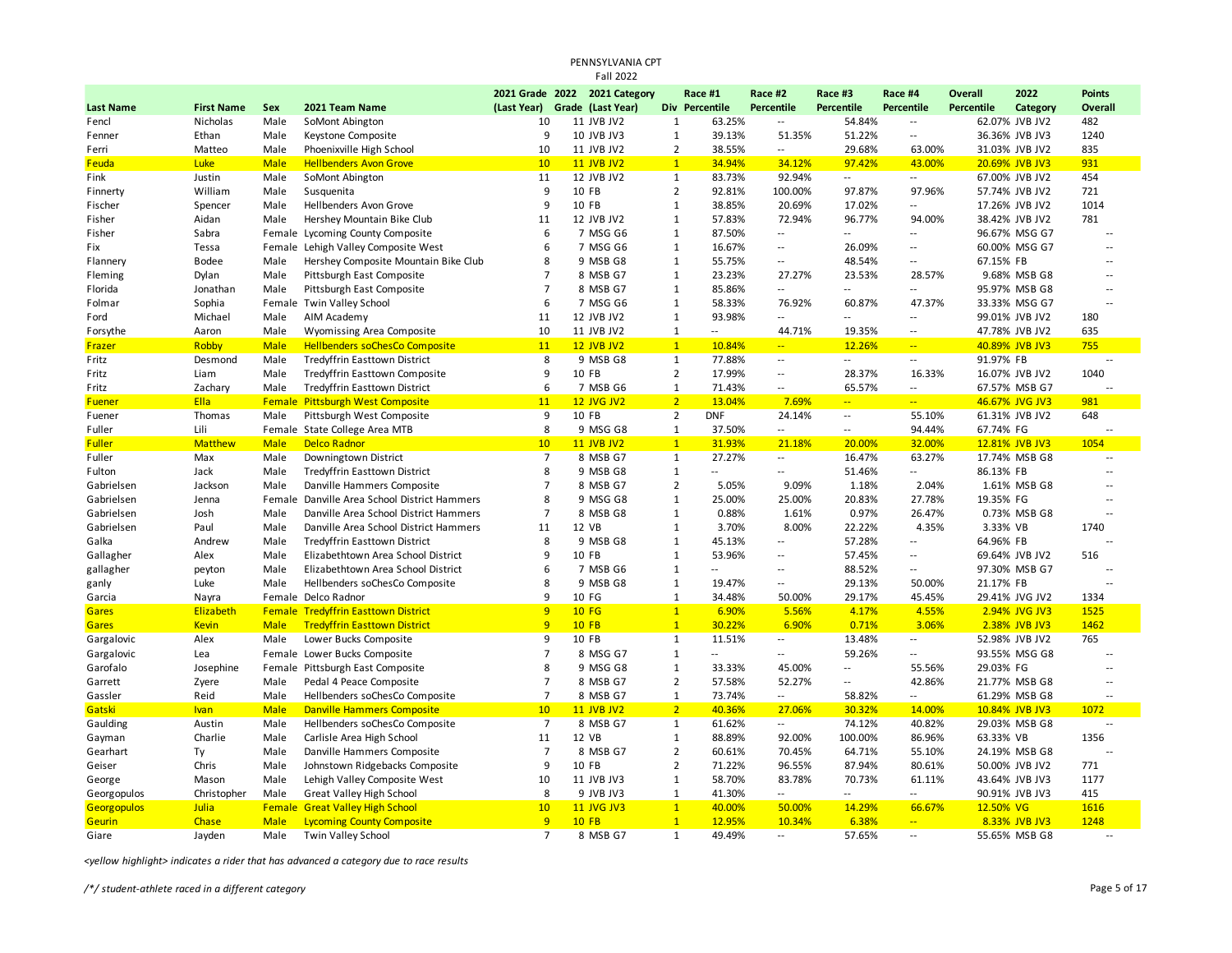## PENNSYLVANIA CPT Fall 2022

|                   |                   |             |                                              |                               | 2021 Grade 2022 2021 Category |                | Race #1                  | Race #2                  | Race #3                  | Race #4                  | <b>Overall</b>  | 2022           | <b>Points</b>            |
|-------------------|-------------------|-------------|----------------------------------------------|-------------------------------|-------------------------------|----------------|--------------------------|--------------------------|--------------------------|--------------------------|-----------------|----------------|--------------------------|
| <b>Last Name</b>  | <b>First Name</b> | Sex         | 2021 Team Name                               | (Last Year) Grade (Last Year) |                               |                | Div Percentile           | Percentile               | Percentile               | <b>Percentile</b>        | Percentile      | Category       | Overall                  |
| Gillespie         | Delaney           |             | Female Phoenixville Inferno Composite        | 6                             | 7 MSG G6                      | $\mathbf{1}$   | 25.00%                   | $\sim$ $\sim$            | 47.83%                   | 36.84%                   |                 | 23.33% MSG G7  |                          |
| <b>Gilmore</b>    | Reid              | <b>Male</b> | Elizabethtown Area School District           | 8                             | 9FB                           | $\mathbf{1}$   | 3.60%                    | 4.60%                    | <b>DNF</b>               | 7.14%                    |                 | 3.57% JVB JV3  | 1409                     |
| Glass             | Mitchell          | Male        | Downingtown District                         | 6                             | 7 MSB G6                      | $\mathbf{1}$   | 76.79%                   | 48.39%                   | 47.54%                   | 65.31%                   |                 | 32.43% MSB G7  | $\overline{a}$           |
| Gleason           | Madelyn           |             | Female SoMont Central Composite              | 9                             | 10 FG                         | $\mathbf{1}$   | <b>DNF</b>               | $\sim$                   | 62.50%                   | $\overline{a}$           |                 | 85.29% JVG JV2 | 397                      |
| GODWIN            | Andrew            | Male        | Twin Valley MTB Composite                    | $\overline{7}$                | 8 MSB G7                      | $\overline{2}$ | 22.22%                   | 38.64%                   | --                       | 59.18%                   |                 | 16.13% MSB G8  | $\sim$                   |
| Godwin            | Zach              | Male        | SoMont Abington                              | 9                             | 10 FB                         | $\mathbf{1}$   | <b>DNF</b>               | $\sim$                   | $\overline{a}$           | $\overline{a}$           | 100.00% JVB JV2 |                | $\mathbf{1}$             |
| Goeckel           | Zack              | Male        | Susquenita                                   | 6                             | 7 MSB G6                      | $\overline{2}$ | 28.57%                   | 61.29%                   | 54.10%                   | $\overline{\phantom{a}}$ |                 | 28.38% MSB G7  | $\overline{\phantom{a}}$ |
| Goldberg          | Aidan             | <b>Male</b> | <b>SoMont Abington</b>                       | 11                            | <b>12 JVB JV2</b>             | $\mathbf{1}$   | 46.39%                   | 60.00%                   | 61.29%                   | 66.00%                   |                 | 28.57% JVB JV3 | 839                      |
| Gosling           | Matthew           | Male        | Lower Bucks Composite                        | 8                             | 9 MSB G8                      | $\mathbf{1}$   | 35.40%                   | $\overline{\phantom{a}}$ | 34.95%                   | $\overline{\phantom{a}}$ | 59.12% FB       |                | $\overline{a}$           |
| Gould             | Liam              | Male        | Elizabethtown Area School District           | 8                             | 9 MSB G8                      | $\mathbf{1}$   | 83.19%                   | $\overline{\phantom{a}}$ | 91.26%                   | $\sim$                   | 78.83% FB       |                |                          |
| Graf              | Jack              | Male        | AIM Academy                                  | 11                            | 12 JVB JV2                    | $\mathbf{1}$   | 86.75%                   | $\overline{\phantom{a}}$ | $\overline{a}$           | $\overline{a}$           |                 | 96.55% JVB JV2 | 192                      |
| Graham            | <b>Dylan</b>      | <b>Male</b> | <b>Downingtown District</b>                  | 10                            | <b>11 JVB JV2</b>             | $\mathbf{1}$   | 7.83%                    | $-1$                     | 7.74%                    | $\mathbf{u}$             |                 | 32.02% JVB JV3 | 822                      |
| Granger           | Brody             | Male        | Adams County Gettysburg                      | 8                             | 9 MSB G8                      | $\mathbf{1}$   | 81.42%                   | $\overline{\phantom{a}}$ | Ξ.                       | $\overline{a}$           | 95.62% FB       |                | $\sim$                   |
| Gravinese         | Matthew           | Male        | Phoenixville Inferno Composite               | 10                            | 11 JVB JV2                    | $\mathbf{1}$   | <b>DNF</b>               | 82.35%                   | 64.52%                   | 64.00%                   |                 | 34.98% JVB JV2 | 799                      |
| Greskiewicz       | <b>Noah</b>       | <b>Male</b> | <b>Downingtown Composite</b>                 | 10                            | <b>11 JVB JV2</b>             | 2 <sup>1</sup> | 12.05%                   | 7.06%                    | 7.10%                    | 7.00%                    |                 | 3.45% JVB JV3  | 1349                     |
| Grim              | Owen              | Male        | York Composite Cycling Club                  | 11                            | 12 JVB JV3                    | $\overline{2}$ | 97.83%                   | 81.08%                   | 95.12%                   | $\sim$                   |                 | 67.27% JVB JV3 | 1045                     |
| Groat             | Lachlan           | Male        | Carlisle Area High School                    | 9                             | 10 FB                         | $\mathbf{1}$   | 28.06%                   | 39.08%                   | $\overline{\phantom{a}}$ | 43.88%                   |                 | 23.81% JVB JV2 | 917                      |
| Groat             | Thomas            | Male        | Carlisle Area High School                    | $\overline{7}$                | 8 MSB G7                      | $\mathbf{1}$   | 52.53%                   | $\overline{\phantom{a}}$ | 62.35%                   | $\overline{a}$           |                 | 56.45% MSB G8  |                          |
| Grosh             | Adrian            | <b>Male</b> | <b>Elizabethtown Area School District</b>    | 11                            | <b>12 JVB JV2</b>             | $\mathbf{1}$   | 48.19%                   | 47.06%                   | 21.94%                   | 30.00%                   |                 | 16.75% JVB JV3 | 973                      |
| Grosh             | Avery             |             | Female Elizabethtown Area School District    | 8                             | 9 MSG G8                      | $\mathbf{1}$   | 16.67%                   | 20.00%                   | 29.17%                   | 22.22%                   | 16.13% FG       |                | $\sim$                   |
| Grundner          | Cooper            | Male        | Delaware Dirt Destroyers                     | 8                             | 9 JVB JV2                     | $\overline{2}$ | 32.53%                   | $\overline{\phantom{a}}$ | 52.26%                   | 42.00%                   | 31.53% FB       |                | 835                      |
| Guerra            | Jessica           |             | Female Owen J. Roberts                       | 9                             | 10 FG                         | $\mathbf{1}$   | $\overline{\phantom{a}}$ | $\overline{a}$           | Ξ.                       | 95.45%                   |                 | 94.12% JVG JV2 | 365                      |
| Guerrini          | Andrew            | Male        | York Composite Dallastown                    | 8                             | 9 MSB G8                      | $\overline{2}$ | 4.42%                    | 3.23%                    | 14.56%                   | 2.94%                    | 2.19% FB        |                |                          |
| Guerrini          | Audrey            |             | Female York Composite Dallastown             | 6                             | 7 MSG G6                      | $\overline{2}$ | 70.83%                   | 61.54%                   | 73.91%                   | 57.89%                   |                 | 36.67% MSG G7  | $\sim$                   |
| Guilford          | Noah              | Male        | Hershey Mountain Bike Club                   | $\overline{7}$                | 8 MSB G7                      | $\mathbf{1}$   | $\overline{a}$           | $\sim$                   | $\overline{a}$           | 75.51%                   |                 | 77.42% MSB G8  | $\sim$                   |
| Guillen           | Melissa           |             | Female Tredyffrin Easttown District          | 8                             | 9 MSG G8                      | $\mathbf{1}$   | 29.17%                   | 70.00%                   | Ξ.                       | 50.00%                   | 32.26% FG       |                | $\sim$                   |
| Guirao Cortes     | Renata            |             | Female Tredyffrin Easttown District          | $\overline{7}$                | 8 MSG G7                      | $\mathbf{1}$   | 77.78%                   | $\overline{\phantom{a}}$ | 77.78%                   | 100.00%                  |                 | 45.16% MSG G8  | $\sim$                   |
| Guirao Cortes     | Sebastian         | Male        | Tredyffrin Easttown District                 | 9                             | 10 FB                         | $\mathbf{1}$   | 69.78%                   | $\overline{\phantom{a}}$ | 79.43%                   | 66.33%                   |                 | 55.95% JVB JV2 | 734                      |
| Gunther           | Grant             | <b>Male</b> | <b>Elizabethtown Area School District</b>    | 10                            | <b>11 JVB JV3</b>             | $\mathbf{1}$   | 23.91%                   | 67.57%                   | 46.34%                   | 50.00%                   | 23.64% VB       |                | 1320                     |
| <b>Haas</b>       | Everett           | <b>Male</b> | <b>Lower Bucks Composite</b>                 | 9                             | <b>10 FB</b>                  | $\mathbf{1}$   | 23.02%                   | 29.89%                   | 19.86%                   | 19.39%                   |                 | 13.10% JVB JV3 | 1080                     |
| Haas              | Parker            |             | Female Hellbenders soChesCo Composite        | 8                             | 9 MSG G8                      | $\mathbf{1}$   | 66.67%                   | 50.00%                   | 66.67%                   | $\overline{a}$           | 48.39% FG       |                |                          |
| Hackett           | Alexander         | Male        | Hershey Composite Mountain Bike Club         | 9                             | 10 FB                         | $\mathbf{1}$   | 61.15%                   | 86.21%                   | 53.90%                   | 57.14%                   |                 | 38.69% JVB JV2 | 826                      |
| Hackford          | Jude              | Male        | SoMont Central Composite                     | $\overline{7}$                | 8 MSB G7                      | $\mathbf{1}$   | 76.77%                   | $\overline{\phantom{a}}$ | 81.18%                   | $\overline{\phantom{a}}$ |                 | 67.74% MSB G8  |                          |
| Hackleman         | Tyler             | Male        | Lebanon Valley Composite                     | 9                             | 10 FB                         | $\mathbf{1}$   | $\overline{\phantom{a}}$ | $\overline{\phantom{a}}$ | 68.09%                   | $\sim$                   |                 | 93.45% JVB JV2 | 240                      |
| Haegele           | Wyatt             | Male        | Central Bucks West High School               | 9                             | 10 FB                         | $\overline{2}$ | 48.20%                   | 66.67%                   | 39.01%                   | 60.20%                   |                 | 32.74% JVB JV2 | 861                      |
| Haenn             | Caleb             | Male        | <b>Tredyffrin Easttown District</b>          | 9                             | 10 FB                         | $\mathbf{1}$   | 41.73%                   | 54.02%                   | 50.35%                   | 47.96%                   |                 | 29.76% JVB JV2 | 881                      |
| Haenn             | Liam              | Male        | <b>Tredyffrin Easttown District</b>          | 9                             | 10 FB                         | $\mathbf{1}$   | 46.76%                   | 47.13%                   | 37.59%                   | 39.80%                   |                 | 24.40% JVB JV2 | 912                      |
| <b>Hafer</b>      | Hannah            | Female      | <b>Danville Area School District Hammers</b> | 9                             | <b>10 FG</b>                  | $\overline{1}$ | 10.34%                   | 11.11%                   | $\frac{1}{2}$            | 13.64%                   |                 | 8.82% JVG JV3  | 1452                     |
| Haggerty          | Travis            | Male        | SoMont North Composite                       | $\overline{7}$                | 8 MSB G7                      | $\mathbf{1}$   | 24.24%                   | 56.82%                   | $\overline{\phantom{a}}$ | $\overline{\phantom{a}}$ |                 | 45.97% MSB G8  | $\overline{\phantom{a}}$ |
| Hake              | Jordan            | Male        | West Shore Composite South                   | 10                            | 11 JVB JV2                    | $\mathbf{1}$   | 42.77%                   | 56.47%                   | 53.55%                   | $\overline{\phantom{a}}$ |                 | 33.99% JVB JV2 | 806                      |
| Hamill            | Finn              | Male        | AIM Academy                                  | 10                            | 11 JVB JV2                    | $\mathbf{1}$   | 73.49%                   | $\overline{\phantom{a}}$ | 87.74%                   | $\overline{a}$           |                 | 72.91% JVB JV2 | 414                      |
| Hank              | John              | Male        | Delco Composite                              | $\overline{7}$                | 8 MSB G7                      | 1              | $\overline{\phantom{a}}$ | $\overline{\phantom{a}}$ | 82.35%                   | $\overline{\phantom{a}}$ |                 | 88.71% MSB G8  | $\sim$ $\sim$            |
| Hanlon            | Ben               | Male        | State College Area MTB                       | 10                            | 11 JVB JV2                    | $\mathbf{1}$   | 60.84%                   | $\overline{\phantom{a}}$ | --                       | 55.00%                   |                 | 57.14% JVB JV2 | 516                      |
| Hanna             | Mackenzie         |             | Female Owen J. Roberts                       | 9                             | 10 FG                         | $\mathbf{1}$   | 93.10%                   | <b>DNF</b>               | $\overline{a}$           | 81.82%                   |                 | 67.65% JVG JV2 | 721                      |
| <b>Harclerode</b> | <b>Dominic</b>    | <b>Male</b> | <b>Downingtown District</b>                  | 10                            | <b>11 JVB JV2</b>             | $\mathbf{1}$   | 12.65%                   | 8.24%                    | 5.81%                    | 8.00%                    |                 | 3.94% JVB JV3  | 1348                     |
| <b>Harris</b>     | Carson            | <b>Male</b> | <b>Tredyffrin Easttown District</b>          | 10                            | <b>11 JVB JV2</b>             | $\mathbf{1}$   | 4.22%                    | $-1$                     | 4.52%                    | 28.00%                   |                 | 6.90% JVB JV3  | 1232                     |
| Hartman           | Benjamin          | Male        | Pittsburgh East Composite                    | 9                             | 10 FB                         | $\mathbf{1}$   | 25.18%                   | 35.63%                   | ٠.                       | 51.02%                   |                 | 22.62% JVB JV2 | 926                      |
| Hartman           | Gabriel           | Male        | Wyomissing Area Composite                    | 8                             | 9 MSB G8                      | $\mathbf{1}$   | 62.83%                   | 96.77%                   | $\overline{a}$           | $\overline{a}$           | 71.53% FB       |                |                          |
| Hartman           | Rogan             | Male        | Wyomissing Area Composite                    | 10                            | 11 JVB JV2                    | $\mathbf{1}$   | 78.92%                   | 77.65%                   | $\overline{a}$           | --                       |                 | 64.53% JVB JV2 | 475                      |
| Hatt              | Ryan              | Male        | Owen J. Roberts                              | $\overline{7}$                | 8 MSB G7                      | $\mathbf{1}$   | 69.70%                   | $\overline{\phantom{a}}$ | 80.00%                   | $\overline{a}$           |                 | 65.32% MSB G8  |                          |
| Hatton            | Theodore          | Male        | Lower Bucks Pennsbury                        | $\overline{7}$                | 8 MSB G7                      | $\overline{2}$ | 84.85%                   | $\overline{\phantom{a}}$ | 87.06%                   | $\overline{a}$           |                 | 70.16% MSB G8  |                          |
| Hauer             | Emmalene          |             | Female Hershey Composite Mountain Bike Club  | 6                             | 7 MSG G6                      | $\mathbf{1}$   | 91.67%                   | 100.00%                  | 95.65%                   | 78.95%                   |                 | 50.00% MSG G7  |                          |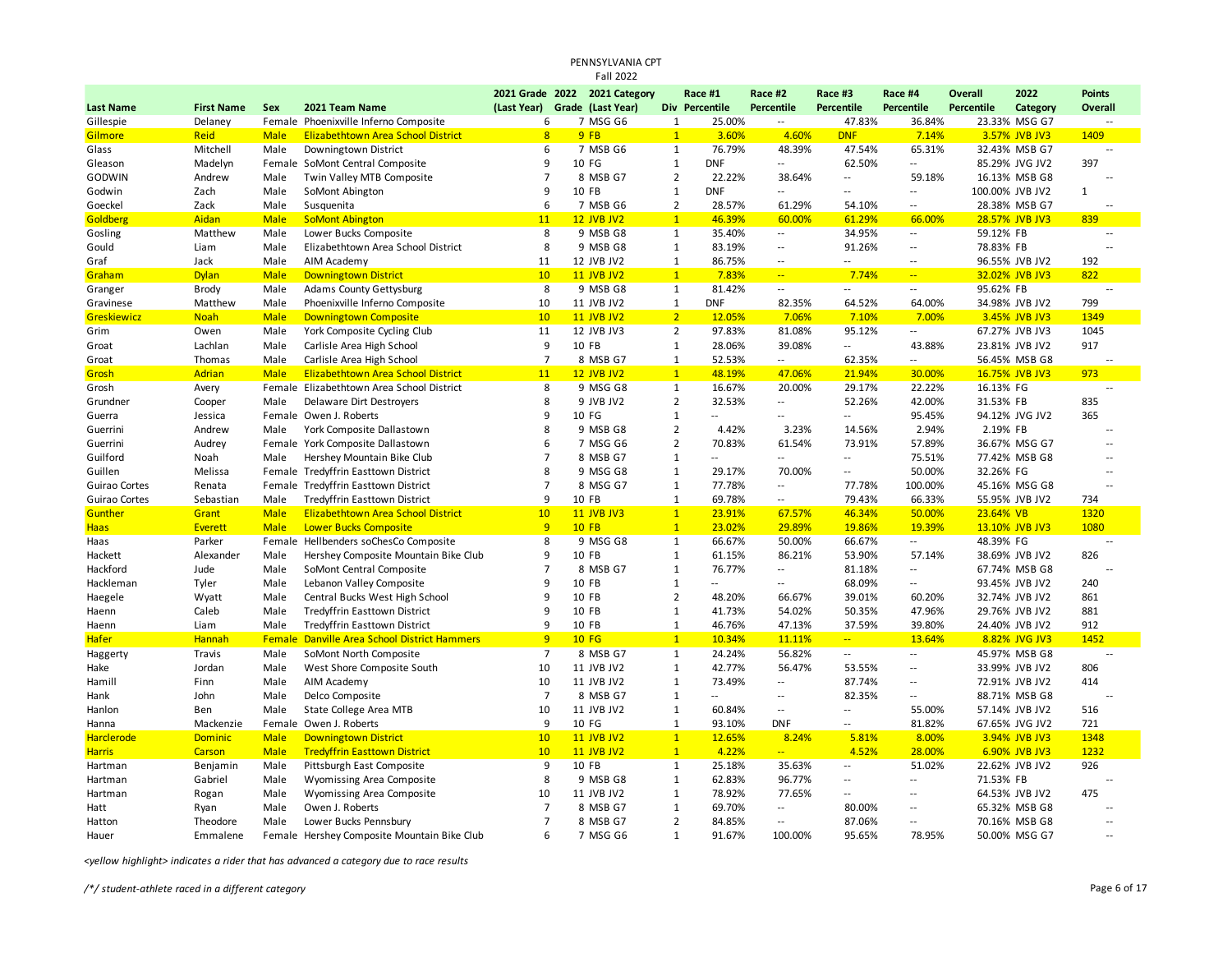|                  |                   |             |                                       |                               | <b>Fall 2022</b>              |                |                          |                          |                            |                          |                |                |                          |
|------------------|-------------------|-------------|---------------------------------------|-------------------------------|-------------------------------|----------------|--------------------------|--------------------------|----------------------------|--------------------------|----------------|----------------|--------------------------|
|                  |                   |             |                                       |                               | 2021 Grade 2022 2021 Category |                | Race #1                  | Race #2                  | Race #3                    | Race #4                  | <b>Overall</b> | 2022           | <b>Points</b>            |
| <b>Last Name</b> | <b>First Name</b> | Sex         | 2021 Team Name                        | (Last Year) Grade (Last Year) |                               |                | Div Percentile           | <b>Percentile</b>        | Percentile                 | Percentile               | Percentile     | Category       | Overall                  |
| Hauer            | Jackson           | Male        | Hershey Composite Mountain Bike Club  | 8                             | 9 MSB G8                      | $\mathbf{1}$   | 87.61%                   | 93.55%                   | 94.17%                     | 100.00%                  | 45.26% FB      |                |                          |
| Hays             | Brayden           | Male        | Danville Area School District Hammers | 10                            | 11 JVB JV2                    | $\mathbf{1}$   | Ξ.                       | $\overline{\phantom{a}}$ | $\sim$                     | 72.00%                   |                | 84.73% JVB JV2 | 264                      |
| Hedlund          | Luke              | Male        | Tredyffrin Easttown District          | 11                            | 12 JVB JV2                    | $\mathbf{1}$   | 33.13%                   | $\overline{\phantom{a}}$ | 52.90%                     | $\overline{\phantom{a}}$ |                | 54.19% JVB JV2 | 535                      |
| Heffron          | Wade              | Male        | Adams County Composite                | 8                             | 9 MSB G8                      | 1              | 84.96%                   | $\overline{\phantom{a}}$ | 95.15%                     | $\overline{\phantom{a}}$ | 80.29% FB      |                | $\overline{a}$           |
| Heil             | Connor            | Male        | Phoenixville High School              | 10                            | 11 JVB JV2                    | $\overline{2}$ | $\overline{\phantom{a}}$ | ٠.                       | 92.26%                     | $\overline{\phantom{a}}$ |                | 96.06% JVB JV2 | 193                      |
| Heiland          | Aleah             |             | Female Twin Valley School             | $\overline{7}$                | 8 MSG G7                      | $\mathbf{1}$   | 25.93%                   | 16.67%                   | 7.41%                      | 13.33%                   |                | 6.45% MSG G8   |                          |
| <b>Heiland</b>   | <b>Jack</b>       | <b>Male</b> | <b>Twin Valley School</b>             | 9                             | <b>10 JVB JV3</b>             | 1              | 6.52%                    | 8.11%                    | 4.88%                      | 2.78%                    | 3.64% VB       |                | 1616                     |
| Heinz            | Alex              | Male        | Elizabethtown Area School District    | 11                            | 12 JVB JV2                    | $\mathbf{1}$   | 56.63%                   |                          | 79.35%                     | 81.00%                   |                | 44.83% JVB JV2 | 710                      |
| Heiser           | Connor            | Male        | York Composite Cycling Club           | 11                            | 12 JVB JV3                    | $\overline{2}$ | 86.96%                   | 86.49%                   | 78.05%                     | $\overline{\phantom{a}}$ |                | 63.64% JVB JV3 | 1068                     |
| Helouvry         | Ella              |             | Female SoMont North Composite         | 10                            | 11 JVG JV2                    | $\mathbf 1$    | 60.87%                   | --                       | 50.00%                     | $\sim$                   |                | 63.33% JVG JV2 | 829                      |
| Henning          | Jacob             | Male        | Hellbenders soChesCo Composite        | 9                             | 10 FB                         | 1              | 65.47%                   | $\overline{\phantom{a}}$ | 70.92%                     | $\sim$                   |                | 72.02% JVB JV2 | 481                      |
| Henning          | Lucas             | Male        | Hellbenders soChesCo Composite        | $\overline{7}$                | 8 MSB G7                      | $\mathbf{1}$   | 63.64%                   | $\overline{\phantom{a}}$ | 42.35%                     | $\overline{\phantom{a}}$ |                | 54.84% MSB G8  | $\overline{a}$           |
| Herczeg          | Andrew            | Male        | SoMont Central Composite              | $\overline{7}$                | 8 MSB G7                      | $\mathbf{1}$   | $\overline{a}$           | $\overline{\phantom{a}}$ | 88.24%                     | $\sim$                   |                | 91.13% MSB G8  | $\sim$                   |
| Herres           | Ben               | Male        | Elizabethtown Area School District    | $\overline{7}$                | 8 MSB G7                      | $\mathbf{1}$   | 7.07%                    | $\overline{\phantom{a}}$ | 12.94%                     | 18.37%                   |                | 6.45% MSB G8   | $\sim$                   |
| Hersick          | Sam               | Male        | Pittsburgh East Composite             | 11                            | 12 VB                         | 1              | 77.78%                   | 40.00%                   | $\mathcal{L}$              | $\overline{\phantom{a}}$ | 70.00% VB      |                | 942                      |
| Hessels          | Dylan             | Male        | Tredyffrin Easttown District          | 8                             | 9 MSB G8                      | $\mathbf{1}$   | 5.31%                    | $\overline{\phantom{a}}$ | 15.53%                     | $\overline{\phantom{a}}$ | 29.20% FB      |                | $\overline{a}$           |
| Hildebrand       | Owen              | Male        | <b>State College Area MTB</b>         | 11                            | 12 JVB JV3                    | $\mathbf{1}$   | 56.52%                   | $\overline{\phantom{a}}$ | $\sim$                     | 63.89%                   |                | 81.82% JVB JV3 | 780                      |
| Hinckley         | Sarah             |             | Female Great Valley High School       | 11                            | 12 JVG JV2                    | $\mathbf{1}$   | 43.48%                   | $\overline{a}$           | 20.00%                     | $\overline{a}$           |                | 56.67% JVG JV2 | 899                      |
| Hindman          | Matthew           | Male        | Downingtown District                  | 9                             | 10 FB                         | $\mathbf 1$    | 89.93%                   | --                       | 93.62%                     | $\overline{\phantom{a}}$ |                | 80.95% JVB JV2 | 415                      |
| Hippensteel      | Josiah            | Male        | Carlisle Area Composite Racing        | 6                             | 7 MSB G6                      | $\overline{2}$ | 51.79%                   | 45.16%                   | 19.67%                     | 40.82%                   |                | 17.57% MSB G7  | $\overline{a}$           |
| Hixon            | Ryan              | Male        | Pittsburgh East - Plum                | 9                             | 10 FB                         | $\mathbf{1}$   | 74.10%                   | 90.80%                   | 59.57%                     | 76.53%                   |                | 45.24% JVB JV2 | 795                      |
| Hobday           | Cameron           | Male        | <b>Cumberland Valley</b>              | 8                             | 9 MSB G8                      | $\mathbf{1}$   | 46.02%                   | --                       | $\overline{\phantom{a}}$   | $\sim$                   | 86.86% FB      |                |                          |
| Hoffman          | David             | Male        | Hellbenders soChesCo Composite        | 11                            | 12 VB                         | $\mathbf{1}$   | 44.44%                   | 36.00%                   | 55.56%                     | 52.17%                   | 36.67% VB      |                | 1525                     |
| Hoffman-Aho      | Quentin           | Male        | Lewisburg Area School District        | $\overline{7}$                | 8 MSB G7                      | $\mathbf{1}$   | 78.79%                   | 90.91%                   | $\mathcal{L}$              | 91.84%                   |                | 34.68% MSB G8  |                          |
| Holovachuk       | Evan              | Male        | SoMont Cheltenham                     | 8                             | 9 MSB G8                      | $\mathbf{1}$   | 57.52%                   | Ξ.                       | 79.61%                     | 77.94%                   | 45.99% FB      |                | $\overline{a}$           |
| Holovachuk       | Sam               | Male        | SoMont Cheltenham                     | 10                            | 11 JVB JV2                    | $\mathbf{1}$   | 75.90%                   | Ξ.                       | 78.06%                     | $\overline{\phantom{a}}$ |                | 70.44% JVB JV2 | 425                      |
| Holton           | Connor            | Male        | Hershey Mountain Bike Club            | 7                             | 8 MSB G7                      | 1              | 11.11%                   | 18.18%                   | 5.88%                      | 8.16%                    |                | 4.84% MSB G8   | $\overline{a}$           |
| Holz             | Max               | Male        | <b>Adams County Composite</b>         | $\overline{7}$                | 8 MSB G7                      | $\mathbf{1}$   | 28.28%                   | Ξ.                       | $\mathcal{L}$              | $\overline{\phantom{a}}$ |                | 75.00% MSB G8  | $\overline{a}$           |
| Hoover           | Derek             | Male        | Chambersburg Area School District     | 11                            | 12 VB                         | $\overline{2}$ | 22.22%                   | 48.00%                   | 27.78%                     | 30.43%                   | 26.67% VB      |                | 1618                     |
| Hoover           | Maxwell           | Male        | <b>Cumberland Valley</b>              | 6                             | 7 MSB G6                      | $\mathbf{1}$   | 66.07%                   | <b>DNF</b>               | 78.69%                     | 77.55%                   |                | 52.70% MSB G7  |                          |
| <b>Hoover</b>    | <b>Sam</b>        | <b>Male</b> | <b>Cumberland Valley</b>              | 10                            | <b>11 JVB JV2</b>             | $\overline{1}$ | <b>DNF</b>               | 28.24%                   | 41.94%                     | 16.00%                   |                | 13.79% JVB JV3 | 1038                     |
| Hope             | Patch             | Male        | Lower Merion Trailblazers Composite   | $\overline{7}$                | 8 MSB G7                      | $\mathbf{1}$   | 51.52%                   | 72.73%                   | 60.00%                     | $\sim$                   |                | 31.45% MSB G8  | $\overline{a}$           |
| Hope             | Reilly            | Male        | Lower Merion Trailblazers Composite   | 9                             | 10 FB                         | $\mathbf{1}$   | 56.12%                   | 67.82%                   | 74.47%                     | $\overline{a}$           |                | 51.79% JVB JV2 | 766                      |
| Horton           | Colin             | Male        | Owen J. Roberts                       | 11                            | 12 VB                         | $\mathbf{1}$   | 14.81%                   | 24.00%                   | 16.67%                     | 13.04%                   | 10.00% VB      |                | 1684                     |
| <b>Horton</b>    | <b>Nora</b>       |             | <b>Female Owen J. Roberts</b>         | 8                             | 9 JVG JV3                     | 1              | $-1$                     | 16.67%                   | 28.57%                     | 16.67%                   | 25.00% VG      |                | 1610                     |
| Horutz           | Ethan             | Male        | Keystone Abington Heights             | 9                             | 10 FB                         | $\mathbf{1}$   | 18.71%                   | 40.23%                   | 31.21%                     | $\sim$ $-$               |                | 20.24% JVB JV2 | 952                      |
| Horutz           | Ryan              | Male        | Keystone Abington Heights             | $\overline{7}$                | 8 MSB G7                      | $\mathbf{1}$   | 17.17%                   | 34.09%                   | 20.00%                     | $\overline{\phantom{a}}$ |                | 11.29% MSB G8  | $\overline{\phantom{a}}$ |
| Hostetter        | <b>Braden</b>     | Male        | Susquenita                            | 8                             | 9 MSB G8                      | $\overline{2}$ | 52.21%                   | 77.42%                   | 37.86%                     | 72.06%                   | 27.74% FB      |                |                          |
| <b>Howard</b>    | Sarah             |             | <b>Female SoMont North Composite</b>  | 10                            | 11 JVG JV2                    | $\mathbf{1}$   | 34.78%                   | 38.46%                   | $\mathbb{Z}[\mathbb{Z}_p]$ | 46.15%                   |                | 20.00% JVG JV3 | 1361                     |
| Howell           | Anna Grace        |             | Female Owen J. Roberts                | 6                             | 7 MSG G6                      | $\mathbf{1}$   | 41.67%                   | $\overline{\phantom{a}}$ | 56.52%                     | 73.68%                   |                | 43.33% MSG G7  | $\overline{a}$           |
| Howey            | Jackson           | Male        | Downingtown District                  | 8                             | 9 MSB G8                      | $\mathbf{1}$   | 26.55%                   | Ξ.                       | 4.85%                      | 16.18%                   | 11.68% FB      |                | $\overline{a}$           |
| Howland          | Kip               | Male        | Carlisle Area High School             | 8                             | 9 MSB G8                      | $\mathbf{1}$   | 27.43%                   | 46.77%                   | $\overline{\phantom{a}}$   | $\overline{a}$           | 55.47% FB      |                | $\overline{a}$           |
| Hrynko           | Zander            | Male        | SoMont Central Composite              | 8                             | 9 MSB G8                      | $\mathbf{1}$   | ۰.                       | $\overline{\phantom{a}}$ | 96.12%                     | $\overline{\phantom{a}}$ | 97.08% FB      |                | $\sim$                   |
| Hubbard          | Claire            |             | Female West Shore Composite South     | 8                             | 9 MSG G8                      | $\mathbf{1}$   | 58.33%                   | 75.00%                   | 50.00%                     | 61.11%                   | 38.71% FG      |                | $\overline{a}$           |
| Hudson           | Matthew           | Male        | PA Independent                        | 8                             | 9 MSB G8                      | $\mathbf{1}$   | 89.38%                   | $\overline{\phantom{a}}$ | $\sim$                     | $\overline{\phantom{a}}$ | 97.81% FB      |                |                          |
| Huey             | Caleb             | Male        | Tredyffrin Easttown Composite         | 11                            | 12 JVB JV2                    | $\overline{2}$ | 81.93%                   | $\overline{a}$           | 82.58%                     | $\sim$ $\sim$            |                | 73.40% JVB JV2 | 408                      |
| Hummel           | Garrett           | Male        | Pittsburgh East Composite             | $\overline{7}$                | 8 MSB G7                      | $\mathbf{1}$   | 26.26%                   | Ξ.                       | $\sim$                     | 36.73%                   |                | 43.55% MSB G8  | $\overline{\phantom{a}}$ |
| Imboden          | Jacob             | Male        | Hershey Mountain Bike Club            | 9                             | 10 FB                         | $\mathbf{1}$   | 64.03%                   | Ξ.                       | 54.61%                     | $\sim$                   |                | 70.83% JVB JV2 | 506                      |
| Indiveri         | Jonathan          | Male        | Downingtown District                  | $\overline{7}$                | 8 MSB G7                      | $\mathbf{1}$   | 46.46%                   | 63.64%                   | 27.06%                     | 44.90%                   |                | 15.32% MSB G8  |                          |
| Isett            | Carter            | Male        | Hershey Composite Mountain Bike Club  | $\mathbf{q}$                  | 10 FB                         | $\mathbf{1}$   | 64.75%                   | 71.26%                   | 75.89%                     | 65.31%                   |                | 41.07% JVB JV2 | 817                      |
| Jacob            | Alanna            |             | Female Lewisburg Area School District | 9                             | 10 FG                         | $\mathbf 1$    | 31.03%                   | 66.67%                   | $\sim$                     | $\sim$                   |                | 52.94% JVG JV2 | 848                      |
| Jacob            | Colby             | Male        | Lewisburg Area School District        | $\overline{7}$                | 8 MSB G7                      | $\mathbf{1}$   | 90.91%                   | 97.73%                   | $\sim$                     | $\overline{\phantom{a}}$ |                | 62.90% MSB G8  |                          |

PENNSYLVANIA CPT

*<yellow highlight> indicates a rider that has advanced a category due to race results*

*/\*/ student-athlete raced in a different category* Page 7 of 17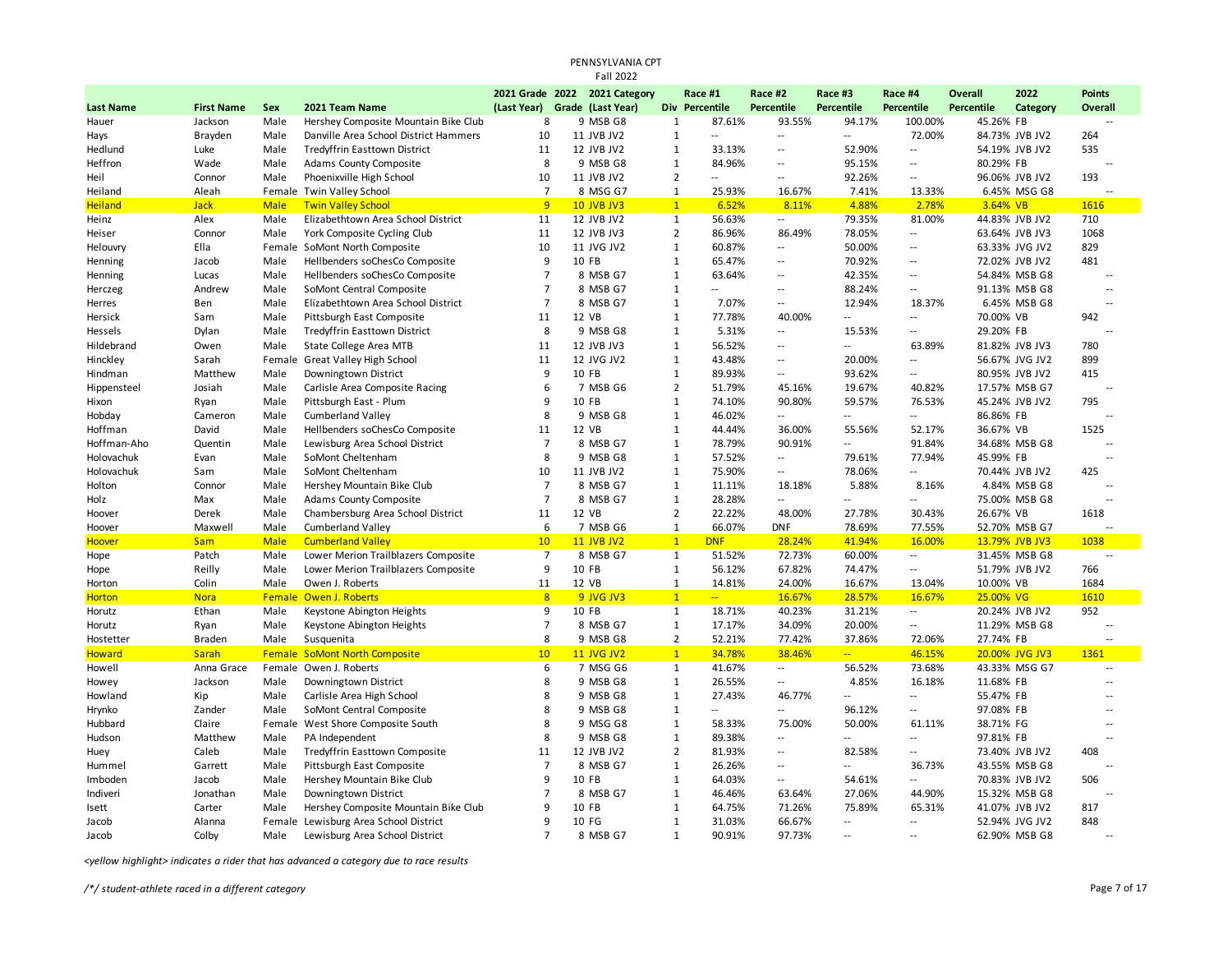|                    |                   |              |                                                              |                     | PENNSYLVANIA CPT<br><b>Fall 2022</b> |                              |                                    |                                                      |                           |                                    |                   |                                  |                                                      |
|--------------------|-------------------|--------------|--------------------------------------------------------------|---------------------|--------------------------------------|------------------------------|------------------------------------|------------------------------------------------------|---------------------------|------------------------------------|-------------------|----------------------------------|------------------------------------------------------|
|                    |                   |              |                                                              |                     | 2021 Grade 2022 2021 Category        |                              | Race #1                            | Race #2                                              | Race #3                   | Race #4                            | <b>Overall</b>    | 2022                             | <b>Points</b>                                        |
| <b>Last Name</b>   | <b>First Name</b> | Sex          | 2021 Team Name                                               | (Last Year)         | Grade (Last Year)                    |                              | Div Percentile                     | Percentile                                           | Percentile                | <b>Percentile</b>                  | <b>Percentile</b> | Category                         | <b>Overall</b>                                       |
| Jacobsen           | Danny             | Male         | <b>Bucks County Composite</b>                                | 10                  | 11 JVB JV2                           | $\mathbf{1}$                 | 91.57%                             | $\overline{\phantom{a}}$                             | 50.32%                    | 99.00%                             |                   | 46.80% JVB JV2                   | 679                                                  |
| Jacobsen           | Dillon            | Male         | <b>Bucks County Composite</b>                                | 9                   | 10 FB                                | $\mathbf{1}$                 | 43.17%                             | $\overline{\phantom{a}}$                             | 32.62%                    | 33.67%                             |                   | 27.98% JVB JV2                   | 886                                                  |
| James              | Ella              | Female       | Great Valley High School                                     | $\overline{7}$      | 8 MSG G7                             | 1                            | 22.22%                             | 50.00%                                               | 22.22%                    | 33.33%                             |                   | 19.35% MSG G8                    | $\overline{a}$                                       |
| Jenkins            | Isaac             | Male         | <b>Adams County Gettysburg</b>                               | 9                   | 10 FB                                | $\mathbf{1}$                 | 71.94%                             | 85.06%                                               | 60.28%                    | --                                 |                   | 54.17% JVB JV2                   | 749                                                  |
| Jodzio             | Sebastion         | Male         | Phoenixville Inferno Composite                               | $\overline{7}$      | 8 MSB G7                             | $\mathbf{1}$                 | 53.54%                             | $\overline{\phantom{a}}$                             | 70.59%                    | --                                 |                   | 58.87% MSB G8                    | $\overline{a}$                                       |
| Joers              | Kyle              | Male         | Tredyffrin Easttown District                                 | 8                   | 9 MSB G8                             | $\mathbf{1}$                 | 59.29%                             | $\overline{\phantom{a}}$                             | 65.05%                    | $\overline{\phantom{a}}$           | 72.26% FB         |                                  | $\overline{a}$                                       |
| John               | Michael           | Male         | Delco Composite                                              | $\overline{7}$      | 8 MSB G7                             | $\mathbf{1}$                 | $\overline{a}$                     | $\overline{\phantom{a}}$                             | 54.12%                    | $\overline{\phantom{a}}$           |                   | 81.45% MSB G8                    | $\sim$                                               |
| Johnson            | Lily              |              | Female Delco Composite                                       | 6                   | 7 MSG G6                             | $\mathbf{1}$                 | 12.50%                             | 15.38%                                               | 8.70%                     | 10.53%                             |                   | 6.67% MSG G7                     | $\ddotsc$                                            |
| Johnson            | Nathan            | Male         | Downingtown District                                         | $\overline{7}$      | 8 MSB G7                             | $\mathbf{1}$                 | 47.47%                             | $\overline{\phantom{a}}$                             | $\sim$                    | --                                 |                   | 82.26% MSB G8                    | $\overline{a}$                                       |
| johnson            | Paige             |              | Female Lower Bucks Pennsbury                                 | 10                  | 11 JVG JV2                           | $\overline{2}$               | $\overline{\phantom{a}}$           | $\overline{\phantom{a}}$                             | 80.00%                    | $\overline{\phantom{a}}$           |                   | 86.67% JVG JV2                   | 390                                                  |
| Johnson            | Travis            | Male         | <b>Great Valley High School</b>                              | 9                   | 10 FB                                | $\mathbf{1}$                 | 89.21%                             | $\overline{\phantom{a}}$                             | 76.60%                    | $\overline{\phantom{a}}$           |                   | 77.38% JVB JV2                   | 440                                                  |
| Johnson            | Will              | Male         | Tredyffrin Easttown District                                 | 9                   | 10 FB                                | $\mathbf{1}$                 | 46.04%                             | $\overline{\phantom{a}}$<br>$\overline{\phantom{a}}$ | 68.79%                    | --                                 |                   | 70.24% JVB JV2                   | 511<br>$\sim$                                        |
| Johnson Jr.        | Kevin             | Male         | Tredyffrin Easttown Composite                                | 8<br>6              | 9 MSB G8                             | $\overline{2}$               | $\overline{a}$                     |                                                      | 28.16%                    | 51.47%                             | 56.20% FB         |                                  |                                                      |
| Joiner             | Mason             | Male         | Lycoming County Composite                                    |                     | 7 MSB G6                             | $\mathbf{1}$                 | 91.07%                             | 90.32%                                               | 86.89%                    | ۰.                                 |                   | 54.05% MSB G7                    | $\sim$                                               |
| Jolley             | Mark              | Male         | Lower Merion Trailblazers Composite                          | 6                   | 7 MSB G6                             | $\mathbf{1}$                 | 64.29%                             | $\overline{\phantom{a}}$                             | 55.74%                    | ۰.                                 |                   | 64.86% MSB G7                    | $\overline{a}$                                       |
| Jones              | Luca              | Male         | Delco Radnor                                                 | 9                   | 10 FB                                | $\mathbf{1}$                 | н.                                 | 49.43%                                               | 36.17%                    |                                    |                   | 64.29% JVB JV2                   | 581                                                  |
| Jordan             | Ethan             | Male         | Twin Valley School                                           | 6                   | 7 MSB G6                             | $\mathbf{1}$                 | 89.29%<br>$\overline{\phantom{a}}$ | $\overline{\phantom{a}}$<br>μ.                       | <b>DNF</b>                | 75.51%<br>$\overline{\phantom{a}}$ |                   | 70.27% MSB G7                    | $\overline{\phantom{a}}$<br>$\overline{\phantom{a}}$ |
| Jouenne            | Samuel            | Male         | Phoenixville Inferno Composite                               | 6<br>$\overline{7}$ | 7 MSB G6<br>8 MSG G7                 | $\mathbf{1}$<br>$\mathbf{1}$ |                                    | $\overline{\phantom{a}}$                             | 80.33%<br>$\sim$          | $\overline{\phantom{a}}$           |                   | 91.89% MSB G7                    | $\overline{\phantom{a}}$                             |
| Judge              | Lily              | Female       | Lycoming County Composite<br>Twin Valley School              | 9                   | 10 FB                                | $\mathbf{1}$                 | 55.56%<br>66.91%                   |                                                      | 52.48%                    | 95.92%                             |                   | 90.32% MSG G8                    |                                                      |
| Judy               | Spencer           | Male<br>Male |                                                              | 10                  |                                      | $\overline{2}$               | --                                 | 89.66%<br>$\overline{\phantom{a}}$                   | --                        | 100.00%                            |                   | 46.43% JVB JV2<br>89.16% JVB JV2 | 788<br>236                                           |
| Julian             | Angel<br>Steven   | Male         | Phoenixville High School<br>York Composite Dallastown        | 10                  | 11 JVB JV2<br>11 JVB JV2             | $\overline{2}$               | $\overline{a}$                     | μ.                                                   | 77.42%                    | 74.00%                             |                   | 63.55% JVB JV2                   | 478                                                  |
| Juliano            | David             | Male         |                                                              | 11                  | 12 JVB JV2                           | $\mathbf{1}$                 | 65.06%                             | $\overline{\phantom{a}}$                             | 63.87%                    | $\overline{\phantom{a}}$           |                   |                                  | 465                                                  |
| Kaag<br>Kahlon     | Rai               | Male         | Hershey Mountain Bike Club<br>Hellbenders soChesCo Composite | 10                  | 11 JVB JV2                           | $\mathbf{1}$                 | 90.96%                             | $\overline{\phantom{a}}$                             | 98.71%                    | --                                 |                   | 66.50% JVB JV2<br>77.34% JVB JV2 | 368                                                  |
| Kane               | Jackson           | Male         | West Shore Composite South                                   | 9                   | 10 FB                                | $\mathbf{1}$                 | 14.39%                             | $\overline{\phantom{a}}$                             | 16.31%                    | $\cdots$                           |                   | 57.14% JVB JV2                   | 726                                                  |
| Kaplan             | Molly             | Female       | <b>Delaware Dirt Destroyers</b>                              | 11                  | 12 JVG JV2                           | $\overline{2}$               | 26.09%                             | $\overline{\phantom{a}}$                             | 35.00%                    | $\overline{\phantom{a}}$           |                   | 53.33% JVG JV2                   | 904                                                  |
| <mark>Kash</mark>  | <b>Bryson</b>     | <b>Male</b>  | Hershey Composite Mountain Bike Club                         | 9                   | $10$ FB                              | $\mathbf{1}$                 | 10.07%                             | 31.03%                                               | 24.11%                    | 24.49%                             |                   | 11.90% JVB JV3                   | 1119                                                 |
| Keeler             | Finn              | Male         | Wyomissing Area Composite                                    | 8                   | 9 MSB G8                             | $\mathbf{1}$                 | 67.26%                             | 67.74%                                               | 74.76%                    | --                                 | 43.80% FB         |                                  | $\overline{a}$                                       |
| Kelley             | Liam              | Male         | <b>Delaware Dirt Destroyers</b>                              | 9                   | 10 FB                                | $\overline{2}$               | 57.55%                             | $\overline{\phantom{a}}$                             | 60.99%                    | 62.24%                             |                   | 48.81% JVB JV2                   | 781                                                  |
| Kellogg            | Caelan            | Male         | Hellbenders Avon Grove                                       | 10                  | 11 JVB JV2                           | $\mathbf{1}$                 | 43.98%                             | 67.06%                                               | $\mathbb{L}^{\mathbb{L}}$ | --                                 |                   | 52.71% JVB JV2                   | 542                                                  |
| Kelsch             | Cooper            | Male         | West Shore Composite North                                   | 8                   | 9 MSB G8                             | $\mathbf{1}$                 | 98.23%                             | $\overline{\phantom{a}}$                             | 53.40%                    | $\overline{a}$                     | 75.18% FB         |                                  | $\overline{a}$                                       |
| Kennedy            | Aidan             | Male         | Lower Bucks Composite                                        | 10                  | 11 JVB JV2                           | $\mathbf{1}$                 | 69.28%                             | $\overline{\phantom{a}}$                             | 89.68%                    | $\overline{\phantom{a}}$           |                   | 71.92% JVB JV2                   | 418                                                  |
| Kennel             | Gideon            | Male         | Danville Hammers Composite                                   | $\overline{7}$      | 8 MSB G7                             | $\overline{2}$               | 31.31%                             | $\overline{\phantom{a}}$                             | 17.65%                    | --                                 |                   | 44.35% MSB G8                    | $\overline{a}$                                       |
| Kennel             | Ori               | Male         | Danville Hammers Composite                                   | $\overline{7}$      | 8 MSB G7                             | $\overline{2}$               | 19.19%                             | $\overline{\phantom{a}}$                             | 14.12%                    | --                                 |                   | 37.10% MSB G8                    | $\overline{a}$                                       |
| Keohane            | Luke              | Male         | Tredyffrin Easttown District                                 | 10                  | 11 JVB JV3                           | $\mathbf{1}$                 | $/*/$                              | $/*/$                                                | $/*/$                     | 91.67%                             |                   | 94.55% JVB JV3                   | 360                                                  |
| Keohane            | Wesley            | Male         | Tredyffrin Easttown District                                 | $\overline{7}$      | 8 MSB G7                             | $\mathbf{1}$                 | 39.39%                             | 65.91%                                               | 55.29%                    | 87.76%                             |                   | 25.81% MSB G8                    | $\overline{\phantom{a}}$                             |
| Kidane             | Daniel            | Male         | Pittsburgh East Composite                                    | 8                   | 9 MSB G8                             | $\mathbf{1}$                 | 20.35%                             | 22.58%                                               | $\sim$                    | 14.71%                             | 13.14% FB         |                                  | $\overline{a}$                                       |
| Kirk               | Mitchell          | Male         | <b>Tredyffrin Easttown District</b>                          | 8                   | 9 MSB G8                             | $\mathbf{1}$                 | 53.10%                             | $\overline{\phantom{a}}$                             | 43.69%                    | н,                                 | 63.50% FB         |                                  |                                                      |
| <b>Kirkpatrick</b> | <b>Vivian</b>     | Female       | <b>Lehigh Valley Composite West</b>                          | 10                  | <b>11 JVG JV2</b>                    | $\mathbf{1}$                 | 17.39%                             | $\mathbb{Z} \mathbb{Z}$                              | 15.00%                    | 38.46%                             |                   | 16.67% JVG JV3                   | 1417                                                 |
| <b>Kiser</b>       | <b>Kylen</b>      | <b>Male</b>  | <b>Chambersburg Area School District</b>                     | 10 <sup>°</sup>     | <b>11 JVB JV2</b>                    | $\overline{2}$               | 21.08%                             | $\mathbb{Z}^2$                                       | 59.35%                    | 26.00%                             |                   | 22.66% JVB JV3                   | 902                                                  |
| Kishbaugh          | Carter            | Male         | Danville Hammers Composite                                   | 10                  | 11 JVB JV2                           | $\overline{2}$               | 51.20%                             | Ξ.                                                   | 38.06%                    | 65.00%                             |                   | 35.47% JVB JV2                   | 799                                                  |
| Kishel             | Mac               | Male         | Hershey Composite Mountain Bike Club                         | 9                   | 10 FB                                | $\mathbf{1}$                 | 26.62%                             | 37.93%                                               | 21.99%                    | 40.82%                             |                   | 18.45% JVB JV2                   | 979                                                  |
| Klein              | Jakob             | Male         | SoMont Central Composite                                     | 8                   | 9 MSB G8                             | $\mathbf{1}$                 | 51.33%                             | $\overline{a}$                                       | 60.19%                    | 70.59%                             | 36.50% FB         |                                  | $\overline{a}$                                       |
| Kline              | Andrew            | Male         | <b>Tredyffrin Easttown District</b>                          | 8                   | 9 MSB G8                             | $\mathbf{1}$                 | 22.12%                             | 25.81%                                               | 20.39%                    | 48.53%                             | 13.87% FB         |                                  | $\overline{a}$                                       |
| Koller             | Chase             | Male         | Twin Valley School                                           | 6                   | 7 MSB G6                             | $\mathbf{1}$                 | 23.21%                             | 25.81%                                               | 18.03%                    | 22.45%                             |                   | 10.81% MSB G7                    | $\sim$                                               |
| Kotchick           | Liam              | Male         | Keystone Abington Heights                                    | 6                   | 7 MSB G6                             | $\mathbf{1}$                 | 7.14%                              | $\sim$                                               | $\sim$                    | 16.33%                             |                   | 44.59% MSB G7                    | $\sim$                                               |
| Koval              | James             | Male         | Lehigh Valley Composite East                                 | 9                   | 10 FB                                | $\overline{2}$               | <b>DNF</b>                         | 83.91%                                               | 55.32%                    | Ξ.                                 |                   | 69.05% JVB JV2                   | 522                                                  |
| Kovaleski          | Bobby             | Male         | Tredyffrin Easttown Composite                                | 9                   | 10 FB                                | $\overline{2}$               | 45.32%                             | $\overline{\phantom{a}}$                             | 49.65%                    | 56.12%                             |                   | 39.88% JVB JV2                   | 820                                                  |
| Kqira              | Hunter            | Male         | Owen J. Roberts                                              | 11                  | 12 JVB JV3                           | $\mathbf{1}$                 | $/*/$                              | $/*/$                                                | $/*/$                     | 72.22%                             |                   | 92.73% JVB JV3                   | 384                                                  |
| Kraft              | Jackson           | Male         | Lehigh Valley Composite West                                 | 8                   | 9 MSB G8                             | $\mathbf{1}$                 | 39.82%                             | 56.45%                                               | 49.51%                    | --                                 | 30.66% FB         |                                  | $\ddotsc$                                            |
| Krempasky          | Nathan            | Male         | Keystone Abington Heights                                    | $\overline{7}$      | 8 MSB G7                             | $\mathbf{1}$                 | $\overline{a}$                     | $\overline{\phantom{a}}$                             | $\sim$                    | 89.80%                             |                   | 79.84% MSB G8                    | $\overline{a}$                                       |
| Krishnan           | Aditya            | Male         | <b>Tredyffrin Easttown District</b>                          | 8                   | 9 MSB G8                             | $\mathbf{1}$                 | 63.72%                             | 82.26%                                               | $\overline{a}$            | $\overline{a}$                     | 70.07% FB         |                                  | $\overline{a}$                                       |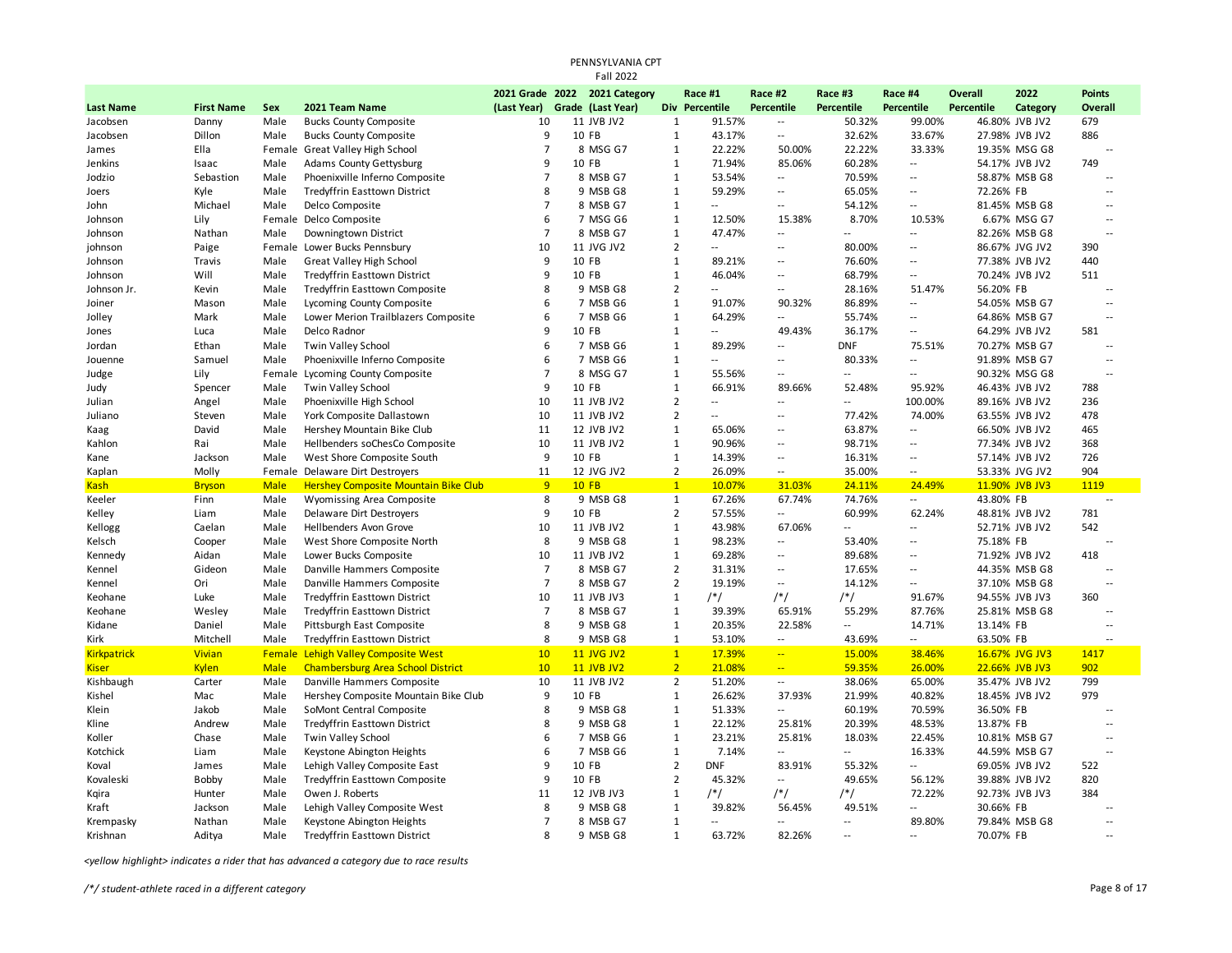|                  |                   |             |                                             |                | PENNSYLVANIA CPT<br><b>Fall 2022</b> |                                |                          |                          |                          |                          |                 |                |                          |
|------------------|-------------------|-------------|---------------------------------------------|----------------|--------------------------------------|--------------------------------|--------------------------|--------------------------|--------------------------|--------------------------|-----------------|----------------|--------------------------|
|                  |                   |             |                                             |                | 2021 Grade 2022 2021 Category        |                                | Race #1                  | Race #2                  | Race #3                  | Race #4                  | <b>Overall</b>  | 2022           | <b>Points</b>            |
| <b>Last Name</b> | <b>First Name</b> | Sex         | 2021 Team Name                              | (Last Year)    | Grade (Last Year)                    |                                | Div Percentile           | Percentile               | Percentile               | <b>Percentile</b>        | Percentile      | Category       | <b>Overall</b>           |
| Krumbine         | Aaron             | Male        | Lebanon Valley Composite                    | 9              | 10 FB                                | 1                              | $\overline{\phantom{a}}$ | ٠.                       | 58.16%                   | --                       |                 | 90.48% JVB JV2 | 254                      |
| Kuech            | Noah              | Male        | <b>Hellbenders Avon Grove</b>               | 8              | 9 MSB G8                             | $\mathbf{1}$                   | 7.08%                    | 33.87%                   | 9.71%                    | 10.29%                   | 5.11% FB        |                |                          |
| Kuhl             | John              | Male        | Delaware Dirt Destroyers                    | 9              | 10 FB                                | $\overline{2}$                 | 23.74%                   | $\overline{\phantom{a}}$ | 23.40%                   | 28.57%                   |                 | 19.64% JVB JV2 | 976                      |
| Kuhn             | <b>Braden</b>     | Male        | Susquenita                                  | $\overline{7}$ | 8 MSB G7                             | $\overline{2}$                 | 12.12%                   | 43.18%                   | 15.29%                   | --                       |                 | 10.48% MSB G8  | $\sim$                   |
| Kuhn             | Isaac             | Male        | Keystone Composite                          | 9              | 10 FB                                | $\mathbf{1}$                   | 79.86%                   | 91.95%                   | 73.05%                   | 67.35%                   |                 | 47.62% JVB JV2 | 784                      |
| Kuntzmann        | Leo               | Male        | SoMont Cheltenham                           | 8              | 9 MSB G8                             | $\mathbf{1}$                   | 73.45%                   | $\overline{\phantom{a}}$ | 77.67%                   | 80.88%                   | 48.18% FB       |                | $\overline{a}$           |
| Kunza            | Summer            |             | Female Carlisle Area High School            | $\overline{7}$ | 8 MSG G7                             | $\mathbf{1}$                   | 14.81%                   | 58.33%                   | 29.63%                   | --                       |                 | 22.58% MSG G8  | $\overline{a}$           |
| Kunza            | Vincent           | Male        | Carlisle Area High School                   | 8              | 9 MSB G8                             | $\mathbf{1}$                   | 60.18%                   | 75.81%                   | 72.82%                   |                          | 43.07% FB       |                | $\overline{a}$           |
| Kunzelman        | Ryan              | Male        | Owen J. Roberts                             | 8              | 9 MSB G8                             | $\mathbf{1}$                   | 91.15%                   | $\overline{\phantom{a}}$ | 81.55%                   | 89.71%                   | 51.09% FB       |                | $\sim$ $\sim$            |
| Kwon             | Finn              | Male        | <b>Great Valley High School</b>             | 6              | 7 MSB G6                             | $\mathbf{1}$                   | 85.71%                   | --                       | 83.61%                   | $\overline{\phantom{a}}$ |                 | 74.32% MSB G7  | $\sim$ $\sim$            |
| La Londe         | Gavin             | Male        | <b>Tredyffrin Easttown District</b>         | 9              | 10 FB                                | 1                              | 37.41%                   | 56.32%                   | 43.26%                   | 42.86%                   |                 | 26.19% JVB JV2 | 894                      |
| laCombe          | Nick              | Male        | <b>Cumberland Valley</b>                    | 11             | 12 JVB JV3                           | $\mathbf{1}$                   | $\overline{a}$           | $\overline{\phantom{a}}$ | 36.59%                   | $\overline{\phantom{a}}$ |                 | 89.09% JVB JV3 | 436                      |
| Lally            | Thomas            | Male        | <b>Tredyffrin Easttown District</b>         | $\overline{7}$ | 8 MSB G7                             | $\mathbf{1}$                   | 59.60%                   | Ξ.                       | $\overline{a}$           | 69.39%                   |                 | 53.23% MSB G8  | $\overline{a}$           |
| Lanchoney        | Quinn             | Male        | <b>Tredyffrin Easttown Composite</b>        | 9              | 10 FB                                | $\overline{2}$                 | 60.43%                   | Ξ.                       | $\overline{a}$           | $\overline{a}$           |                 | 91.07% JVB JV2 | 252                      |
| Landes           | Graham            | Male        | <b>Bucks County Composite</b>               | 6              | 7 MSB G6                             | $\mathbf{1}$                   | 30.36%                   | $\overline{a}$           | 27.87%                   | $\overline{a}$           |                 | 58.11% MSB G7  | $\sim$                   |
| Lapp             | Henry             | Male        | Manheim Township MTB                        | 11             | 12 JVB JV2                           | $\overline{2}$                 | 19.28%                   | ٠.                       | $\overline{a}$           | $\overline{\phantom{a}}$ |                 | 78.82% JVB JV2 | 323                      |
| Lauckner         | Josh              | <b>Male</b> | <b>Downingtown District</b>                 | 11             | <b>12 JVB JV2</b>                    | $\overline{1}$                 | <b>DNF</b>               | 36.47%                   | 34.84%                   | 57.00%                   |                 | 21.67% JVB JV3 | 912                      |
| Laughman         | Colin             | Male        | Carlisle Area High School                   | 10             | 11 JVB JV2                           | $\mathbf{1}$                   | 64.46%                   | 68.24%                   | 69.68%                   | 70.00%                   |                 | 35.96% JVB JV2 | 798                      |
| Lauver           | lan               | <b>Male</b> | <b>Hershey Composite Mountain Bike Club</b> | 11             | <b>12 JVB JV3</b>                    | $\mathbf{1}$                   | 15.22%                   | 24.32%                   | 31.71%                   | 19.44%                   | 14.55% VB       |                | 1475                     |
| Lavelle          | Ryan              | Male        | Lower Bucks Composite                       | 11             | 12 JVB JV2                           | 1                              | 40.96%                   | $\sim$                   | 27.74%                   |                          |                 | 51.72% JVB JV2 | 564                      |
| Lawlor           | EJ.               | Male        | AIM Academy                                 | 9              | 10 FB                                | $\mathbf{1}$                   | 83.45%                   | $\overline{a}$           | 90.78%                   | $\ddotsc$                |                 | 78.57% JVB JV2 | 428                      |
| Lawson           | Quintin           | Male        | AIM Academy                                 | 11             | 12 JVB JV2                           | $\mathbf{1}$                   | $\overline{a}$           | $\overline{a}$           | 70.32%                   | ٠.                       |                 | 90.64% JVB JV2 | 227                      |
| Lazewski         | Abigail           |             | Female Lehigh Valley Composite East         | 9              | 10 FG                                | $\overline{2}$                 | 96.55%                   | Ξ.                       | Ξ.                       | $\overline{\phantom{a}}$ | 100.00% JVG JV2 |                | 336                      |
| Lazewski         | Anna              |             | Female Lehigh Valley Composite East         | 11             | 12 JVG JV2                           | $\overline{2}$                 | $\overline{a}$           | $\overline{a}$           | 65.00%                   | $\overline{\phantom{a}}$ |                 | 80.00% JVG JV2 | 408                      |
| Leavitt          | Alex              | Male        | Pittsburgh East Composite                   | 10             | 11 JVB JV2                           | $\mathbf{1}$                   | 63.86%                   | 48.24%                   | $\overline{a}$           | 38.00%                   |                 | 30.54% JVB JV2 | 836                      |
| Lebo             | Ben               | Male        | West Shore Composite North                  | 8              | 9 MSB G8                             | $\mathbf{1}$                   | 46.90%                   | 72.58%                   | 69.90%                   | 55.88%                   | 27.01% FB       |                |                          |
| Leh              | Adam              | Male        | Owen J. Roberts                             | $\overline{7}$ | 8 MSB G7                             | $\mathbf{1}$                   | 82.83%                   | $\overline{\phantom{a}}$ | $\overline{a}$           | 83.67%                   |                 | 60.48% MSB G8  | $\overline{\phantom{a}}$ |
| Lehman           | Isaac             | Male        | Owen J. Roberts                             | $\overline{7}$ | 8 MSB G7                             | $1\,$                          | $\overline{a}$           | $\overline{a}$           | 21.18%                   | 32.65%                   |                 | 40.32% MSB G8  | $\sim$ $\sim$            |
| Leithead         | Duncan            | Male        | Lower Merion Trailblazers Composite         | 6              | 7 MSB G6                             | $\mathbf{1}$                   | 39.29%                   | Ξ.                       | 26.23%                   | 14.29%                   |                 | 20.27% MSB G7  | $\overline{a}$           |
| Lennon           | Jake              | Male        | Downingtown District                        | 8              | 9 MSB G8                             | $\mathbf{1}$                   | 23.89%                   | $\overline{\phantom{a}}$ | 41.75%                   | 52.94%                   | 25.55% FB       |                | $\overline{a}$           |
| Lentz            | Mark              | Male        | York Composite Dallastown                   | 10             | 11 JVB JV2                           | $\overline{2}$                 | 65.66%                   | 65.88%                   | 45.81%                   | --                       |                 | 38.92% JVB JV2 | 772                      |
| Leopold          | Kurt              | Male        | Phoenixville Inferno Composite              | 8              | 9 MSB G8                             | $\mathbf{1}$                   | $\overline{a}$           | Ξ.                       | 39.81%                   | $\overline{\phantom{a}}$ | 83.94% FB       |                | $\overline{a}$           |
| Lewis            | Ari               | Male        | Lower Merion Trailblazers Composite         | 7              | 8 MSB G7                             | 1                              | 66.67%                   | Ξ.                       | 78.82%                   | $\overline{\phantom{a}}$ |                 | 64.52% MSB G8  | $\overline{\phantom{a}}$ |
| Lewis            | Jackson           | Male        | <b>Tredyffrin Easttown District</b>         | 8              | 9 MSB G8                             | $1\,$                          | Ξ.                       | 53.23%                   | 42.72%                   | 29.41%                   | 24.09% FB       |                | $\sim$                   |
| Libby            | Bernadette        |             | Female Phoenixville Inferno Composite       | 8              | 9 MSG G8                             | $\mathbf{1}$                   | 100.00%                  | 100.00%                  | 79.17%                   | $\overline{\phantom{a}}$ | 58.06% FG       |                | $\sim$                   |
| Liechty          | Julia             |             | Female Downingtown District                 | 9              | 10 FG                                | 1                              | 51.72%                   | 61.11%                   | 41.67%                   | 54.55%                   |                 | 32.35% JVG JV2 | 1286                     |
| Lincoln          | Ben               | Male        | Phoenixville Inferno Composite              | 6              | 7 MSB G6                             | $1\,$                          | 46.43%                   | 77.42%                   | 50.82%                   | 67.35%                   |                 | 35.14% MSB G7  | $\sim$                   |
| Lingle           | Garrett           | Male        | Susquenita                                  | 8              | 9 MSB G8                             | $\overline{2}$                 | 90.27%                   | Ξ.                       | $\overline{a}$           | $\overline{\phantom{a}}$ | 98.54% FB       |                | $\overline{a}$           |
| Linsenbigler     | Noah              | Male        | Carlisle Area Composite Racing              | 7              | 8 MSB G7                             | $\overline{2}$                 | 16.16%                   | Ξ.                       | 38.82%                   | 30.61%                   |                 | 13.71% MSB G8  | $\overline{\phantom{a}}$ |
| Liu              | Gavin             | Male        | Lower Merion Trailblazers Composite         | $\overline{7}$ | 8 MSB G7                             | $1\,$                          | 67.68%                   | --                       | 72.94%                   | 79.59%                   |                 | 35.48% MSB G8  | $\sim$                   |
| Liu              | Steven            | Male        | Lower Bucks Composite                       | $\mathbf{q}$   | 10 FB                                | $\mathbf{1}$                   | $\overline{\phantom{a}}$ | Ξ.                       | 71.63%                   | $\overline{\phantom{a}}$ |                 | 94.05% JVB JV2 | 235                      |
| Livingood        | Cooper            | Male        | Philly Wiss Composite                       | 8              | 9 MSB G8                             | $\overline{2}$                 | 66.37%                   | Ξ.                       | 66.99%                   | $\overline{a}$           | 72.99% FB       |                | $\overline{a}$           |
| Lodge            | Charlie           | Male        | Owen J. Roberts                             | 9              | 10 FB                                | $\mathbf{1}$                   | 76.98%                   | $\overline{a}$           | $\overline{a}$           | $\overline{a}$           |                 | 95.24% JVB JV2 | 229                      |
| Loebsack         | Carter            | Male        | Lehigh Valley Composite East                | 10             | 11 JVB JV2                           | $\overline{2}$                 | 80.72%                   | Ξ.                       | 56.13%                   | $\overline{\phantom{a}}$ |                 | 67.49% JVB JV2 | 451                      |
| Loiselle         | Grant             | Male        | Lycoming County Composite                   | 8              | 9 MSB G8                             | 1                              | 33.63%                   | 37.10%                   | 31.07%                   | 27.94%                   | 15.33% FB       |                | $\overline{a}$           |
|                  | Aidan             | Male        | Twin Valley School                          | 6              | 7 MSB G6                             | $\mathbf{1}$                   | 67.86%                   | $\overline{a}$           | 59.02%                   | 59.18%                   |                 | 48.65% MSB G7  | $\overline{\phantom{a}}$ |
| Long             |                   |             |                                             | 8              | 9 MSB G8                             | $\overline{2}$                 | --                       | Ξ.                       | --                       | 23.53%                   |                 |                | $\overline{a}$           |
| Longenberger     | lan<br>Kendall    | Male        | Carlisle Area Composite Racing              | 6              | 7 MSG G6                             | $\overline{2}$                 | 4.17%                    | $\overline{\phantom{a}}$ |                          | 5.26%                    | 83.21% FB       |                | $\sim$ $\sim$            |
| Longenberger     |                   | Female      | Carlisle Area Composite Racing              | 11             |                                      | 2 <sup>2</sup>                 |                          | 54.12%                   | 17.39%                   |                          |                 | 10.00% MSG G7  | 898                      |
| Longnecker       | <b>Owen</b>       | <b>Male</b> | <b>York Composite Cycling Club</b>          |                | <b>12 JVB JV2</b>                    |                                | 50.60%                   | Ξ.                       | 36.77%<br>$\overline{a}$ | 39.00%                   |                 | 23.15% JVB JV3 | 257                      |
| Loomis-Adams     | Levi              | Male        | <b>State College Area MTB</b>               | 11             | 12 JVB JV2                           | $\mathbf{1}$                   |                          | Ξ.                       |                          | 79.00%                   |                 | 85.71% JVB JV2 |                          |
| Lorah            | Riley             | Male        | Twin Valley MTB Composite                   | 10             | 11 JVB JV2                           | $\overline{2}$<br>$\mathbf{1}$ | 84.34%                   |                          | 89.03%                   | $\overline{\phantom{a}}$ |                 | 74.88% JVB JV2 | 394                      |
| Lorenzi          | Oscar             | Male        | Owen J. Roberts                             | 10             | 11 JVB JV2                           |                                | 59.64%                   | $\overline{a}$           | 28.39%                   | $\overline{a}$           |                 | 55.67% JVB JV2 | 531                      |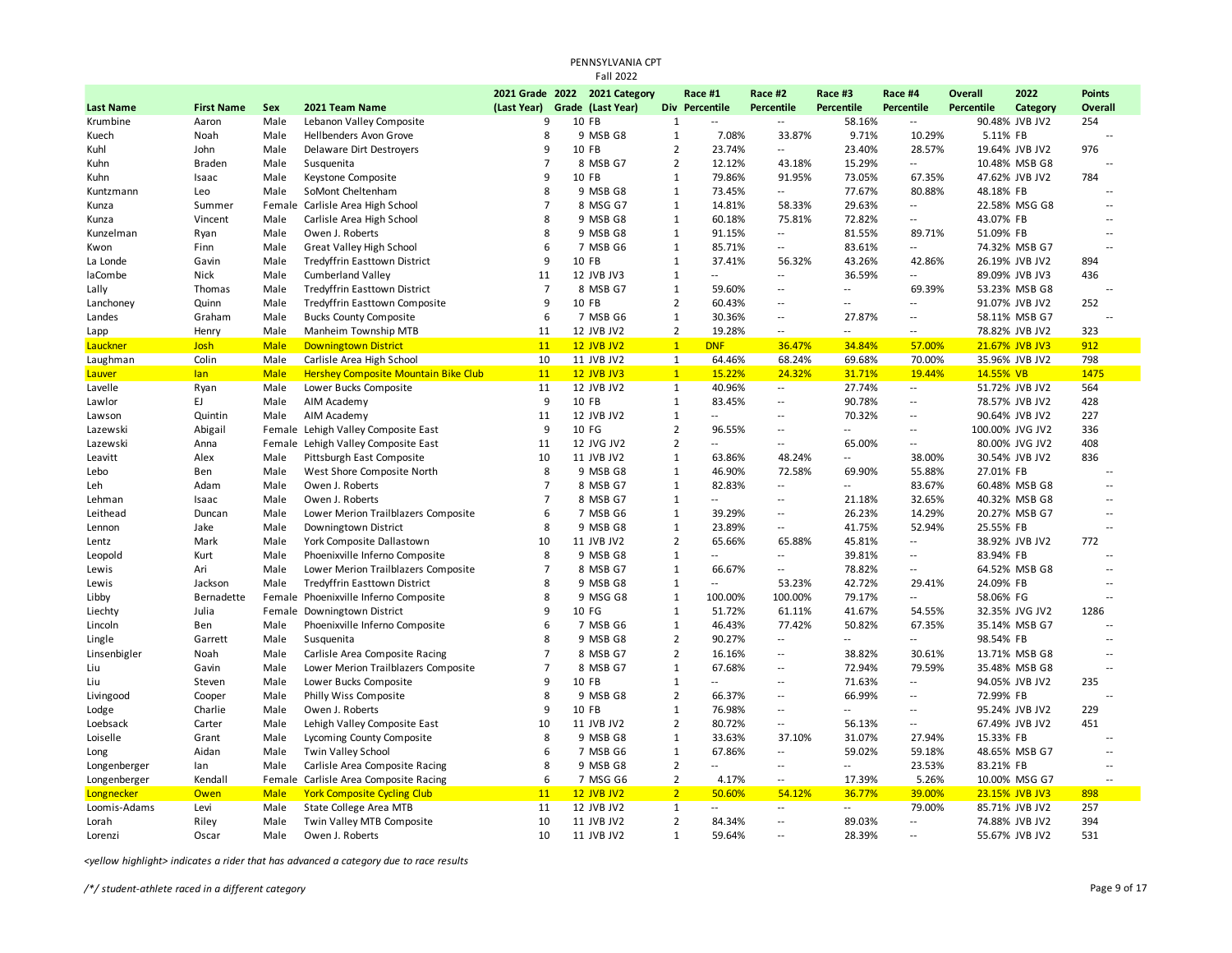|                  |                   |               |                                       |                | PENNSYLVANIA CPT<br><b>Fall 2022</b> |                |                          |                          |                          |                          |                   |                |                |
|------------------|-------------------|---------------|---------------------------------------|----------------|--------------------------------------|----------------|--------------------------|--------------------------|--------------------------|--------------------------|-------------------|----------------|----------------|
|                  |                   |               |                                       |                | 2021 Grade 2022 2021 Category        |                | Race #1                  | Race #2                  | Race #3                  | Race #4                  | <b>Overall</b>    | 2022           | <b>Points</b>  |
| <b>Last Name</b> | <b>First Name</b> | Sex           | 2021 Team Name                        | (Last Year)    | Grade (Last Year)                    |                | Div Percentile           | Percentile               | <b>Percentile</b>        | <b>Percentile</b>        | <b>Percentile</b> | Category       | Overall        |
| Loverich         | Luca              | Male          | State College Area MTB                | 6              | 7 MSB G6                             | $\mathbf{1}$   | $\sim$                   | 3.23%                    | $\overline{\phantom{a}}$ | 6.12%                    |                   | 37.84% MSB G7  | ٠.             |
| Loverich         | Stella            | Female        | State College Area MTB                | 6              | 7 MSG G6                             | $\mathbf{1}$   | $\overline{\phantom{a}}$ | 23.08%                   | $\sim$ $\sim$            | Ξ.                       |                   | 70.00% MSG G7  | Ξ.             |
| Lowe             | Cameron           | Male          | <b>Great Valley High School</b>       | 10             | 11 JVB JV3                           | $\mathbf{1}$   | 43.48%                   | $\overline{\phantom{a}}$ | 26.83%                   | $\overline{a}$           |                   | 74.55% JVB JV3 | 870            |
| Luke             | <b>Brodie</b>     | Male          | Northwest Pennsylvania Composite      | 10             | 11 JVB JV2                           | $\overline{2}$ | $\overline{\phantom{a}}$ | 55.29%                   | Ξ.                       | 62.00%                   |                   | 52.22% JVB JV2 | 563            |
| Luminella        | Trent             | Male          | <b>Twin Valley School</b>             | 8              | 9 MSB G8                             | $\mathbf{1}$   | $\overline{\phantom{a}}$ | $\overline{a}$           | 66.02%                   | $\overline{\phantom{a}}$ | 89.78% FB         |                |                |
| Luzader          | Max               | Male          | Pittsburgh East Composite             | 6              | 7 MSB G6                             | $\mathbf{1}$   | 73.21%                   | 19.35%                   | $\sim$                   | $\overline{a}$           |                   | 60.81% MSB G7  | $\sim$ $\sim$  |
| Luzader          | Nash              | Male          | Pittsburgh East Composite             | 8              | 9 MSB G8                             | $\mathbf{1}$   | 6.19%                    | $\overline{a}$           | $\sim$                   | $\overline{\phantom{a}}$ | 76.64% FB         |                | $\sim$         |
| Lynch            | Ronan             | Male          | Tredyffrin Easttown District          | 8              | 9 MSB G8                             | $\mathbf{1}$   | 23.01%                   | 44                       | 8.74%                    | 19.12%                   | 12.41% FB         |                |                |
| Mackey           | Colton            | Male          | Adams County Composite                | 10             | 11 JVB JV2                           | $\mathbf{1}$   | 44.58%                   | ٠.                       | Ξ.                       | 77.00%                   |                   | 56.65% JVB JV2 | 521            |
| Madden           | David             | Male          | SoMont Cheltenham                     | $\overline{7}$ | 8 MSB G7                             | $\mathbf{1}$   | 75.76%                   | 44                       | $\overline{a}$           | --                       |                   | 90.32% MSB G8  | $\sim$         |
| Madden           | Emilee            | Female        | Phoenixville Inferno Composite        | 8              | 9 MSG G8                             | $\mathbf{1}$   | $\overline{\phantom{a}}$ | 44                       | 95.83%                   | $\overline{\phantom{a}}$ | 100.00% FG        |                | $\overline{a}$ |
| Magge            | Thomas            | Male          | SoMont North Composite                | $\overline{7}$ | 8 MSB G7                             | $\mathbf{1}$   | 62.63%                   | ٠.                       | $\overline{a}$           | $\overline{\phantom{a}}$ |                   | 86.29% MSB G8  | $\overline{a}$ |
| Maguino          | Lukas             | Male          | Lehigh Valley Composite East          | 11             | 12 JVB JV3                           | $\overline{2}$ | 80.43%                   | 91.89%                   | 75.61%                   | 94.44%                   |                   | 58.18% JVB JV3 | 1105           |
| Maher            | Devin             | Male          | Downingtown District                  | $\overline{7}$ | 8 MSB G7                             | $\mathbf{1}$   | $\overline{\phantom{a}}$ | 44                       | 71.76%                   |                          |                   | 85.48% MSB G8  |                |
| Mahers           | Ty                | Male          | Twin Valley School                    | 9              | 10 FB                                | $\mathbf{1}$   | 76.26%                   | 80.46%                   | 63.12%                   | 64.29%                   |                   | 41.67% JVB JV2 | 811            |
| Majcher          | Emily             |               | Female Twin Valley School             | 9              | 10 FG                                | $1\,$          | 89.66%                   | $\overline{a}$           | $\overline{a}$           | 90.91%                   |                   | 70.59% JVG JV2 | 714            |
| Mako             | Kory              | Male          | Hellbenders Avon Grove                | 9              | 10 FB                                | $\mathbf{1}$   | 82.73%                   | $\overline{a}$           | $\overline{a}$           | 84.69%                   |                   | 73.21% JVB JV2 | 474            |
| <b>Malehorn</b>  | Benjamin          | <b>Male</b>   | <b>Buffalo Valley Composite</b>       | 11             | <b>12 JVB JV2</b>                    | 2 <sup>2</sup> | 36.14%                   | 38.82%                   | 22.58%                   | 22.00%                   |                   | 14.78% JVB JV3 | 1019           |
| Maley            | Anya              | Female        | Hellbenders Avon Grove                | 9              | 10 FG                                | $\mathbf{1}$   | 86.21%                   | 4                        | 91.67%                   | $\sim$                   |                   | 73.53% JVG JV2 | 708            |
| <b>Malstrom</b>  | <b>Haven</b>      | <b>Male</b>   | <b>Tredyffrin Easttown District</b>   | 10             | <b>11 JVB JV2</b>                    | $\overline{1}$ | 9.64%                    | ÷,                       | 12.90%                   | 12.00%                   |                   | 7.39% JVB JV3  | 1174           |
| mangler          | finn              | Male          | Delco Radnor                          | 8              | 9 MSB G8                             | $\mathbf{1}$   | $\overline{a}$           | $\overline{\phantom{a}}$ | 88.35%                   | $\overline{\phantom{a}}$ | 94.89% FB         |                |                |
| Marchiori        | Justin            | Male          | Lewisburg Area School District        | $\overline{7}$ | 8 MSB G7                             | $\mathbf{1}$   | 18.18%                   | 47.73%                   | Ξ.                       | 53.06%                   |                   | 14.52% MSB G8  | $\overline{a}$ |
| Marks            | Isabelle (Izzy)   | Female        | Danville Area School District Hammers | $\overline{7}$ | 8 MSG G7                             | $\mathbf{1}$   | 3.70%                    | 8.33%                    | 3.70%                    | 6.67%                    |                   | 3.23% MSG G8   | $\sim$         |
| Marks            | John (Jack)       | Male          | Danville Area School District Hammers | 8              | 9 MSB G8                             | $\mathbf{1}$   | 13.27%                   | 27.42%                   | 21.36%                   | 17.65%                   | 10.22% FB         |                |                |
| <b>Martin</b>    | <b>Max</b>        | <b>Male</b>   | <b>Twin Valley School</b>             | 9              | <b>10 FB</b>                         | $\mathbf{1}$   | 12.23%                   | 12.64%                   | 9.93%                    | 11.22%                   |                   | 7.74% JVB JV3  | 1267           |
| <b>Martin</b>    | <b>Tobias</b>     | <b>Male</b>   | <b>Wyomissing Area Composite</b>      | 9              | <b>10 JVB JV3</b>                    | $\overline{1}$ | 13.04%                   | 10.81%                   | 21.95%                   | 11.11%                   | 7.27% VB          |                | 1545           |
| Martin           | Van               | Male          | Twin Valley School                    | 6              | 7 MSB G6                             | $\mathbf{1}$   | 78.57%                   | 51.61%                   | 67.21%                   | 44.90%                   |                   | 29.73% MSB G7  | $\sim$ $\sim$  |
| <b>Martini</b>   | Zoe               | <b>Female</b> | Northwest Pennsylvania Composite      | 10             | <b>11 JVG JV2</b>                    | $\overline{2}$ | 21.74%                   | 15.38%                   | $\frac{1}{2}$            | 23.08%                   |                   | 10.00% JVG JV3 | 1435           |
| Maschmeyer       | Cooper            | Male          | Carlisle Area High School             | 8              | 9 FB                                 | $\mathbf{1}$   | 38.13%                   | 48.28%                   | 46.81%                   | 52.04%                   | 26.79% FB         |                | 891            |
| Massam           | Joseph            | Male          | Lower Bucks Composite                 | 9              | 10 FB                                | $\mathbf{1}$   | $\overline{a}$           | $\overline{\phantom{a}}$ | 48.23%                   |                          |                   | 88.69% JVB JV2 | 268            |
| Massey           | Gavin             | Male          | Lower Bucks Composite                 | 8              | 9 MSB G8                             | $\mathbf{1}$   | 54.87%                   | $\overline{a}$           | <b>DNF</b>               | 85.29%                   | 69.34% FB         |                | $\sim$ $\sim$  |
| Massey           | Tyler             | Male          | Lower Bucks Composite                 | $\overline{7}$ | 8 MSB G7                             | $1\,$          | 70.71%                   | $\overline{a}$           | 77.65%                   | 73.47%                   |                   | 36.29% MSB G8  | $\sim$ $\sim$  |
| Matteo           | Jonah             | Male          | Wyomissing Area Composite             | 9              | 10 FB                                | $\mathbf{1}$   | 74.82%                   | $\overline{\phantom{a}}$ | 81.56%                   | 88.78%                   |                   | 58.33% JVB JV2 | 702            |
| Mattes           | Macen             | Male          | Lehigh Valley Composite East          | 9              | 10 FB                                | $\overline{2}$ | 35.25%                   | 62.07%                   | Ξ.                       | 54.08%                   |                   | 35.12% JVB JV2 | 852            |
| Matunis          | Noah              | Male          | Delco Radnor                          | 10             | 11 JVB JV2                           | $\mathbf{1}$   | $\sim$                   | 84.71%                   | 66.45%                   |                          |                   | 59.61% JVB JV2 | 497            |
| Mayer            | Henry             | Male          | Centre County Crows Composite         | 10             | 11 JVB JV2                           | $\overline{2}$ | $\sim$                   | 90.59%                   | $\overline{a}$           | 98.00%                   |                   | 59.11% JVB JV2 | 497            |
| Mc Manus         | Max               | Male          | Delco Composite                       | 8              | 9 MSB G8                             | $\mathbf{1}$   | 34.51%                   | $\overline{\phantom{a}}$ | 46.60%                   |                          | 62.04% FB         |                | $\overline{a}$ |
| Mc Manus         | Sam               |               | Female Delco Composite                | 8              | 9 MSG G8                             | $\mathbf{1}$   | 62.50%                   | --                       | 70.83%                   | --                       | 70.97% FG         |                |                |
| <b>McClosky</b>  | Larkin            | Female        | <b>Pittsburgh East Composite</b>      | 9              | <b>10 FG</b>                         | $\mathbf{1}$   | 13.79%                   | 38.89%                   | 8.33%                    | 9.09%                    |                   | 5.88% JVG JV3  | 1477           |
| <b>McClure</b>   | <b>Taylor</b>     | <b>Male</b>   | <b>West Shore Composite South</b>     | 10             | <b>11 JVB JV2</b>                    | $\mathbf{1}$   | 22.29%                   | Ξ.                       | 15.48%                   | 19.00%                   |                   | 14.29% JVB JV3 | 1035           |
| <b>McCluskey</b> | <b>Keller</b>     | <b>Male</b>   | <b>Hellbenders soChesCo Composite</b> | 10             | <b>11 JVB JV2</b>                    | $\overline{1}$ | 6.02%                    | 44                       | 6.45%                    | $\overline{a}$           |                   | 26.11% JVB JV3 | 854            |
| McConnell        | Dylan             | Male          | Lycoming County Composite             | $\overline{7}$ | 8 MSB G7                             | $\mathbf{1}$   | $\overline{\phantom{a}}$ | 13.64%                   | $\overline{\phantom{a}}$ | 10.20%                   |                   | 25.00% MSB G8  |                |
| McElroy          | Ingrid            | Female        | Danville Hammers Composite            | 9              | 10 VG                                | $\overline{2}$ | $/*/$                    | 12.50%                   | 10.00%                   | 11.11%                   | 10.00% VG         |                | 1750           |
| McElwain         | Hunter            | Male          | Lower Bucks Pennsbury                 | 9              | 10 FB                                | $\overline{2}$ | 7.19%                    | $\overline{\phantom{a}}$ | 10.64%                   | $\overline{a}$           |                   | 39.29% JVB JV2 | 823            |
| McEver           | Will              | Male          | Pittsburgh East Composite             | 8              | 9 MSB G8                             | $\mathbf{1}$   | $\overline{a}$           | 91.94%                   | 50.49%                   | 75.00%                   | 34.31% FB         |                |                |
| McGuire          | Connor            | Male          | <b>Great Valley High School</b>       | 10             | 11 JVB JV3                           | $\mathbf{1}$   | 47.83%                   | $\overline{\phantom{a}}$ | 48.78%                   |                          |                   | 78.18% JVB JV3 | 810            |
| McHugh           | Tate              | Male          | West Shore Composite North            | 8              | 9 MSB G8                             | $\mathbf{1}$   | 15.93%                   | 16.13%                   | $\overline{a}$           | $\overline{\phantom{a}}$ | 32.85% FB         |                | $\overline{a}$ |
| Mckee            | Zachary           | Male          | York Composite Cycling Club           | 8              | 9 MSB G8                             | $\overline{2}$ | 65.49%                   | $\overline{\phantom{a}}$ | $\overline{a}$           | $\overline{\phantom{a}}$ | 90.51% FB         |                |                |
| <b>McKeon</b>    | Luke              | <b>Male</b>   | <b>Lower Bucks Pennsbury</b>          | 11             | <b>12 JVB JV2</b>                    | $\overline{2}$ | 15.06%                   | ц,                       | 60.00%                   | 87.00%                   |                   | 28.08% JVB JV3 | 840            |
| McKeough         | Tristan           | Male          | SoMont Abington                       | 11             | 12 JVB JV2                           | $\mathbf{1}$   | 72.89%                   | 44                       | 74.84%                   | ٠.                       |                   | 69.46% JVB JV2 | 435            |
| McLaren          | <b>Bradon</b>     | Male          | Lebanon Valley Composite              | $\overline{7}$ | 8 MSB G7                             | $\mathbf{1}$   |                          | 44                       | 76.47%                   | $\overline{a}$           |                   | 87.90% MSB G8  |                |
| Mecca            | Vito              | Male          | Keystone Composite                    | $\mathsf{R}$   | 9 MSB G8                             | $\mathbf{1}$   | 69.03%                   | 100.00%                  | 73.79%                   | 92.65%                   | 37.96% FB         |                |                |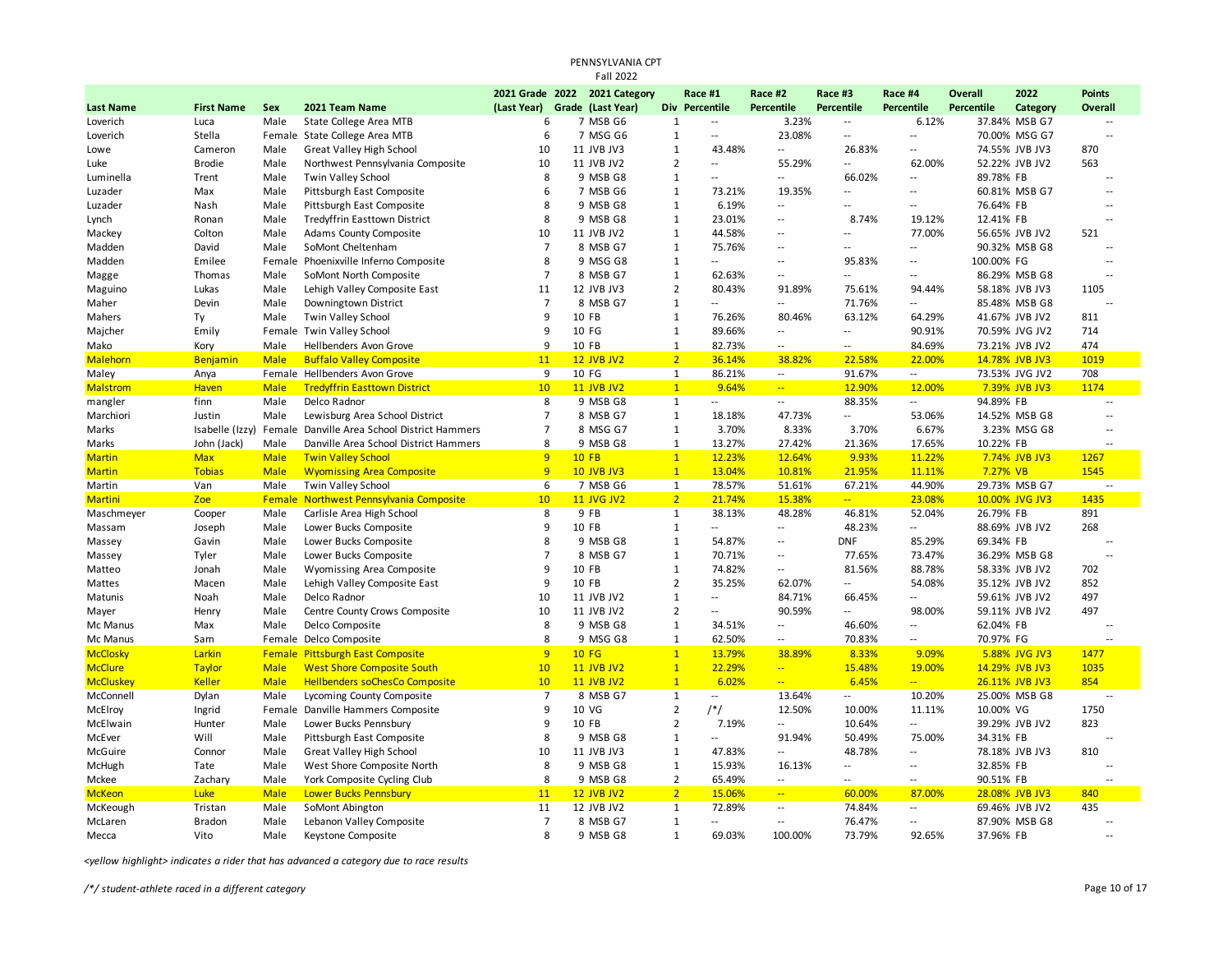|                  |                   |             |                                            |                | PENNSYLVANIA CPT<br><b>Fall 2022</b> |                |                          |                          |                   |                          |                |                |                          |
|------------------|-------------------|-------------|--------------------------------------------|----------------|--------------------------------------|----------------|--------------------------|--------------------------|-------------------|--------------------------|----------------|----------------|--------------------------|
|                  |                   |             |                                            |                | 2021 Grade 2022 2021 Category        |                | Race #1                  | Race #2                  | Race #3           | Race #4                  | <b>Overall</b> | 2022           | <b>Points</b>            |
| <b>Last Name</b> | <b>First Name</b> | Sex         | 2021 Team Name                             | (Last Year)    | Grade (Last Year)                    |                | Div Percentile           | Percentile               | <b>Percentile</b> | <b>Percentile</b>        | Percentile     | Category       | Overall                  |
| Mehdi            | Joshua            | Male        | Delco Composite                            | $\overline{7}$ | 8 MSB G7                             | $\mathbf{1}$   | Щ.                       | $\sim$ $\sim$            | 48.24%            |                          |                | 79.03% MSB G8  | $\overline{\phantom{a}}$ |
| Mehdi            | Nathan            | Male        | Delco Composite                            | 10             | 11 JVB JV2                           | $\mathbf{1}$   | $\sim$                   | --                       | 58.71%            | ٠.                       |                | 87.19% JVB JV2 | 245                      |
| Melendez         | Malcom            | Male        | Lehigh Valley Composite East               | 8              | 9 MSB G8                             | $\overline{2}$ | 75.22%                   | 83.87%                   | 63.11%            | $\overline{\phantom{a}}$ | 46.72% FB      |                |                          |
| Melham           | Owen              | Male        | West Shore Composite North                 | 8              | 9 MSB G8                             | $1\,$          | 10.62%                   | 29.03%                   | $\overline{a}$    | Ξ.                       | 35.04% FB      |                | $\overline{a}$           |
| Melton           | Willa             |             | Female Lower Merion Trailblazers Composite | 9              | 10 FG                                | $1\,$          | 68.97%                   | Ξ.                       | 50.00%            | $\overline{\phantom{a}}$ |                | 58.82% JVG JV2 | 784                      |
| Mendez           | Aniyah            | Female      | Keystone Abington Heights                  | 9              | 10 FG                                | $\mathbf{1}$   | 44.83%                   | Ξ.                       | $\overline{a}$    | --                       |                | 82.35% JVG JV2 | 408                      |
| Mercurio         | Lucas             | Male        | <b>Great Valley High School</b>            | 8              | 9 MSB G8                             | $\mathbf{1}$   | 99.12%                   | 87.10%                   | 85.44%            |                          | 54.01% FB      |                | $\overline{\phantom{a}}$ |
| Mertz            | Ethan             | Male        | Twin Valley School                         | 6              | 7 MSB G6                             | $1\,$          | 92.86%                   | 83.87%                   | 91.80%            | 79.59%                   |                | 45.95% MSB G7  | $\sim$                   |
| Metz             | Ryan              | Male        | <b>Cumberland Valley</b>                   | 9              | 10 FB                                | $\mathbf{1}$   | 40.29%                   | $\overline{\phantom{a}}$ | 29.08%            | 46.94%                   |                | 31.55% JVB JV2 | 870                      |
| Miani            | Tom               | Male        | PA Independent                             | 9              | 10 FB                                | $\mathbf{1}$   | 30.94%                   | 34.48%                   | 30.50%            | 86.73%                   |                | 20.83% JVB JV2 | 946                      |
| Mieloch          | Asher             | Male        | <b>Great Valley High School</b>            | 9              | 10 FB                                | $1\,$          | 90.65%                   | 97.70%                   | щ.                | 96.94%                   |                | 58.93% JVB JV2 | 702                      |
| Miller           | Abigail           | Female      | York Composite Cycling Club                | 11             | 12 VG                                | $\overline{2}$ | 37.50%                   | 50.00%                   | 50.00%            | 55.56%                   | 40.00% VG      |                | 1667                     |
| Miller           | Chase             | Male        | AIM Academy                                | 9              | 10 FB                                | $\mathbf{1}$   | Щ.                       | $\overline{\phantom{a}}$ | 82.27%            | Ξ.                       |                | 96.43% JVB JV2 | 220                      |
| Miller           | Eli               | Male        | Elizabethtown Area School District         | 6              | 7 MSB G6                             | $1\,$          | 10.71%                   | $\overline{\phantom{a}}$ | 9.84%             | 8.16%                    |                | 4.05% MSB G7   | $\sim$                   |
| Miller           | Grayson           | Male        | <b>Adams County Gettysburg</b>             | 6              | 7 MSB G6                             | $\mathbf{1}$   | 60.71%                   | Ξ.                       | Ξ.                | $\overline{a}$           |                | 85.14% MSB G7  | $\sim$ $\sim$            |
| Miller           | Hudson            | Male        | Tredyffrin Easttown District               | 9              | 10 FB                                | $\mathbf{1}$   | Щ.                       | Ξ.                       | 38.30%            | Ξ.                       |                | 85.71% JVB JV2 | 282                      |
| Miller           | Isaac             | Male        | York Composite Dallastown                  | 10             | 11 JVB JV2                           | $\overline{2}$ | $\overline{a}$           | Ξ.                       | 30.97%            | ٠.                       |                | 79.31% JVB JV2 | 288                      |
| Miller           | Jamie             | Male        | Wyomissing Area Composite                  | 8              | 9 MSB G8                             | $\mathbf{1}$   | $\overline{\phantom{a}}$ | Ξ.                       | 64.08%            | --                       | 89.05% FB      |                |                          |
| Miller           | Lucas             | Male        | Downingtown District                       | 9              | 10 FB                                | $\mathbf{1}$   | 39.57%                   | 58.62%                   | <b>DNF</b>        | 44.90%                   |                | 28.57% JVB JV2 | 885                      |
| Miller           | Peyton            | Male        | AIM Academy                                | 9              | 10 FB                                | $\mathbf{1}$   | $\overline{a}$           | Ξ.                       | 82.98%            | --                       |                | 97.02% JVB JV2 | 219                      |
| Miller           | Scarlett          | Female      | <b>Tredyffrin Easttown District</b>        | $\overline{7}$ | 8 MSG G7                             | $\mathbf{1}$   | 81.48%                   | ٠.                       | 55.56%            |                          |                | 58.06% MSG G8  |                          |
| Miller-Smith     | <b>Quinn</b>      | <b>Male</b> | <b>Manheim Township MTB</b>                | 11             | <b>12 JVB JV2</b>                    | $\overline{2}$ | 24.10%                   | ш,                       | 29.03%            | 21.00%                   |                | 18.23% JVB JV3 | 959                      |
| Minton           | Janson            | Male        | Lower Bucks Pennsbury                      | $\overline{7}$ | 8 MSB G7                             | $\overline{2}$ | 93.94%                   | 4                        | 50.59%            | н.                       |                | 63.71% MSB G8  |                          |
| Mitteer          | Jayenne           | Male        | Lycoming County Composite                  | 9              | 10 FB                                | 1              | 50.36%                   | 50.57%                   | 44.68%            | 48.98%                   |                | 30.36% JVB JV2 | 880                      |
| Molnar           | Kameron           | Male        | Hellbenders Avon Grove                     | $\overline{7}$ | 8 MSB G7                             | $\mathbf{1}$   | 20.20%                   | Ξ.                       | 9.41%             | 16.33%                   |                | 8.06% MSB G8   | $\sim$                   |
| Mominey          | Mike              | Male        | Owen J. Roberts                            | 10             | 11 JVB JV3                           | $1\,$          | 60.87%                   | --                       | 63.41%            | 58.33%                   |                | 50.91% JVB JV3 | 1165                     |
| Monahan          | Brendan           | Male        | Hershey Composite Mountain Bike Club       | $\overline{7}$ | 8 MSB G7                             | $\mathbf{1}$   | 2.02%                    | 6.82%                    | 8.24%             | 14.29%                   |                | 3.23% MSB G8   |                          |
| monsalud         | Xaven             | Male        | Delaware Dirt Destroyers                   | $\overline{7}$ | 8 JVB JV3                            | $\overline{2}$ | 17.39%                   | Ξ.                       | Ξ.                | 66.67%                   |                | 72.73% MSB G8  | 873                      |
| Moore            | Austin            | Male        | Downingtown District                       | $\overline{7}$ | 8 MSB G7                             | $\mathbf{1}$   |                          | $\overline{\phantom{a}}$ | 67.06%            | --                       |                | 84.68% MSB G8  | $\overline{a}$           |
| Morrell          | Chloe             | Female      | Hellbenders soChesCo Composite             | $\overline{7}$ | 8 MSG G7                             | $\mathbf{1}$   | 44.44%                   | 91.67%                   | 25.93%            | 53.33%                   |                | 25.81% MSG G8  |                          |
| <b>Morrell</b>   | Farren            | <b>Male</b> | <b>Hellbenders Avon Grove</b>              | 10             | <b>11 JVB JV3</b>                    | $\mathbf{1}$   | 19.57%                   | 21.62%                   | 7.32%             | 8.33%                    | 5.45% VB       |                | 1548                     |
| Morrill          | Lucas             | Male        | Tredyffrin Easttown District               | 6              | 7 MSB G6                             | $\mathbf{1}$   | 33.93%                   | 16.13%                   | 36.07%            | 61.22%                   |                | 16.22% MSB G7  | $\overline{\phantom{a}}$ |
| Morrill          | Thomas            | Male        | <b>Tredyffrin Easttown District</b>        | 8              | 9 MSB G8                             | $\mathbf{1}$   | 68.14%                   | 74.19%                   | 75.73%            | 76.47%                   | 32.12% FB      |                |                          |
| <b>Morris</b>    | Garrett           | <b>Male</b> | <b>Hellbenders Avon Grove</b>              | 11             | <b>12 JVB JV2</b>                    | $\mathbf{1}$   | 61.45%                   | 41.18%                   | 24.52%            | $\overline{a}$           |                | 26.60% JVB JV3 | 854                      |
| Moser            | Ben               | Male        | <b>State College Area MTB</b>              | 9              | 10 FB                                | $\mathbf{1}$   | $\sim$                   | 4                        | $\sim$            | 68.37%                   |                | 87.50% JVB JV2 | 269                      |
| Motichka         | Jacob             | Male        | Keystone Composite                         | 8              | 9 MSB G8                             | 1              | 32.74%                   | Ξ.                       | 35.92%            |                          | 58.39% FB      |                |                          |
| Mounce           | Megan             | Female      | <b>Great Valley Composite</b>              | 6              | 7 MSG G6                             | $1\,$          | Щ.                       | Ξ.                       | 82.61%            |                          |                | 86.67% MSG G7  | $\overline{\phantom{a}}$ |
| Mulhern          | Patrick           | Male        | Danville Hammers Composite                 | $\overline{7}$ | 8 MSB G7                             | $\overline{2}$ | 37.37%                   | 25.00%                   | 18.82%            | 34.69%                   |                | 8.87% MSB G8   | $\sim$                   |
| <b>Mullins</b>   | lan               | Male        | Lower Bucks Composite                      | 10             | 11 JVB JV2                           | $\mathbf{1}$   | 85.54%                   | Ξ.                       | <b>DNF</b>        | 93.00%                   |                | 68.97% JVB JV2 | 438                      |
| Myers            | Gage              | Male        | West Shore Composite North                 | 9              | 10 FB                                | $\mathbf{1}$   | 93.53%                   | $\overline{\phantom{a}}$ | 61.70%            | $\overline{\phantom{a}}$ |                | 76.19% JVB JV2 | 455                      |
| <b>Nardi</b>     | <b>Tyler</b>      | <b>Male</b> | <b>Hellbenders soChesCo Composite</b>      | 10             | <b>11 JVB JV2</b>                    | $\mathbf{1}$   | 24.70%                   | 37.65%                   | 36.13%            | $\sim$                   |                | 22.17% JVB JV3 | 903                      |
| Nassif           | Joseph            | Male        | <b>Tredyffrin Easttown District</b>        | 10             | 11 JVB JV2                           | 1              | 35.54%                   | $\overline{\phantom{a}}$ | 65.81%            | 50.00%                   |                | 36.45% JVB JV2 | 797                      |
| Nazeeri          | Alfred            | Male        | Hershey Composite Mountain Bike Club       | $\overline{7}$ | 8 MSB G7                             | $\mathbf{1}$   | 30.30%                   | 54.55%                   | 36.47%            |                          |                | 20.16% MSB G8  | $\overline{\phantom{a}}$ |
| Neff             | Jacob             | Male        | Lehigh Valley Composite West               | $\overline{7}$ | 8 MSB G7                             | $1\,$          | 71.72%                   | 93.18%                   | 68.24%            | 77.55%                   |                | 30.65% MSB G8  | $\overline{a}$           |
| Nelson           | Daniel            | Male        | Great Valley High School                   | 6              | 7 MSB G6                             | $\mathbf{1}$   | $\overline{a}$           | $\overline{\phantom{a}}$ | 81.97%            | $\overline{\phantom{a}}$ |                | 94.59% MSB G7  | $\overline{a}$           |
| Nelson           | Thomas            | Male        | <b>Great Valley High School</b>            | 9              | 10 FB                                | $1\,$          | 24.46%                   | $\overline{\phantom{a}}$ | 20.57%            |                          |                | 60.71% JVB JV2 | 649                      |
| Nichols          | Jackson           | Male        | Lower Merion Trailblazers Composite        | 6              | 7 MSB G6                             | $1\,$          | 26.79%                   | 29.03%                   | 42.62%            | 81.63%                   |                | 21.62% MSB G7  | $\overline{a}$           |
| Nier             | Dylan             | Male        | Lower Bucks Composite                      | $\overline{7}$ | 8 MSB G7                             | $\mathbf{1}$   | 38.38%                   | ٠.                       | 24.71%            |                          |                | 49.19% MSB G8  | $\overline{a}$           |
| Norris           | Ethan             | Male        | Owen J. Roberts                            | 9              | 10 FB                                | $\mathbf{1}$   | 72.66%                   | $\overline{a}$           | 72.34%            | 78.57%                   |                | 56.55% JVB JV2 | 728                      |
| Novalin          | Junior            | Male        | Pedal 4 Peace Composite                    | 10             | 11 JVB JV2                           | $\overline{2}$ | 89.16%                   | 78.82%                   | 58.06%            | 89.00%                   |                | 37.44% JVB JV2 | 787                      |
| Nowicki          | Maddox            | Male        | Lower Bucks Composite                      | 11             | 12 JVB JV2                           | $\mathbf{1}$   | 76.51%                   | $\overline{\phantom{a}}$ | $\overline{a}$    | --                       |                | 94.09% JVB JV2 | 209                      |
| Nudy             | Cooper            | Male        | Twin Valley School                         | 9              | 10 FB                                | $\mathbf{1}$   | $-1$                     | Ξ.                       | 62.41%            | $\overline{a}$           |                | 91.67% JVB JV2 | 248                      |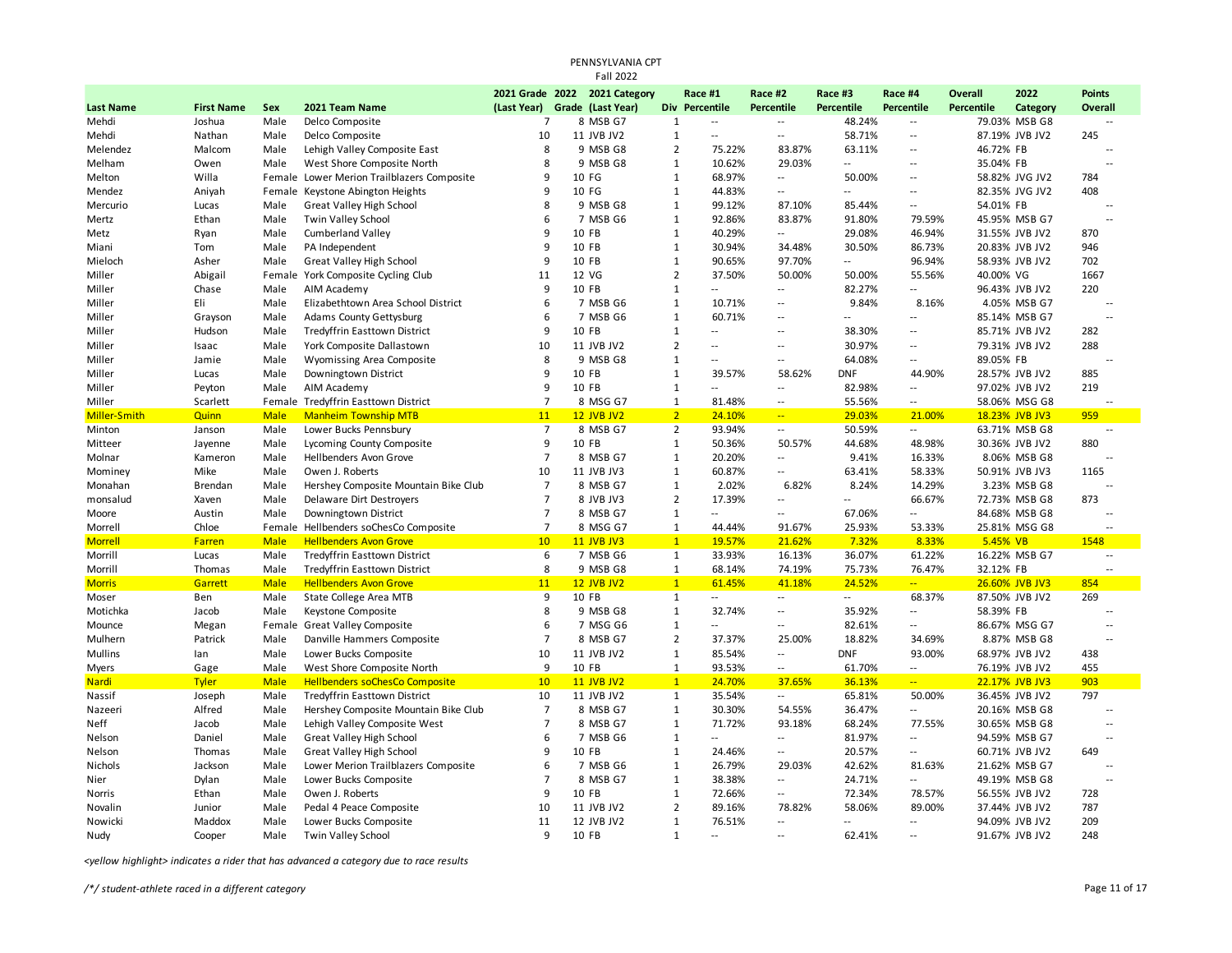|                  |                   |             |                                             |                | PENNSYLVANIA CPT              |                |                          |                          |                             |                          |                   |                |                          |
|------------------|-------------------|-------------|---------------------------------------------|----------------|-------------------------------|----------------|--------------------------|--------------------------|-----------------------------|--------------------------|-------------------|----------------|--------------------------|
|                  |                   |             |                                             |                | <b>Fall 2022</b>              |                |                          |                          |                             |                          |                   |                |                          |
|                  |                   |             |                                             |                | 2021 Grade 2022 2021 Category |                | Race #1                  | Race #2                  | Race #3                     | Race #4                  | <b>Overall</b>    | 2022           | <b>Points</b>            |
| <b>Last Name</b> | <b>First Name</b> | Sex         | 2021 Team Name                              | (Last Year)    | Grade (Last Year)             |                | Div Percentile           | <b>Percentile</b>        | <b>Percentile</b>           | <b>Percentile</b>        | <b>Percentile</b> | Category       | Overall                  |
| O'Grady          | Peter             | Male        | Pittsburgh East Composite                   | 11             | 12 JVB JV3                    | $\mathbf{1}$   | 69.57%                   | 32.43%                   | $\mathcal{L}_{\mathcal{A}}$ | $\overline{\phantom{a}}$ |                   | 76.36% JVB JV3 | 817                      |
| O'Neill          | Colin             | Male        | <b>Great Valley High School</b>             | 9              | 10 FB                         | $\mathbf 1$    | $\overline{a}$           | 57.47%                   | 34.75%                      | 34.69%                   |                   | 27.38% JVB JV2 | 890                      |
| O'Reilly         | Michael           | <b>Male</b> | <b>Twin Valley School</b>                   | 9              | $10$ FB                       | $\mathbf{1}$   | 13.67%                   | 22.99%                   | 22.70%                      | 27.55%                   |                   | 12.50% JVB JV3 | 1110                     |
| Obenski          | Lucille           | Female      | Downingtown District                        | 8              | 9 MSG G8                      | $\mathbf{1}$   | 8.33%                    | 5.00%                    | 12.50%                      | 5.56%                    | 3.23% FG          |                | $\overline{a}$           |
| Oblack           | John              | Male        | Delco Radnor                                | 6              | 7 MSB G6                      | $\mathbf 1$    | 96.43%                   | $\overline{\phantom{a}}$ | 90.16%                      | Ξ.                       |                   | 75.68% MSB G7  | $\sim$ $\sim$            |
| ODonnell         | Kade              | Male        | <b>Great Valley Composite</b>               | 6              | 7 MSB G6                      | $\mathbf{1}$   | $\overline{a}$           | --                       | 3.28%                       |                          |                   | 78.38% MSB G7  |                          |
| Oelkers          | Kelley            | Male        | Lower Merion Trailblazers Composite         | 11             | 12 VB                         | $\mathbf 1$    | <b>DNF</b>               | --                       | $\overline{a}$              |                          | 100.00% VB        |                | $\mathbf{1}$             |
| Oesterling       | Taylor            | Male        | Susquenita                                  | 6              | 7 MSB G6                      | $\overline{2}$ | $\overline{a}$           | 93.55%                   | <b>DNF</b>                  | $\overline{a}$           |                   | 83.78% MSB G7  | $\sim$                   |
| Olmsted          | Nathaniel         | Male        | <b>Great Valley Composite</b>               | 9              | 10 FB                         | $\mathbf{1}$   | 59.71%                   | 59.77%                   | 56.74%                      | 36.73%                   |                   | 30.95% JVB JV2 | 876                      |
| <b>Oltmans</b>   | Rene              |             | Female Elizabethtown Area School District   | 11             | <b>12 JVG JV2</b>             | $\mathbf{1}$   | 47.83%                   | u,                       | 40.00%                      | 61.54%                   |                   | 23.33% JVG JV3 | 1302                     |
| OReilly          | Neve              |             | Female Twin Valley School                   | 6              | 7 MSG G6                      | $\mathbf 1$    | 33.33%                   | 46.15%                   | 34.78%                      | 21.05%                   |                   | 20.00% MSG G7  | $\overline{a}$           |
| Ostap            | Tim               | Male        | Downingtown District                        | 11             | 12 JVB JV2                    | $\mathbf{1}$   | 70.48%                   | $\overline{\phantom{a}}$ | <b>DNF</b>                  | $\overline{\phantom{a}}$ |                   | 92.12% JVB JV2 | 220                      |
| <b>Owens</b>     | Liam              | <b>Male</b> | <b>York Composite Dallastown</b>            | 11             | <b>12 JVB JV2</b>             | $\overline{2}$ | 30.12%                   | 24.71%                   | $\omega_{\rm m}$            | 34.00%                   |                   | 17.73% JVB JV3 | 968                      |
| Owens            | Rhys              | Male        | York Composite Dallastown                   | 6              | 7 MSB G6                      | $\overline{2}$ | н.                       | 44                       | <b>DNF</b>                  | $\overline{\phantom{a}}$ |                   | 100.00% MSB G7 | $\overline{a}$           |
| Owens            | Trey              | Male        | SoMont Cheltenham                           | 9              | 10 FB                         | 1              | $\overline{\phantom{a}}$ | --                       | 12.06%                      |                          |                   | 82.74% JVB JV2 | 385                      |
| Ozgur            | Ekin              | Male        | <b>Adams County Gettysburg</b>              | $\overline{7}$ | 8 MSB G7                      | $\mathbf 1$    | 89.90%                   | Ξ.                       | Щ.                          | 97.96%                   |                   | 66.13% MSB G8  | $\overline{a}$           |
| Pacharis         | James             | Male        | Wyomissing Area Composite                   | $\overline{7}$ | 8 MSB G7                      | $\mathbf 1$    | 40.40%                   | 61.36%                   | 31.76%                      | --                       |                   | 22.58% MSB G8  |                          |
| Pacharis         | Reis              | Male        | Wyomissing Area Composite                   | 9              | 10 FB                         | $\mathbf{1}$   | 33.81%                   | 52.87%                   | 41.84%                      | $\overline{\phantom{a}}$ |                   | 33.93% JVB JV2 | 856                      |
| Pamidimukkala    | Karthik           | Male        | Downingtown District                        | 8              | 9 MSB G8                      | $\mathbf{1}$   | 71.68%                   | --                       | 82.52%                      | ۰.                       | 74.45% FB         |                |                          |
| Pancher          | Cole              | <b>Male</b> | <b>Danville Hammers Composite</b>           | 11             | <b>12 JVB JV2</b>             | 2 <sup>2</sup> | 8.43%                    | 4.71%                    | 3.87%                       | 97.00%                   |                   | 2.96% JVB JV3  | 1355                     |
| Papadimitriou    | Savas             | Male        | Manheim Township MTB                        | 9              | 10 FB                         | $\overline{2}$ | 10.79%                   | --                       | 14.18%                      | $\overline{\phantom{a}}$ |                   | 52.38% JVB JV2 | 766                      |
| Papapanu         | Elizabeth         |             | Female Lycoming County Composite            | 6              | 7 MSG G6                      | $\mathbf{1}$   | $\overline{a}$           | --                       | $\overline{a}$              | 94.74%                   |                   | 83.33% MSG G7  | $\overline{a}$           |
| Papich           | Ethan             | Male        | Wyomissing Area Composite                   | 9              | 10 FB                         | $\mathbf 1$    | 86.33%                   | $\overline{\phantom{a}}$ | 91.49%                      | 93.88%                   |                   | 59.52% JVB JV2 | 667                      |
| Parrish          | Henry             | Male        | Lehigh Valley Composite East                | 8              | 9 MSB G8                      | $\overline{2}$ | 9.73%                    | --                       | Ξ.                          | $\overline{\phantom{a}}$ | 81.02% FB         |                |                          |
| Parsons          | David             | Male        | <b>Great Valley High School</b>             | 8              | 9 MSB G8                      | $\mathbf 1$    | н.                       | $\overline{\phantom{a}}$ | 30.10%                      | 63.24%                   | 56.93% FB         |                | $\sim$ $\sim$            |
| Pasquale         | Chase             | Male        | <b>Great Valley High School</b>             | 8              | 9 MSB G8                      | $\mathbf 1$    | 85.84%                   | $\overline{\phantom{a}}$ | 92.23%                      | 88.24%                   | 53.28% FB         |                |                          |
| Paul             | <b>William</b>    | <b>Male</b> | <b>Hershey Composite Mountain Bike Club</b> | 10             | <b>11 JVB JV2</b>             | $\mathbf{1}$   | 17.47%                   | 15.29%                   | 38.71%                      | 44.00%                   |                   | 12.32% JVB JV3 | 1059                     |
| Peifer           | Will              | Male        | Pittsburgh East - Plum                      | $\overline{7}$ | 8 MSB G7                      | $\mathbf{1}$   | 13.13%                   | 22.73%                   | 22.35%                      | 24.49%                   |                   | 7.26% MSB G8   | $\overline{a}$           |
| Perri            | Torin             | Male        | SoMont Abington                             | 8              | 9 MSB G8                      | $\mathbf 1$    | $/*/$                    | --                       | 19.42%                      | 22.06%                   | 44.53% FB         |                |                          |
| Peterman         | Henry             | Male        | Owen J. Roberts                             | 9              | 10 FB                         | $\mathbf{1}$   | 84.89%                   | --                       | Ξ.                          | 89.80%                   |                   | 74.40% JVB JV2 | 466                      |
| Petroff          | James             | Male        | West Shore Composite South                  | 6              | 7 MSB G6                      | $\mathbf{1}$   | 3.57%                    | 6.45%                    | 1.64%                       | 2.04%                    |                   | 1.35% MSB G7   | $\overline{\phantom{a}}$ |
| Petrus           | Gabriel           | Male        | Danville Area School District Hammers       | 10             | 11 JVB JV2                    | $\mathbf 1$    | --                       | --                       | 47.74%                      | 59.00%                   |                   | 53.20% JVB JV2 | 539                      |
| Pezalla-Granlund | June              | Female      | SoMont Cheltenham                           | 9              | 10 FG                         | $\mathbf{1}$   | 37.93%                   | 33.33%                   | 16.67%                      | 22.73%                   |                   | 20.59% JVG JV2 | 1417                     |
| <b>Phillips</b>  | <b>Emily</b>      |             | Female Elizabethtown Area School District   | 10             | <b>11 JVG JV2</b>             | $\mathbf{1}$   | 8.70%                    | ш,                       | 5.00%                       | 7.69%                    |                   | 3.33% JVG JV3  | 1490                     |
| Phillips         | James             | Male        | Lower Bucks Composite                       | $\overline{7}$ | 8 MSB G7                      | $\mathbf{1}$   | 3.03%                    | 44                       | 4.71%                       | $\sim$                   |                   | 20.97% MSB G8  |                          |
| <b>Phillips</b>  | Luke              | Male        | Manheim Township MTB                        | 9              | 10 FB                         | 2              | 49.64%                   | --                       | 33.33%                      |                          |                   | 66.07% JVB JV2 | 556                      |
| Phillips         | Quillan           | Male        | <b>State College Area MTB</b>               | 6              | 7 MSB G6                      | $\mathbf 1$    | $\overline{a}$           | --                       | $\overline{a}$              | 18.37%                   |                   | 79.73% MSB G7  | $\overline{a}$           |
| Picco            | Andrew            | Male        | Phoenixville Inferno Composite              | 6              | 7 MSB G6                      | $\mathbf 1$    | 83.93%                   | 87.10%                   | 75.41%                      | 89.80%                   |                   | 47.30% MSB G7  | $\sim$                   |
| Piccola          | Luke              | <b>Male</b> | <b>Downingtown Composite</b>                | 9              | <b>10 JVB JV2</b>             | $\overline{2}$ | 0.60%                    | 1.18%                    | 0.65%                       | 1.00%                    |                   | 0.49% JVB JV3  | 1525                     |
| Pine             | Henry             | Male        | Carlisle Area High School                   | 6              | 7 MSB G6                      | $\mathbf 1$    | 44.64%                   | 58.06%                   | ٠.                          | 48.98%                   |                   | 31.08% MSB G7  | $\overline{a}$           |
| Pinkerton        | Ty                | Male        | Elizabethtown Area School District          | $\overline{7}$ | 8 MSB G7                      | $\mathbf 1$    | $-1$                     | --                       | 97.65%                      | 95.92%                   |                   | 62.10% MSB G8  |                          |
| <b>Pisle</b>     | <b>Daniel</b>     | <b>Male</b> | <b>Chambersburg Area School District</b>    | 11             | <b>12 JVB JV2</b>             | $\overline{2}$ | 4.82%                    | 44                       | 5.16%                       | 11.00%                   |                   | 4.43% JVB JV3  | 1302                     |
| Pittakas         | Nikolaos          | Male        | SoMont North Composite                      | 8              | 9 MSB G8                      | $\mathbf 1$    | 41.59%                   | 59.68%                   | 78.64%                      | Ξ.                       | 33.58% FB         |                |                          |
| Pitzner          | Gregory           | Male        | Hershey Composite Mountain Bike Club        | 10             | 11 JVB JV2                    | $\mathbf 1$    | $\sim$                   | $\overline{\phantom{a}}$ | 96.13%                      | $\overline{\phantom{a}}$ |                   | 97.54% JVB JV2 | 187                      |
| Pitzner          | Timothy           | Male        | Hershey Composite Mountain Bike Club        | $\overline{7}$ | 8 MSB G7                      | $\mathbf{1}$   | $\overline{\phantom{a}}$ | --                       | 91.76%                      | $\overline{\phantom{a}}$ |                   | 93.55% MSB G8  | $\overline{a}$           |
| Pizzica          | Albert            | Male        | <b>Great Valley Composite</b>               | 8              | 9 MSB G8                      | $\mathbf 1$    | $\cdots$                 | --                       | 87.38%                      | $\overline{\phantom{a}}$ | 92.70% FB         |                |                          |
| Plasterer        | Logan             | <b>Male</b> | <b>Carlisle Area High School</b>            | 9              | <b>10 FB</b>                  | $\mathbf{1}$   | 20.14%                   | 18.39%                   | 12.77%                      | 12.24%                   |                   | 8.93% JVB JV3  | 1209                     |
| Platt            | Kiran             | Male        | Adams County Gettysburg                     | 8              | 9 MSB G8                      | $\mathbf{1}$   | 82.30%                   | ٠.                       | $\overline{a}$              | $\overline{\phantom{a}}$ | 96.35% FB         |                | $\overline{\phantom{a}}$ |
| Pongan           | River             | Male        | Downingtown District                        | $\overline{7}$ | 8 MSB G7                      | $\mathbf{1}$   | 32.32%                   | 20.45%                   | 29.41%                      | 46.94%                   |                   | 12.10% MSB G8  | $\overline{\phantom{a}}$ |
| Pottinger        | <b>Becket</b>     | Male        | Pittsburgh East Composite                   | $\overline{7}$ | 8 MSB G7                      | $\mathbf 1$    | 4.04%                    | 4.55%                    | 3.53%                       | 12.24%                   |                   | 2.42% MSB G8   | $\sim$                   |
| Potvin           | Evan              | Male        | West Shore Composite South                  | 9              | 10 FB                         | $\mathbf{1}$   | 94.24%                   | --                       | 96.45%                      | ۰.                       |                   | 82.14% JVB JV2 | 405                      |
| Prey-Harbaugh    | Sylvan            | Male        | Delco Strath Haven                          | 11             | 12 JVB JV2                    | $\overline{2}$ | 37.95%                   | --                       | 65.16%                      | $\overline{a}$           |                   | 58.13% JVB JV2 | 508                      |
|                  |                   |             |                                             |                |                               |                |                          |                          |                             |                          |                   |                |                          |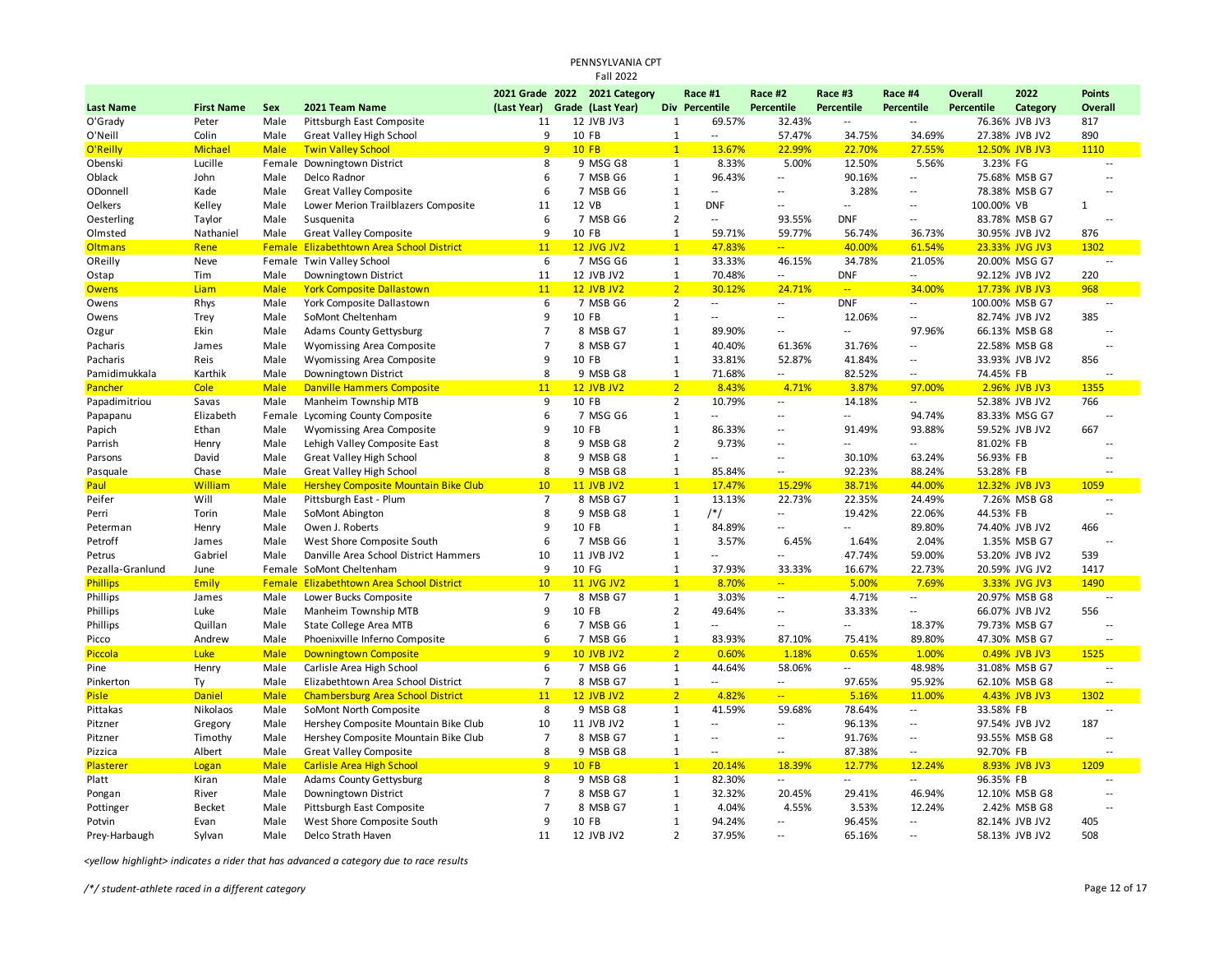| PENNSYLVANIA CPT<br><b>Fall 2022</b> |                   |             |                                            |                |  |                               |                |                          |                          |                   |                          |                   |                |                          |  |
|--------------------------------------|-------------------|-------------|--------------------------------------------|----------------|--|-------------------------------|----------------|--------------------------|--------------------------|-------------------|--------------------------|-------------------|----------------|--------------------------|--|
|                                      |                   |             |                                            |                |  | 2021 Grade 2022 2021 Category |                | Race #1                  | Race #2                  | Race #3           | Race #4                  | <b>Overall</b>    | 2022           | <b>Points</b>            |  |
| <b>Last Name</b>                     | <b>First Name</b> | <b>Sex</b>  | 2021 Team Name                             | (Last Year)    |  | Grade (Last Year)             | <b>Div</b>     | Percentile               | <b>Percentile</b>        | <b>Percentile</b> | <b>Percentile</b>        | <b>Percentile</b> | Category       | Overall                  |  |
| Puttcamp                             | Hannah            |             | Female Keystone Abington Heights           | 11             |  | 12 VG                         | $\mathbf{1}$   | 12.50%                   | 25.00%                   | 30.00%            | 33.33%                   | 20.00% VG         |                | 1721                     |  |
| Quinn                                | Anna Rose         |             | Female Phoenixville Inferno Composite      | 6              |  | 7 MSG G6                      | $1\,$          | 75.00%                   | $\overline{a}$           | 43.48%            | Ξ.                       |                   | 66.67% MSG G7  | $\sim$                   |  |
| Radock                               | <b>Everett</b>    | <b>Male</b> | Northwest Pennsylvania Composite           | 8              |  | 9 JVB JV3                     | $\overline{2}$ | 4.35%                    | 5.41%                    | 2.44%             | 5.56%                    | 1.82% VB          |                | 1625                     |  |
| Raisch                               | Johnny            | Male        | SoMont Cheltenham                          | $\overline{7}$ |  | 8 MSB G7                      | $\mathbf{1}$   | 54.55%                   | 79.55%                   | $\overline{a}$    | 48.98%                   |                   | 26.61% MSB G8  |                          |  |
| Raisch                               | <b>Maris</b>      | Female      | <b>SoMont Cheltenham</b>                   | 11             |  | <b>12 JVG JV2</b>             | $\mathbf{1}$   | 39.13%                   | 46.15%                   | 10.00%            | 53.85%                   |                   | 13.33% JVG JV3 | 1419                     |  |
| Randolph                             | Daniel            | Male        | Owen J. Roberts                            | 9              |  | 10 FB                         | $\mathbf{1}$   | 62.59%                   | 75.86%                   | 73.76%            | 85.71%                   |                   | 44.64% JVB JV2 | 796                      |  |
| Ratchford                            | Chris             | Male        | Owen J. Roberts                            | 8              |  | 9 MSB G8                      | $\mathbf{1}$   | 70.80%                   | $\overline{\phantom{a}}$ | 67.96%            | 97.06%                   | 47.45% FB         |                |                          |  |
| Ravasco                              | Ethan Noah        | Male        | Philly Wiss Composite                      | q              |  | 10 FB                         | $\overline{2}$ | 36.69%                   | 79.31%                   | $\overline{a}$    | 81.63%                   |                   | 42.86% JVB JV2 | 808                      |  |
| Reichenbach                          | Benjamin          | Male        | West Shore Composite North                 | 11             |  | 12 JVB JV2                    | $\mathbf{1}$   | 33.73%                   | $\overline{\phantom{a}}$ | $\overline{a}$    | --                       |                   | 81.77% JVB JV2 | 280                      |  |
| Reid                                 | <b>Bridgette</b>  | Female      | Lehigh Valley Composite West               | 10             |  | 11 JVG JV2                    | $\mathbf{1}$   | 95.65%                   | 44                       | ٠.                |                          |                   | 96.67% JVG JV2 | 360                      |  |
| Reid                                 | lan               | Male        | Downingtown Composite                      | $\overline{7}$ |  | 8 MSB G7                      | $\overline{2}$ | 55.56%                   | ц,                       | 63.53%            | --                       |                   | 58.06% MSB G8  |                          |  |
| Reigner                              | Daniel            | Male        | Elizabethtown Area School District         | 9              |  | 10 FB                         | $\mathbf{1}$   | 27.34%                   | 44                       | 34.04%            | 25.51%                   |                   | 21.43% JVB JV2 | 942                      |  |
| Reigner                              | Nicholas          | Male        | Elizabethtown Area School District         | 6              |  | 7 MSB G6                      | $\mathbf{1}$   | 16.07%                   | 44                       | 13.11%            | 10.20%                   |                   | 9.46% MSB G7   | $\sim$                   |  |
| Reimer                               | Marguerite        |             | Female SoMont Cheltenham                   | q              |  | 10 FG                         | $\mathbf{1}$   | 62.07%                   | 72.22%                   | 83.33%            | 77.27%                   |                   | 44.12% JVG JV2 | 1198                     |  |
| Remsnyder                            | Bella             | Female      | Lycoming County Composite                  | 6              |  | 7 MSG G6                      | $\mathbf{1}$   | $\overline{a}$           | 44                       | $\overline{a}$    | 68.42%                   |                   | 76.67% MSG G7  |                          |  |
| Rennix                               | Colin             | Male        | PA Independent                             | 9              |  | 10 FB                         | $\mathbf{1}$   | 35.97%                   | 42.53%                   | 64.54%            |                          |                   | 36.31% JVB JV2 | 839                      |  |
| Rescate                              | Mitchell          | Male        | Lower Bucks Composite                      | 10             |  | 11 JVB JV2                    | $\mathbf{1}$   | 39.16%                   | $\overline{\phantom{a}}$ | 48.39%            | --                       |                   | 55.17% JVB JV2 | 532                      |  |
| Resto                                | Angel             | Male        | Pedal 4 Peace Composite                    | 11             |  | 12 JVB JV2                    | $\overline{2}$ | 88.55%                   | 95.29%                   | 80.00%            | 85.00%                   |                   | 41.38% JVB JV2 | 743                      |  |
| Riley                                | Chase             | Male        | Delco Composite                            | $\overline{7}$ |  | 8 MSB G7                      | $\mathbf{1}$   | $\overline{a}$           | $\overline{\phantom{a}}$ | 94.12%            |                          |                   | 94.35% MSB G8  | $\sim$ $\sim$            |  |
| Ritchie                              | Chase             | Male        | Phoenixville Inferno Composite             | $\overline{7}$ |  | 8 MSB G7                      | $\mathbf{1}$   | 97.98%                   | $\overline{\phantom{a}}$ | $\sim$            | $\overline{\phantom{a}}$ |                   | 100.00% MSB G8 | $\sim$                   |  |
| Roberts                              | Colin             | Male        | Twin Valley School                         | 9              |  | 10 FB                         | $\mathbf{1}$   | 52.52%                   | $\overline{\phantom{a}}$ | 29.79%            | $\overline{\phantom{a}}$ |                   | 65.48% JVB JV2 | 561                      |  |
| <b>Roberts</b>                       | Ethan             | <b>Male</b> | <b>Twin Valley School</b>                  | 11             |  | <b>12 JVB JV2</b>             | $\mathbf{1}$   | 18.07%                   | u,                       | 9.03%             | ш,                       |                   | 42.86% JVB JV3 | 731                      |  |
| Robinson                             | <b>Adam</b>       | <b>Male</b> | <b>Lower Merion Trailblazers Composite</b> | 9              |  | <b>10 FB</b>                  | $\mathbf{1}$   | 5.04%                    | 11.49%                   | 7.80%             | 98.98%                   |                   | 5.36% JVB JV3  | 1320                     |  |
| Robinson                             | Miel              | Female      | Lower Merion Trailblazers Composite        | 8              |  | 9 MSG G8                      | 1              | 50.00%                   | 60.00%                   | 37.50%            | 38.89%                   | 25.81% FG         |                | $\overline{a}$           |  |
| Rocco                                | Ezra              | Male        | Pittsburgh East - Plum                     | 10             |  | 11 JVB JV2                    | $\mathbf{1}$   | щ.                       | 91.76%                   | $\overline{a}$    |                          |                   | 85.22% JVB JV2 | 258                      |  |
| Rodriguez                            | Tyler             | Male        | Owen J. Roberts                            | 8              |  | 9 MSB G8                      | $1\,$          | 50.44%                   | $\ddot{\phantom{a}}$     | $\overline{a}$    | 82.35%                   | 66.42% FB         |                | $\sim$                   |  |
| Roffey                               | Drew              | Female      | Great Valley Composite                     | $\overline{7}$ |  | 8 MSG G7                      | $\mathbf{1}$   | ۰.                       | 44                       | 14.81%            | --                       |                   | 83.87% MSG G8  |                          |  |
| Roffey                               | Weston            | Male        | <b>Great Valley Composite</b>              | 9              |  | 10 FB                         | $\mathbf{1}$   | $\overline{\phantom{a}}$ | 44                       | 19.15%            |                          |                   | 83.93% JVB JV2 | 340                      |  |
| Rohrer                               | Nick              | Male        | Lebanon Valley Composite                   | 10             |  | 11 JVB JV2                    | $\mathbf{1}$   | $\overline{a}$           | $\overline{\phantom{a}}$ | 91.61%            | --                       |                   | 95.57% JVB JV2 | 194                      |  |
| Rolinson                             | Andrew            | Male        | Pittsburgh West Composite                  | 8              |  | 9 MSB G8                      | $\overline{2}$ | 3.54%                    | 12.90%                   | $\overline{a}$    | 25.00%                   | 8.03% FB          |                |                          |  |
| Rose                                 | Benjamin          | Male        | French Creek Composite                     | $\overline{7}$ |  | 8 MSB G7                      | $\mathbf{1}$   | 72.73%                   | 88.64%                   | 98.82%            |                          |                   | 41.13% MSB G8  | $\sim$ $\sim$            |  |
| Rose                                 | Emily             | Female      | Carlisle Area High School                  | 9              |  | 10 FG                         | $\mathbf{1}$   | 58.62%                   | 77.78%                   | 58.33%            | 100.00%                  |                   | 41.18% JVG JV2 | 1214                     |  |
| Rosler                               | Wesley            | Male        | Danville Hammers Composite                 | 9              |  | 10 FB                         | $\overline{2}$ | DNF                      | 44                       | $\overline{a}$    | 92.86%                   |                   | 92.86% JVB JV2 | 246                      |  |
| Ross                                 | Tessa             | Female      | Danville Area School District Hammers      | 6              |  | 7 MSG G6                      | $\mathbf{1}$   | 29.17%                   | 30.77%                   | 13.04%            | 15.79%                   |                   | 13.33% MSG G7  | $\overline{\phantom{a}}$ |  |
| Rossney                              | Cailyn            | Female      | Downingtown Composite                      | $\overline{7}$ |  | 8 MSG G7                      | $\overline{2}$ | 59.26%                   | 66.67%                   | 37.04%            | Ξ.                       |                   | 38.71% MSG G8  | $\sim$                   |  |
| <b>Rossney</b>                       | Jacob             | <b>Male</b> | <b>Downingtown District</b>                | 11             |  | <b>12 JVB JV2</b>             | $\overline{1}$ | 1.81%                    | <b>DNF</b>               | 3.23%             | 4.00%                    |                   | 2.46% JVB JV3  | 1442                     |  |
| Rowbotham                            | Hugo              | Male        | Delco Radnor                               | 8              |  | 9 MSB G8                      | $\mathbf{1}$   | 31.86%                   | $\overline{a}$           | 13.59%            |                          | 50.36% FB         |                |                          |  |
| Rumph                                | Qanyeh            | Male        | Pedal 4 Peace Composite                    | 10             |  | 11 JVB JV2                    | $\overline{2}$ | 87.95%                   | 96.47%                   | 86.45%            | 82.00%                   |                   | 42.36% JVB JV2 | 735                      |  |
| Rumph                                | Zymiir            | Male        | Pedal 4 Peace Composite                    | 11             |  | 12 JVB JV2                    | $\overline{2}$ | 86.14%                   | 81.18%                   | 67.74%            | 58.00%                   |                   | 34.48% JVB JV2 | 801                      |  |
| Russell                              | Nadia             | Female      | SoMont Central Composite                   | $\overline{7}$ |  | 8 MSG G7                      | $1\,$          | 100.00%                  | $\overline{\phantom{a}}$ | 96.30%            |                          |                   | 80.65% MSG G8  | $\sim$ $\sim$            |  |
| Russo                                | Zach              | Male        | Hershey Mountain Bike Club                 | 9              |  | 10 FB                         | $\mathbf{1}$   | 20.86%                   | 36.78%                   | 15.60%            | $\overline{\phantom{a}}$ |                   | 16.67% JVB JV2 | 1015                     |  |
| Rutt                                 | Owen              | Male        | <b>Cumberland Valley</b>                   | 6              |  | 7 MSB G6                      | $\mathbf{1}$   | 80.36%                   | 70.97%                   | 72.13%            | 83.67%                   |                   | 40.54% MSB G7  |                          |  |
| Ryan                                 | Luke              | <b>Male</b> | <b>Central Bucks West High School</b>      | 10             |  | <b>11 JVB JV2</b>             | $\overline{2}$ | 43.37%                   | 52.94%                   | 34.19%            | 29.00%                   |                   | 20.20% JVB JV3 | 932                      |  |
| Sacksteder                           | Asa               | Male        | Lower Merion Trailblazers Composite        | 11             |  | 12 JVB JV2                    | $\mathbf{1}$   | 60.24%                   | ٠.                       | 25.81%            | ٠.                       |                   | 53.69% JVB JV2 | 538                      |  |
| Salas                                | Elijah            | Male        | Phoenixville Inferno Composite             | 9              |  | 10 FB                         | $\mathbf{1}$   | 29.50%                   | 44                       | 35.46%            | --                       |                   | 63.10% JVB JV2 | 586                      |  |
| Sanders                              | Davin             | Male        | <b>Adams County Gettysburg</b>             | 11             |  | 12 JVB JV2                    | $\mathbf{1}$   | 6.63%                    | 44                       | $\overline{a}$    |                          |                   | 70.94% JVB JV2 | 420                      |  |
| SANDERS                              | Izzy              | Female      | Lycoming County Composite                  | $\overline{7}$ |  | 8 MSG G7                      | $\mathbf{1}$   | 51.85%                   | 44                       | Ξ.                | 46.67%                   |                   | 51.61% MSG G8  | $\overline{a}$           |  |
| Sanders                              | Maddie            |             | Female Lycoming County Composite           | $\overline{7}$ |  | 8 MSG G7                      | $\mathbf{1}$   | 48.15%                   | --                       | $\overline{a}$    | 80.00%                   |                   | 54.84% MSG G8  |                          |  |
| <b>Sanders</b>                       | Parker            | <b>Male</b> | <b>Adams County Composite</b>              | 10             |  | <b>11 JVB JV2</b>             | $\mathbf{1}$   | 22.89%                   | ц,                       | 21.29%            | 33.00%                   |                   | 19.70% JVB JV3 | 946                      |  |
| Santisi                              | Hayden            | Male        | Delco Strath Haven                         | 9              |  | 10 FB                         | $\overline{2}$ | 69.06%                   | $\overline{\phantom{a}}$ | 83.69%            | н.                       |                   | 75.60% JVB JV2 | 458                      |  |
| <b>Sarka</b>                         | <b>Caleb</b>      | <b>Male</b> | Johnstown Ridgebacks Composite             | 11             |  | <b>12 JVB JV2</b>             | $\overline{2}$ | 10.24%                   | 2.35%                    | 2.58%             | 2.00%                    |                   | 1.48% JVB JV3  | 1477                     |  |
| Saunders                             | Maisie            |             | Female Lycoming County Composite           | 6              |  | 7 MSG G6                      | $\mathbf{1}$   | 62.50%                   | $\overline{\phantom{a}}$ | $\sim$ $\sim$     | $\overline{\phantom{a}}$ |                   | 80.00% MSG G7  | $\overline{a}$           |  |
|                                      |                   |             |                                            |                |  |                               |                |                          |                          |                   |                          |                   |                |                          |  |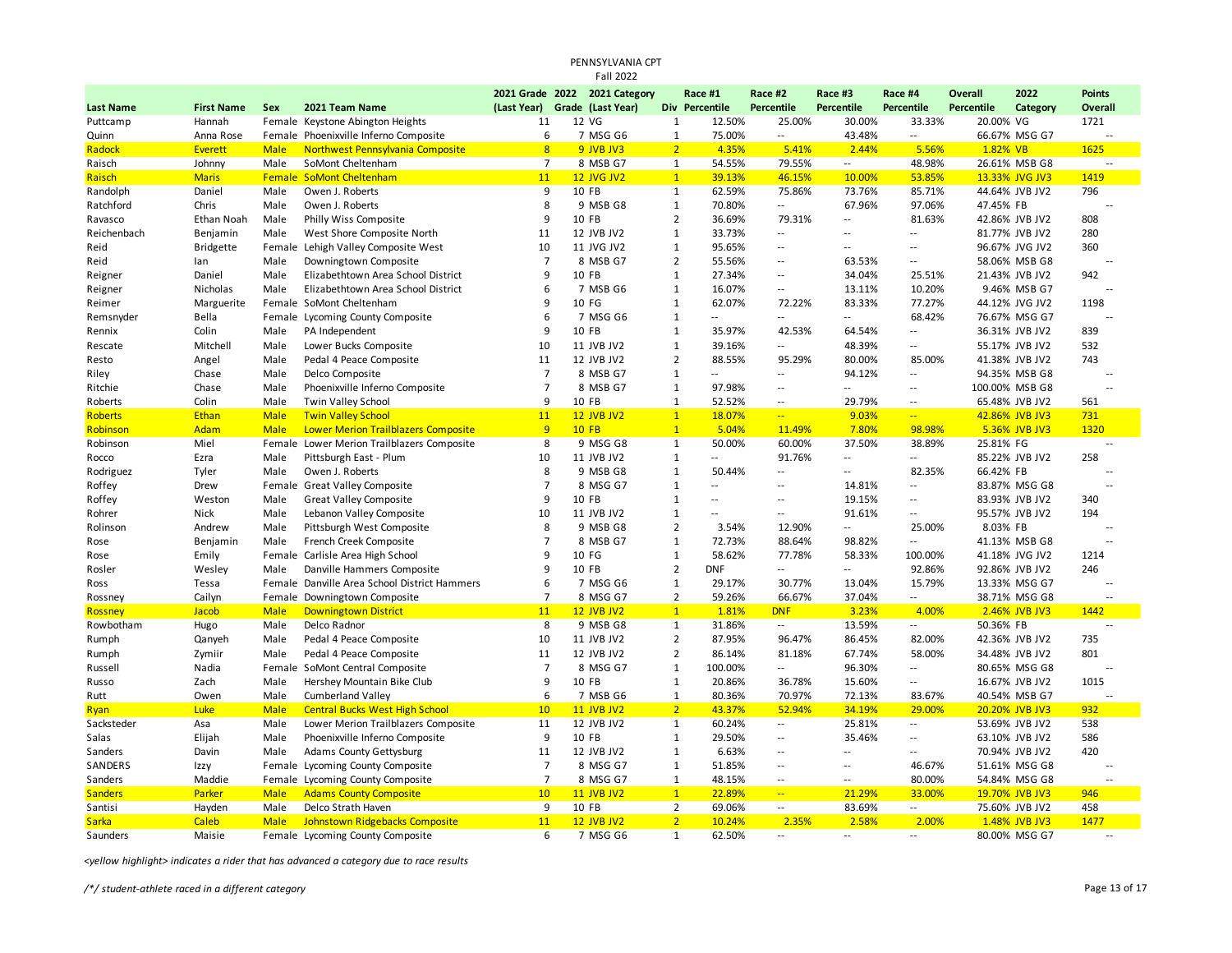|                  |                   |             |                                       |                               | PENNSYLVANIA CPT<br><b>Fall 2022</b> |                |                          |                             |                            |                          |                |                |                          |  |
|------------------|-------------------|-------------|---------------------------------------|-------------------------------|--------------------------------------|----------------|--------------------------|-----------------------------|----------------------------|--------------------------|----------------|----------------|--------------------------|--|
|                  |                   |             |                                       |                               | 2021 Grade 2022 2021 Category        |                | Race #1                  | Race #2                     | Race #3                    | Race #4                  | <b>Overall</b> | 2022           | <b>Points</b>            |  |
| <b>Last Name</b> | <b>First Name</b> | Sex         | 2021 Team Name                        | (Last Year) Grade (Last Year) |                                      |                | Div Percentile           | Percentile                  | Percentile                 | Percentile               | Percentile     | Category       | <b>Overall</b>           |  |
| Scala            | Macey             |             | Female Keystone Composite             | 7                             | 8 MSG G7                             | $\mathbf{1}$   | 88.89%                   | ٠.                          | 81.48%                     | $\overline{a}$           |                | 70.97% MSG G8  | $\overline{\phantom{a}}$ |  |
| Schadel          | Emmaline          |             | Female SoMont Cheltenham              | 9                             | 10 FG                                | $\mathbf{1}$   | 41.38%                   | 44.44%                      | 37.50%                     | 36.36%                   |                | 26.47% JVG JV2 | 1341                     |  |
| Schadel          | Gwenevere         |             | Female SoMont Cheltenham              | 6                             | 7 MSG G6                             | $\mathbf{1}$   | 50.00%                   | 84.62%                      | 65.22%                     | 89.47%                   |                | 40.00% MSG G7  | $\overline{a}$           |  |
| Schatzman        | Luke              | Male        | Owen J. Roberts                       | 7                             | 8 MSB G7                             | $\mathbf{1}$   | $\overline{a}$           | $\sim$                      | 43.53%                     | $\overline{\phantom{a}}$ |                | 76.61% MSB G8  | $\overline{a}$           |  |
| Schlegel         | William           | Male        | Owen J. Roberts                       | $\overline{7}$                | 8 MSB G7                             | $\mathbf{1}$   | 95.96%                   | <b>DNF</b>                  | $\overline{\phantom{a}}$   | $\overline{\phantom{a}}$ |                | 98.39% MSB G8  |                          |  |
| Schmidt          | Cayden            | Male        | Lebanon Valley Composite              | 10                            | 11 JVB JV2                           | $\mathbf{1}$   | $\sim$                   | $\sim$ $\sim$               | 81.94%                     | $\overline{a}$           |                | 93.60% JVB JV2 | 209                      |  |
| Schneider        | Nolan             | Male        | <b>Great Valley High School</b>       | 9                             | 10 FB                                | $\mathbf{1}$   | 63.31%                   | $\overline{\phantom{a}}$    | $\sim$                     | $\overline{\phantom{a}}$ |                | 92.26% JVB JV2 | 248                      |  |
| Schollenberger   | Gavin             | Male        | York Composite Cycling Club           | 11                            | 12 JVB JV2                           | $\overline{2}$ | 50.00%                   | 70.59%                      | 90.97%                     | $\overline{\phantom{a}}$ |                | 43.84% JVB JV2 | 724                      |  |
| Scholnick        | Noah              | Male        | Lycoming County Composite             | 6                             | 7 MSB G7                             | $\mathbf{1}$   | $/*/$                    | 15.91%                      | 7.06%                      | 6.12%                    |                | 4.03% MSB G7   | $\overline{a}$           |  |
| Schott           | Logan             | Male        | Downingtown Composite                 | 10                            | 11 JVB JV2                           | $\overline{2}$ | <b>DNF</b>               | 83.53%                      | 76.77%                     | 80.00%                   |                | 39.90% JVB JV2 | 763                      |  |
| Sciuchetti       | Joshua            | Male        | Delco Radnor                          | 6                             | 7 MSB G6                             | $\mathbf{1}$   | 14.29%                   | $\mathcal{L}_{\mathcal{A}}$ | 6.56%                      | 12.24%                   |                | 6.76% MSB G7   |                          |  |
| Scott            | Luca              | Male        | <b>Great Valley High School</b>       | 9                             | 10 FB                                | $\mathbf{1}$   | $\overline{a}$           | $\sim$ $\sim$               | 46.10%                     | $\sim$                   |                | 86.90% JVB JV2 | 271                      |  |
| Scott            | Luke              | Male        | Hellbenders soChesCo Composite        | 10                            | 11 JVB JV2                           | $\mathbf 1$    | 74.70%                   | $\overline{\phantom{a}}$    | 83.23%                     | $\overline{a}$           |                | 71.43% JVB JV2 | 419                      |  |
| Sebelin          | Austin            | Male        | Carlisle Area Composite Racing        | 9                             | 10 FB                                | $\overline{2}$ | 48.92%                   | 70.11%                      | $\sim$                     | 77.55%                   |                | 44.05% JVB JV2 | 803                      |  |
| Sellers          | Caleb             | Male        | <b>Adams County Gettysburg</b>        | $\overline{7}$                | 8 MSB G7                             | $\mathbf{1}$   | 43.43%                   | $\sim$                      | <b>DNF</b>                 | 85.71%                   |                | 52.42% MSB G8  | $\overline{a}$           |  |
| Senyo            | Naomi             |             | Female Delco Composite                | 8                             | 9 MSG G8                             | $\mathbf 1$    | $\overline{a}$           | $\sim$                      | 75.00%                     | $\overline{a}$           | 96.77% FG      |                | $\sim$                   |  |
| Shaffer          | Zackery           | Male        | Johnstown Ridgebacks Composite        | 8                             | 9 MSB G8                             | $\overline{2}$ | 14.16%                   | 14.52%                      | 10.68%                     | 8.82%                    | 5.84% FB       |                |                          |  |
| Shattock         | Eanraig           | Male        | Carlisle Area High School             | 9                             | 10 FB                                | $\mathbf{1}$   | 41.01%                   | 43.68%                      | 56.03%                     | 41.84%                   |                | 25.00% JVB JV2 | 910                      |  |
| Shaw             | Ellie             |             | Female Johnstown Ridgebacks Composite | 6                             | 7 MSG G6                             | $\overline{2}$ | 20.83%                   | 38.46%                      | 21.74%                     | 26.32%                   |                | 16.67% MSG G7  | $\overline{a}$           |  |
| Shaw             | John              | Male        | Phoenixville High School              | 10                            | 11 JVB JV2                           | $\overline{2}$ | 68.67%                   | 61.18%                      | 71.61%                     | 53.00%                   |                | 33.00% JVB JV2 | 817                      |  |
| Sheaffer         | Dylon             | Male        | Hershey Composite Mountain Bike Club  | $\overline{7}$                | 8 MSB G7                             | $\mathbf{1}$   | 92.93%                   | $\mathcal{L}_{\mathcal{A}}$ | $\sim$                     | 93.88%                   |                | 66.94% MSB G8  | --                       |  |
| Sheaffer         | Evan              | Male        | Hershey Mountain Bike Club            | 9                             | 10 FB                                | $\mathbf 1$    | 85.61%                   | н,                          | $\overline{\phantom{a}}$   | 94.90%                   |                | 75.00% JVB JV2 | 460                      |  |
| Sheaffer         | Gabriel           | Male        | Manheim Township MTB                  | 8                             | 9 MSB G8                             | $\overline{2}$ | 37.17%                   | $\sim$                      | 44.66%                     | $\overline{\phantom{a}}$ | 62.77% FB      |                |                          |  |
| Shelton          | Lili              |             | Female Lehigh Valley Composite East   | $\overline{7}$                | 8 MSG G7                             | $\overline{2}$ | 18.52%                   | $\sim$ $\sim$               | 48.15%                     | $\overline{\phantom{a}}$ |                | 48.39% MSG G8  | $\overline{\phantom{a}}$ |  |
| Shelton          | Nolan             | Male        | Phoenixville Inferno Composite        | $\overline{7}$                | 8 MSB G7                             | $\mathbf{1}$   | 33.33%                   | 59.09%                      | 44.71%                     | 67.35%                   |                | 19.35% MSB G8  | --                       |  |
| <b>Shields</b>   | <b>Alex</b>       | <b>Male</b> | Owen J. Roberts                       | 10                            | <b>11 JVB JV2</b>                    | $\overline{1}$ | 13.25%                   | 23.53%                      | 18.06%                     | 17.00%                   |                | 7.88% JVB JV3  | 1140                     |  |
| Short            | Jasper            | Male        | Twin Valley School                    | 6                             | 7 MSB G6                             | $\mathbf{1}$   | 94.64%                   | 96.77%                      | 95.08%                     | 87.76%                   |                | 51.35% MSB G7  | $\overline{a}$           |  |
| Short            | Talon             | Male        | Twin Valley School                    | 8                             | 9 MSB G8                             | $\mathbf{1}$   | 25.66%                   | 41.94%                      | 27.18%                     | 36.76%                   | 18.25% FB      |                |                          |  |
| <b>Shriver</b>   | <b>Henry</b>      | <b>Male</b> | <b>Hellbenders soChesCo Composite</b> | 10                            | <b>11 JVB JV2</b>                    | $\overline{1}$ | 5.42%                    | 9.41%                       | $\mathbb{Z}[\mathbb{Z}_p]$ | 15.00%                   |                | 5.91% JVB JV3  | 1271                     |  |
| Shulman          | Gabriela          |             | Female AIM Academy                    | 11                            | 12 JVG JV2                           | $\mathbf{1}$   | 82.61%                   | $\mathcal{L}_{\mathcal{A}}$ | 95.00%                     | $\overline{\phantom{a}}$ |                | 66.67% JVG JV2 | 750                      |  |
| Shuman           | Parker            | Male        | Lebanon Valley Composite              | 9                             | 10 FB                                | $\mathbf 1$    | $\sim$                   | $\overline{a}$              | 89.36%                     | $\sim$                   |                | 98.81% JVB JV2 | 210                      |  |
| Sindaco          | Carter            | Male        | Phoenixville Inferno Composite        | $\overline{7}$                | 8 MSB G7                             | $\mathbf{1}$   | ۰.                       | $\overline{\phantom{a}}$    | 40.00%                     | $\overline{\phantom{a}}$ |                | 75.81% MSB G8  |                          |  |
| <b>Singel</b>    | <b>Brady</b>      | <b>Male</b> | <b>York Composite Cycling Club</b>    | 11                            | <b>12 JVB JV3</b>                    | 2 <sup>1</sup> | 45.65%                   | 48.65%                      | 41.46%                     | 52.78%                   | 29.09% VB      |                | 1285                     |  |
| Singer           | Evan              | Male        | <b>Cumberland Valley</b>              | 6                             | 7 MSB G6                             | $\mathbf{1}$   | 48.21%                   | 32.26%                      | $\sim$                     | 42.86%                   |                | 25.68% MSB G7  | $\overline{a}$           |  |
| Sites            | Marshall          | Male        | Adams County Gettysburg               | $\overline{7}$                | 8 MSB G7                             | $\mathbf{1}$   | 65.66%                   | $\overline{\phantom{a}}$    | $\sim$                     | $\overline{\phantom{a}}$ |                | 87.10% MSB G8  | Ξ.                       |  |
| Sloan            | Shane             | Male        | <b>Hellbenders Avon Grove</b>         | $\overline{7}$                | 8 MSB G7                             | $\mathbf{1}$   | 44.44%                   | 29.55%                      | 35.29%                     | $\overline{\phantom{a}}$ |                | 18.55% MSB G8  | --                       |  |
| Smith            | Ben               | Male        | Susquenita                            | 8                             | 9 MSB G8                             | $\overline{2}$ | 84.07%                   | 80.65%                      | 90.29%                     | 73.53%                   | 35.77% FB      |                | $\overline{a}$           |  |
| Smith            | <b>Brennan</b>    | Male        | <b>Twin Valley School</b>             | 6                             | 7 MSB G6                             | $\mathbf{1}$   | 32.14%                   | 35.48%                      | 40.98%                     | 24.49%                   |                | 14.86% MSB G7  | Ξ.                       |  |
| Smith            | Grace             | Female      | Hershey Composite Mountain Bike Club  | $\overline{7}$                | 8 MSG G7                             | 1              | 40.74%                   | 83.33%                      | 40.74%                     | 66.67%                   |                | 32.26% MSG G8  | $\overline{a}$           |  |
| Smith            | Gracin            | Male        | Elizabethtown Area School District    | 11                            | 12 JVB JV2                           | $\mathbf 1$    | 29.52%                   | Ξ.                          | 43.87%                     | 69.00%                   |                | 32.51% JVB JV2 | 822                      |  |
| Smith            | Rowen             | Male        | Lower Bucks Composite                 | 6                             | 7 MSB G6                             | $\mathbf{1}$   | 17.86%                   | 64.52%                      | 34.43%                     | 34.69%                   |                | 18.92% MSB G7  | $\overline{a}$           |  |
| Smith            | Sean              | Male        | <b>Cumberland Valley</b>              | 9                             | 10 FB                                | $\mathbf{1}$   | 78.42%                   | $\sim$ $\sim$               | $\sim$ $\sim$              | 83.67%                   |                | 72.62% JVB JV2 | 481                      |  |
| <b>Smith</b>     | Sutter            | <b>Male</b> | <b>Pittsburgh East Composite</b>      | 10                            | <b>11 JVB JV2</b>                    | $\mathbf{1}$   | 1.20%                    | 3.53%                       | 1.94%                      | 5.00%                    |                | 0.99% JVB JV3  | 1477                     |  |
| Snyder           | <b>Ben</b>        | <b>Male</b> | <b>Carlisle Area Composite Racing</b> | 10                            | <b>11 JVB JV2</b>                    | $\overline{2}$ | 30.72%                   | $\mathbb{Z}^2$              | 40.00%                     | 41.00%                   |                | 25.62% JVB JV3 | 859                      |  |
| Snyder           | Evan              | Male        | <b>Great Valley High School</b>       | 10                            | 11 JVB JV3                           | $\mathbf{1}$   | 67.39%                   | $\overline{\phantom{a}}$    | 68.29%                     | $\overline{\phantom{a}}$ |                | 83.64% JVB JV3 | 742                      |  |
| Snyder           | Tavin             | Male        | York Composite Dallastown             | 8                             | 9 MSB G8                             | $\overline{2}$ | 58.41%                   | $\overline{\phantom{a}}$    | 70.87%                     | 57.35%                   | 37.23% FB      |                |                          |  |
| Sollenberger     | Ethan             | <b>Male</b> | <b>Adams County Gettysburg</b>        | 11                            | <b>12 JVB JV2</b>                    | $\mathbf{1}$   | 3.61%                    | $\rightarrow$               | 10.32%                     | 9.00%                    |                | 5.42% JVB JV3  | 1280                     |  |
| Sollenberger     | Joshua            | Male        | Adams County Gettysburg               | $\overline{7}$                | 8 MSB G7                             | $\mathbf{1}$   | 14.14%                   | $\sim$                      | 28.24%                     | $\sim$                   |                | 41.94% MSB G8  | $\overline{a}$           |  |
| Sollenberger     | Seth              | Male        | <b>Adams County Gettysburg</b>        | 9                             | 10 FB                                | $\mathbf 1$    | 15.83%                   | $\sim$                      | 31.91%                     | 31.63%                   |                | 19.05% JVB JV2 | 978                      |  |
| Sommer           | David             | Male        | Danville Area School District Hammers | 6                             | 7 MSB G6                             | $\mathbf 1$    | $\overline{a}$           | $\overline{\phantom{a}}$    | 68.85%                     | $\overline{\phantom{a}}$ |                | 89.19% MSB G7  | $\overline{a}$           |  |
| Sonderby         | Loey              | Male        | Downingtown District                  | 6                             | 7 MSB G6                             | $\mathbf{1}$   | $\overline{\phantom{a}}$ | $\mathcal{L}_{\mathcal{A}}$ | 85.25%                     | $\overline{a}$           |                | 95.95% MSB G7  |                          |  |
| <b>Song</b>      | Audrey            |             | Female Great Valley High School       | $\mathsf{q}$                  | <b>10 FG</b>                         | $\mathbf{1}$   | 17.24%                   | 16.67%                      | 25.00%                     | 59.09%                   |                | 11.76% JVG JV3 | 1426                     |  |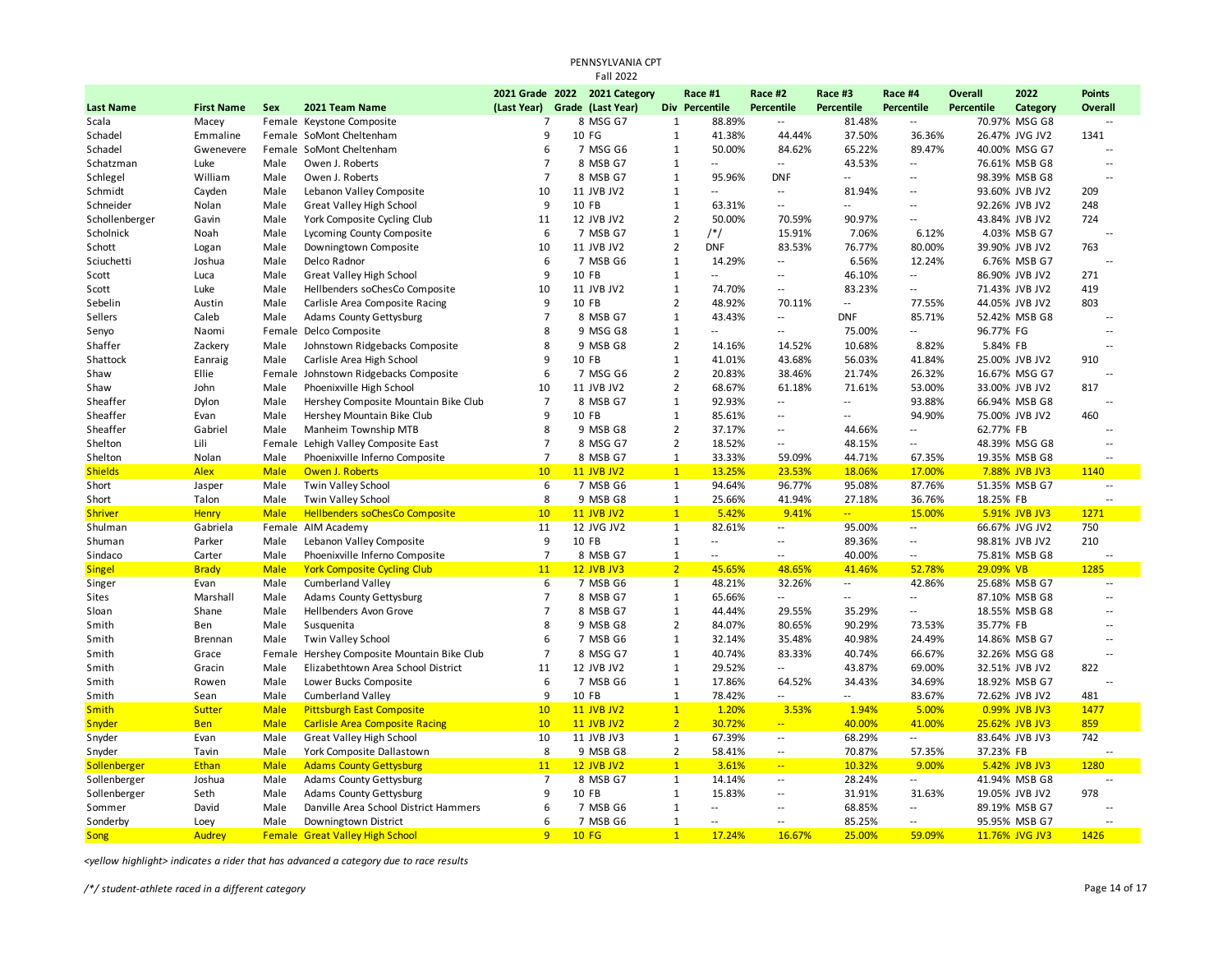| PENNSYLVANIA CPT<br><b>Fall 2022</b> |                   |             |                                           |                |  |                               |                |                          |                          |                   |                          |                   |                 |                          |
|--------------------------------------|-------------------|-------------|-------------------------------------------|----------------|--|-------------------------------|----------------|--------------------------|--------------------------|-------------------|--------------------------|-------------------|-----------------|--------------------------|
|                                      |                   |             |                                           |                |  | 2021 Grade 2022 2021 Category |                | Race #1                  | Race #2                  | Race #3           | Race #4                  | <b>Overall</b>    | 2022            | <b>Points</b>            |
| <b>Last Name</b>                     | <b>First Name</b> | Sex         | 2021 Team Name                            | (Last Year)    |  | Grade (Last Year)             | <b>Div</b>     | Percentile               | <b>Percentile</b>        | <b>Percentile</b> | <b>Percentile</b>        | <b>Percentile</b> | Category        | Overall                  |
| Song                                 | Evelyn            |             | Female Great Valley High School           | 10             |  | 11 JVG JV3                    | 1              | $\overline{a}$           | $\overline{\phantom{a}}$ | 71.43%            | $\overline{\phantom{a}}$ |                   | 100.00% JVG JV3 | 504                      |
| Sorzano                              | Kira              |             | Female French Creek Composite             | 6              |  | 7 FG                          | $\mathbf 1$    | 20.69%                   | 27.78%                   | 20.83%            | 18.18%                   |                   | 14.71% MSG G7   | 1425                     |
| Sorzano                              | Tessa             |             | Female French Creek Composite             | $\overline{7}$ |  | 8 FG                          | $\mathbf{1}$   | 27.59%                   | 22.22%                   | 12.50%            | 40.91%                   |                   | 17.65% MSG G8   | 1419                     |
| Sosa                                 | Ludwin            | Male        | Elizabethtown Area School District        | 8              |  | 9 MSB G8                      | $\mathbf{1}$   | 92.04%                   | --                       | 97.09%            | $\overline{a}$           | 81.75% FB         |                 |                          |
| Srivastava                           | Arush             | Male        | Great Valley High School                  | $\overline{7}$ |  | 8 MSB G7                      | $\mathbf{1}$   | 74.75%                   | $\overline{\phantom{a}}$ | 89.41%            | $\overline{a}$           |                   | 68.55% MSB G8   | $\overline{a}$           |
| Stahl                                | Sam               | Male        | West Shore Composite North                | 8              |  | 9 MSB G8                      | $\mathbf{1}$   | 38.05%                   | 45.16%                   | 26.21%            | 32.35%                   | 17.52% FB         |                 | $\overline{\phantom{a}}$ |
| Stapleton                            | Emily             | Female      | State College Area MTB                    | 10             |  | 11 JVG JV3                    | $\mathbf{1}$   | /*/                      | 33.33%                   | $\overline{a}$    | 33.33%                   |                   | 75.00% JVG JV3  | 1060                     |
| Stapleton                            | Ryan              | Male        | State College Area MTB                    | $\overline{7}$ |  | 8 MSB G7                      | $\mathbf{1}$   | 21.21%                   | 45.45%                   | $\overline{a}$    | 26.53%                   |                   | 12.90% MSB G8   | $\overline{a}$           |
| Starner                              | Lucas             | Male        | Owen J. Roberts                           | 8              |  | 9 MSB G8                      | $\mathbf{1}$   | 40.71%                   | $\overline{\phantom{a}}$ | 33.98%            | --                       | 60.58% FB         |                 | $\overline{\phantom{a}}$ |
| Stephens                             | Donald            | Male        | Keystone Composite                        | 8              |  | 9 MSB G8                      | $\mathbf{1}$   | 7.96%                    | 69.35%                   | 12.62%            | 13.24%                   | 7.30% FB          |                 | $\ddot{\phantom{a}}$     |
| Stewart                              | Kevin             | Male        | SoMont Abington                           | 6              |  | 7 MSB G6                      | $\mathbf{1}$   | 87.50%                   | $\overline{\phantom{a}}$ | $\overline{a}$    | $\overline{a}$           |                   | 93.24% MSB G7   | $\overline{a}$           |
| Stewart                              | Miles             | Male        | SoMont Abington                           | 9              |  | 10 FB                         | $\mathbf{1}$   | 82.01%                   | --                       | 85.82%            | $\overline{a}$           |                   | 77.98% JVB JV2  | 437                      |
| Stiegler                             | Ellie             |             | Female Philly Wiss Composite              | 6              |  | 7 MSG G6                      | $\overline{2}$ | $\overline{a}$           | --                       | 39.13%            | $\overline{a}$           |                   | 73.33% MSG G7   |                          |
| <b>Stiles</b>                        | Mason             | Male        | Owen J. Roberts                           | 8              |  | 9 MSB G8                      | $\mathbf 1$    | 93.81%                   | $\overline{a}$           | $\overline{a}$    | 94.12%                   | 75.91% FB         |                 | $\overline{a}$           |
| Still                                | <b>Brie</b>       | Female      | Carlisle Area High School                 | 8              |  | 9 MSG G8                      | $\mathbf{1}$   | 83.33%                   | 85.00%                   | $\overline{a}$    | $\overline{\phantom{a}}$ | 77.42% FG         |                 | $\overline{a}$           |
| Stilson                              | Sullivan          | Male        | State College Area MTB                    | 8              |  | 9 MSB G8                      | $\mathbf{1}$   | $\overline{\phantom{a}}$ | 35.48%                   | $\overline{a}$    | 30.88%                   | 48.91% FB         |                 | Ξ.                       |
| Stoak                                | Ben               | Male        | Susquenita                                | $\overline{7}$ |  | 8 MSB G7                      | $\overline{2}$ | н.                       | --                       | 56.47%            |                          |                   | 83.06% MSB G8   | $\ddotsc$                |
| Stofflet                             | Joseph            | Male        | Elizabethtown Area School District        | $\overline{7}$ |  | 8 MSB G7                      | $\mathbf 1$    | 64.65%                   | 77.27%                   | <b>DNF</b>        | $\overline{a}$           |                   | 54.03% MSB G8   | $\sim$                   |
| Stone                                | Molly             | Female      | Owen J. Roberts                           | 8              |  | 9 FG                          | $\mathbf{1}$   | /*/                      | $/*/$                    | /*/               | 27.27%                   | 79.41% FG         |                 | 456                      |
| Stone                                | Sam               | Male        | Owen J. Roberts                           | 11             |  | 12 VB                         | $\mathbf{1}$   | 18.52%                   | 100.00%                  | 38.89%            | 8.70%                    | 16.67% VB         |                 | 1652                     |
| Stonehouse                           | William           | Male        | SoMont Central Composite                  | 6              |  | 7 MSB G6                      | $\mathbf 1$    |                          | $\overline{\phantom{a}}$ | 70.49%            | $\overline{\phantom{a}}$ |                   | 90.54% MSB G7   | $\sim$                   |
| Stoufflet                            | Scott             | Male        | Pittsburgh East Composite                 | q              |  | 10 FB                         | $\mathbf 1$    | 22.30%                   | 32.18%                   | 17.73%            | $\overline{\phantom{a}}$ |                   | 17.86% JVB JV2  | 1010                     |
| Strawser                             | Alex              | Male        | Susquenita                                | 7              |  | 8 MSB G7                      | $\overline{2}$ | 96.97%                   | --                       | $\overline{a}$    | $\overline{\phantom{a}}$ |                   | 99.19% MSB G8   |                          |
| Strock                               | Grady             | Male        | Downingtown District                      | 9              |  | 10 FB                         | $\mathbf 1$    | $\sim$                   | 77.01%                   | 26.95%            | $\sim$                   |                   | 64.88% JVB JV2  | 575                      |
| Strouse                              | Nate              | Male        | Lower Merion Trailblazers Composite       | 8              |  | 9 MSB G8                      | $\mathbf 1$    | 44.25%                   | 30.65%                   | 24.27%            | 44.12%                   | 16.06% FB         |                 | $\overline{a}$           |
| Stumpf                               | Evan              | Male        | Twin Valley School                        | 8              |  | 9 MSB G8                      | $\mathbf{1}$   | 47.79%                   | 61.29%                   | 47.57%            | 79.41%                   | 28.47% FB         |                 | $\overline{a}$           |
| Sullivan                             | Jake              | Male        | Phoenixville High School                  | 10             |  | 11 JVB JV2                    | $\overline{2}$ | 90.36%                   | --                       | 92.90%            | $\overline{\phantom{a}}$ |                   | 76.85% JVB JV2  | 378                      |
| Summers                              | Vaughn            | Male        | <b>Tredyffrin Easttown District</b>       | 8              |  | 9 MSB G8                      | $\mathbf 1$    | 92.92%                   | 90.32%                   | 84.47%            | --                       | 51.82% FB         |                 | $\overline{a}$           |
| Sutcliffe                            | Dane              | Male        | Owen J. Roberts                           | 6              |  | 7 MSB G6                      | $\mathbf{1}$   | 35.71%                   | 12.90%                   | 8.20%             | 26.53%                   |                   | 5.41% MSB G7    | $\overline{\phantom{a}}$ |
| Swarr                                | Cole              | Male        | French Creek Composite                    | 8              |  | 9 MSB G8                      | $\mathbf{1}$   | 76.11%                   | $\overline{\phantom{a}}$ | 86.41%            | 91.18%                   | 49.64% FB         |                 | $\overline{a}$           |
| Swartley                             | Finn              | Male        | <b>Bucks County Composite</b>             | $\overline{7}$ |  | 8 MSB G7                      | $\mathbf{1}$   | 35.35%                   | $-1$                     | 47.06%            | $\overline{\phantom{a}}$ |                   | 50.81% MSB G8   | $\overline{a}$           |
| Szajda                               | Tyler             | Male        | Lebanon Valley Composite                  | 9              |  | 10 FB                         | $\mathbf{1}$   | $\overline{\phantom{a}}$ | $\overline{\phantom{a}}$ | 86.52%            | $\overline{\phantom{a}}$ |                   | 98.21% JVB JV2  | 214                      |
| Szambelak                            | Declan            | Male        | Owen J. Roberts                           | 9              |  | 10 FB                         | $\mathbf{1}$   | 51.80%                   | 55.17%                   | 63.83%            | 58.16%                   |                   | 33.33% JVB JV2  | 856                      |
| Tabar                                | Lily              | Female      | Downingtown District                      | 9              |  | 10 FG                         | $\mathbf{1}$   | $\overline{a}$           | --                       | 95.83%            | $\overline{a}$           |                   | 97.06% JVG JV2  | 356                      |
| Tadajweski                           | Tate              | Male        | Lebanon Valley Composite                  | 9              |  | 10 FB                         | $\mathbf{1}$   | Ξ.                       | --                       | 85.11%            | $\overline{\phantom{a}}$ |                   | 97.62% JVB JV2  | 216                      |
| Taffel                               | Dylan             | Male        | Wyomissing Area Composite                 | 8              |  | 9 MSB G8                      | $\mathbf{1}$   |                          | 50.00%                   | 56.31%            | $\overline{\phantom{a}}$ | 59.85% FB         |                 |                          |
| Takasawa                             | Mason             | Male        | Lebanon Valley Composite                  | 9              |  | 10 FB                         | $\mathbf 1$    | $\overline{a}$           | ۰.                       | 45.39%            | $\sim$ $\sim$            |                   | 86.31% JVB JV2  | 272                      |
| <b>Taylor</b>                        | Tanner            | <b>Male</b> | <b>Elizabethtown Area School District</b> | 11             |  | <b>12 JVB JV2</b>             | $\overline{1}$ | <b>DNF</b>               | 40.00%                   | 16.13%            | 24.00%                   |                   | 13.30% JVB JV3  | 1042                     |
| Tejeda                               | Isaac             | Male        | Lehigh Valley Composite West              | 8              |  | 9 MSB G8                      | $\mathbf{1}$   | 53.98%                   | 58.06%                   | 36.89%            | $\overline{\phantom{a}}$ | 29.93% FB         |                 |                          |
| <b>Terrero</b>                       | Christopher       | <b>Male</b> | <b>Pedal 4 Peace Composite</b>            | 11             |  | <b>12 JVB JV2</b>             | 2 <sup>7</sup> | 46.99%                   | 49.41%                   | 46.45%            | 83.00%                   |                   | 27.59% JVB JV3  | 845                      |
| Thomas                               | Kyle              | Male        | <b>Tredyffrin Easttown District</b>       | 10             |  | 11 JVB JV2                    | $\mathbf{1}$   | $\sim$                   | $\overline{\phantom{a}}$ | 18.71%            | $\overline{\phantom{a}}$ |                   | 78.33% JVB JV2  | 332                      |
| Thompson                             | Hunter            | Male        | Hellbenders Avon Grove                    | 11             |  | 12 VB                         | $\mathbf 1$    | 51.85%                   | 28.00%                   | 44.44%            | 17.39%                   | 30.00% VB         |                 | 1611                     |
| Thompson                             | Isaac             | Male        | West Shore Composite South                | 8              |  | 9 MSB G8                      | $\mathbf 1$    | 61.95%                   | 79.03%                   | 62.14%            | $\overline{\phantom{a}}$ | 40.15% FB         |                 | $\sim$                   |
| Thompson                             | Luke              | Male        | West Shore Composite South                | 9              |  | 10 FB                         | $\mathbf{1}$   | 61.87%                   | 81.61%                   | 65.96%            | 71.43%                   |                   | 43.45% JVB JV2  | 806                      |
| <b>Thornton</b>                      | <b>Alex</b>       | <b>Male</b> | <b>Delco Strath Haven</b>                 | 9              |  | <b>10 FB</b>                  | $\overline{2}$ | 8.63%                    | 9.20%                    | 8.51%             | 21.43%                   |                   | 7.14% JVB JV3   | 1294                     |
| Thorpe                               | Rowan             | Male        | Great Valley High School                  | 9              |  | 10 FB                         | $\mathbf{1}$   | 92.09%                   | --                       | 88.65%            | $\overline{\phantom{a}}$ |                   | 80.36% JVB JV2  | 419                      |
| Tillou                               | Madison           | Female      | Owen J. Roberts                           | 8              |  | 9 MSG G8                      | $\mathbf 1$    | 79.17%                   | $\overline{\phantom{a}}$ | 83.33%            | $\overline{\phantom{a}}$ | 80.65% FG         |                 | $\ddotsc$                |
| Toler                                | Beau              | Male        | Hershey Composite Mountain Bike Club      | 9              |  | 10 FB                         | $\mathbf{1}$   | 34.53%                   | 45.98%                   | 41.13%            | 37.76%                   |                   | 23.21% JVB JV2  | 923                      |
| Tomanchek                            | Aaron             | Male        | Keystone Composite                        | 10             |  | 11 JVB JV2                    | $\mathbf{1}$   | 39.76%                   | $\overline{\phantom{a}}$ | 50.97%            | 78.00%                   |                   | 37.93% JVB JV2  | 785                      |
| Toner                                | Shawn             | Male        | SoMont North Composite                    | $\overline{7}$ |  | 8 MSB G7                      | $\mathbf 1$    | 50.51%                   | $\overline{\phantom{a}}$ | 61.18%            | 81.63%                   |                   | 33.06% MSB G8   | $\overline{\phantom{a}}$ |
| Toothman                             | Canaan            | Male        | Twin Valley School                        | 8              |  | 9 MSB G8                      | $\mathbf{1}$   | $\overline{a}$           | $\overline{a}$           | $\overline{a}$    | 67.65%                   | 84.67% FB         |                 | $\ddot{\phantom{a}}$     |
| Torres                               | Lillyana          |             | Female Danville Hammers Composite         | $\overline{7}$ |  | 8 MSG G7                      | $\overline{2}$ | 7.41%                    | 25.00%                   | 11.11%            | 26.67%                   |                   | 9.68% MSG G8    | $\overline{a}$           |
|                                      |                   |             |                                           |                |  |                               |                |                          |                          |                   |                          |                   |                 |                          |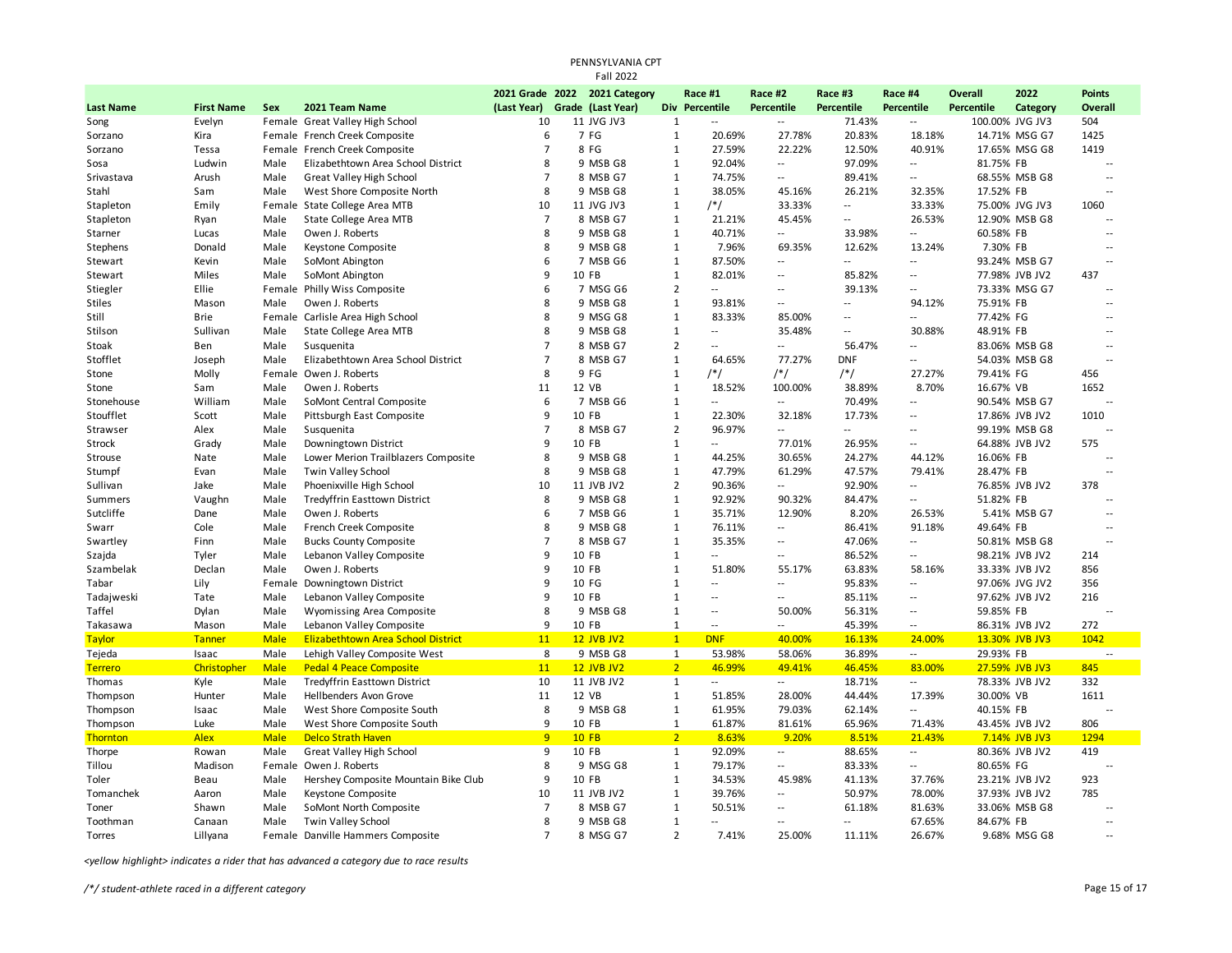|                      |                     |                     |                                                             |                      | PENNSYLVANIA CPT              |                                |                          |                          |                             |                                    |                       |                                 |                                  |  |
|----------------------|---------------------|---------------------|-------------------------------------------------------------|----------------------|-------------------------------|--------------------------------|--------------------------|--------------------------|-----------------------------|------------------------------------|-----------------------|---------------------------------|----------------------------------|--|
|                      |                     |                     |                                                             |                      | <b>Fall 2022</b>              |                                |                          |                          |                             |                                    |                       |                                 |                                  |  |
|                      |                     |                     |                                                             |                      | 2021 Grade 2022 2021 Category |                                | Race #1                  | Race #2                  | Race #3                     | Race #4                            | <b>Overall</b>        | 2022                            | <b>Points</b>                    |  |
| <b>Last Name</b>     | <b>First Name</b>   | <b>Sex</b>          | 2021 Team Name                                              | (Last Year)          | Grade (Last Year)             |                                | Div Percentile           | <b>Percentile</b>        | <b>Percentile</b>           | <b>Percentile</b>                  | <b>Percentile</b>     | Category                        | Overall                          |  |
| Torres               | Ricky               | Male                | Keystone Composite                                          | 10                   | 11 JVB JV2                    | $\mathbf{1}$                   | 56.02%                   | Ξ.                       | 60.65%                      | $\overline{\phantom{a}}$           |                       | 61.58% JVB JV2                  | 485                              |  |
| Torres-Zickler       | Kaila               |                     | Female Delco Strath Haven                                   | 6                    | 7 MSG G6                      | $\overline{2}$                 | 95.83%                   | $\overline{\phantom{a}}$ | 100.00%                     | 100.00%                            |                       | 56.67% MSG G7                   | $\sim$                           |  |
| Tost                 | Dylan               | Male                | Keystone Composite                                          | 10                   | 11 JVB JV2                    | $\mathbf{1}$                   | $\overline{a}$           | 63.53%                   | 54.19%                      | $\overline{\phantom{a}}$           |                       | 54.68% JVB JV2                  | 534                              |  |
| Trego                | Jacob               | Male                | Owen J. Roberts                                             | 8                    | 9 MSB G8                      | $\mathbf{1}$                   | 78.76%                   | Ξ.                       | Ξ.                          | $\overline{\phantom{a}}$           | 93.43% FB             |                                 |                                  |  |
| Troutman             | Lily                |                     | Female Elizabethtown Area School District                   | 11                   | 12 JVG JV2                    | $\mathbf{1}$                   | $\overline{a}$           | $\overline{\phantom{a}}$ | 30.00%                      | 30.77%                             |                       | 50.00% JVG JV2                  | 928                              |  |
| Trump                | Jackson             | Male                | York Composite Dallastown                                   | 6                    | 7 MSB G6                      | $\overline{2}$                 | 62.50%                   | 74.19%                   | 49.18%                      | 57.14%                             |                       | 36.49% MSB G7                   | $\overline{a}$                   |  |
| Turbin               | Danylo              | Male                | Lower Merion Trailblazers Composite                         | 8                    | 9 MSB G8                      | $\mathbf{1}$                   | 42.48%                   | $\sim$                   | 68.93%                      | $\overline{a}$                     | 68.61% FB             |                                 | $\sim$                           |  |
| Turner               | Emily               |                     | Female Centre County Crows Composite                        | 6                    | 7 MSG G6                      | $\overline{2}$                 | 79.17%                   | ٠.                       | 86.96%                      | 63.16%                             |                       | 53.33% MSG G7                   | $\overline{a}$                   |  |
| Turner               | Owen                | Male                | Lower Merion Trailblazers Composite                         | 8                    | 9 MSB G8                      | $\mathbf{1}$                   | 38.94%                   | 40.32%                   | 33.01%                      | 54.41%                             | 21.90% FB             |                                 |                                  |  |
| Turner               | Zachary             | Male                | Centre County Crows Composite                               | 9                    | 10 FB                         | $\overline{2}$                 | 33.09%                   | $\overline{a}$           | 39.72%                      | 53.06%                             |                       | 34.52% JVB JV2                  | 854                              |  |
| Underwood            | Leighton            | Male                | Manheim Township MTB                                        | 9                    | 10 FB                         | $\overline{2}$                 | 42.45%                   | ٠.                       | 42.55%                      | $\overline{\phantom{a}}$           |                       | 66.67% JVB JV2                  | 553                              |  |
| Urey                 | Nicholas            | Male                | York Composite Cycling Club                                 | 8                    | 9 MSB G8                      | $\overline{2}$                 | 56.64%                   | $\overline{\phantom{a}}$ | 76.70%                      | 64.71%                             | 40.88% FB             |                                 | $\overline{\phantom{a}}$         |  |
| Utterback            | Emerik              | Male                | Hershey Composite Mountain Bike Club                        | 6                    | 7 MSB G6                      | $\mathbf{1}$                   | 37.50%                   | 54.84%                   | 52.46%                      | 46.94%                             |                       | 27.03% MSB G7                   | $\overline{a}$                   |  |
| Vadlamuru            | Shaurya             | Male                | Phoenixville Inferno Composite                              | 6                    | 7 MSB G6                      | $\mathbf{1}$                   | 98.21%                   | Ξ.                       | $\sim$                      | 91.84%                             |                       | 71.62% MSB G7                   | Ξ.                               |  |
| Vaiko                | Nelli               | Female              | Pittsburgh East Composite                                   | 10                   | 11 JVG JV2                    | $\mathbf{1}$                   | $\overline{\phantom{a}}$ | 23.08%                   | $\mathcal{L}_{\mathcal{A}}$ | $\overline{\phantom{a}}$           |                       | 73.33% JVG JV2                  | 481                              |  |
| Vaira                | Jonah               | Male                | State College Area MTB                                      | $\overline{7}$       | 8 MSB G7                      | $\mathbf{1}$                   | $-1$                     | 50.00%                   | $\sim$ $\sim$               | 61.22%                             |                       | 47.58% MSB G8                   |                                  |  |
| <b>Vaira</b>         | Owen                | <b>Male</b>         | <b>State College Area MTB</b>                               | 10                   | <b>11 JVB JV2</b>             | 1                              | 18.67%                   | 11.76%                   | $\mathbb{Z}[\mathbb{Z}_p]$  | 18.00%                             |                       | 8.87% JVB JV3                   | 1133                             |  |
| Valoret              | Nicholas            | Male                | French Creek Composite                                      | 11                   | 12 JVB JV2                    | $\mathbf{1}$                   |                          | --                       | 76.13%                      | $\sim$                             |                       | 92.61% JVB JV2                  | 218                              |  |
| Van Cleve            | Royce               | Male                | Delco Composite                                             | 9                    | 10 FB                         | $\mathbf{1}$                   | $\overline{a}$           | $\sim$                   | 84.40%                      | 87.76%                             |                       | 73.81% JVB JV2                  | 467                              |  |
| Vanderpool           | Logan               | Male                | SoMont Abington                                             | 9                    | 10 FB                         | $\mathbf{1}$                   | 28.78%                   | $\overline{\phantom{a}}$ | $\sim$                      | 26.53%                             |                       | 61.90% JVB JV2                  | 646                              |  |
| Vasquez              | Jayden              | Male                | Twin Valley School                                          | 9                    | 10 FB                         | $\mathbf{1}$                   | 67.63%                   | 93.10%                   | 78.01%                      | 75.51%                             |                       | 48.21% JVB JV2                  | 784                              |  |
| Veak                 | Ryan                | Male                | Lower Merion Trailblazers Composite                         | 9                    | 10 FB                         | $\mathbf{1}$                   | 77.70%                   | $\overline{\phantom{a}}$ | 78.72%                      | $\overline{\phantom{a}}$           |                       | 76.79% JVB JV2                  | 453                              |  |
| Vestal               | Connor              | Male                | Delaware Dirt Destroyers                                    | 9                    | 10 FB                         | $\overline{2}$                 | <b>DNF</b>               | ٠.                       | 48.94%                      | $\sim$                             |                       | 88.10% JVB JV2                  | 268                              |  |
| Virmani              | Seth                | Male                | Lower Merion Trailblazers Composite                         | 8                    | 9 MSB G8                      | $\mathbf{1}$                   | 96.46%                   | $\overline{\phantom{a}}$ | 98.06%                      | $\sim$                             | 82.48% FB             |                                 |                                  |  |
| <b>Viscuso</b>       | <b>Mikey</b>        | <b>Male</b>         | <b>Twin Valley School</b>                                   | 10                   | <b>11 JVB JV2</b>             | $\mathbf{1}$                   | 28.92%                   | 22.35%                   | 33.55%                      | 86.00%                             |                       | 17.24% JVB JV3                  | 972                              |  |
| Vitale               | Dylan               | Male                | Pittsburgh East Composite                                   | 8<br>$\overline{7}$  | 9 MSB G8                      | $\mathbf{1}$                   | 15.04%                   | 11.29%                   | 18.45%                      | 42.65%                             | 9.49% FB              |                                 | $\overline{a}$<br>$\sim$         |  |
| Vitek                | Garrett             | Male                | Carlisle Area High School                                   | 6                    | 8 MSB G7                      | $\mathbf{1}$                   | 80.81%<br>$\overline{a}$ | 86.36%                   | 75.29%                      | $\overline{\phantom{a}}$           |                       | 37.90% MSB G8                   |                                  |  |
| Wadlington           | Riley               | Male                | State College Area MTB                                      | 9                    | 7 MSB G6                      | $\mathbf{1}$<br>$\overline{2}$ |                          | Ξ.                       | 22.95%                      | 30.61%                             |                       | 56.76% MSB G7                   | $\overline{a}$                   |  |
| Wagner               | Kyle                | Male                | Elizabethtown Composite                                     |                      | 10 FB                         | $\mathbf{1}$                   | 87.05%                   | ٠.                       | 97.16%                      | $\overline{\phantom{a}}$           |                       | 81.55% JVB JV2                  | 414                              |  |
| <b>Walker</b>        | <b>Brady</b>        | <b>Male</b>         | Owen J. Roberts                                             | 9                    | <b>10 FB</b>                  |                                | <b>DNF</b>               | 28.74%                   | 25.53%                      | 18.37%                             |                       | 14.88% JVB JV3                  | 1064                             |  |
| Wallace<br>Walter    | Jayson              | Male<br><b>Male</b> | Owen J. Roberts<br>Elizabethtown Area School District       | 11<br>11             | 12 VB<br><b>12 JVB JV3</b>    | $\mathbf{1}$<br>1              | 7.41%<br>10.87%          | 4.00%<br>18.92%          | 11.11%<br>39.02%            | 21.74%<br>27.78%                   | 6.67% VB<br>12.73% VB |                                 | 1730<br>1484                     |  |
|                      | <b>Markham</b>      |                     |                                                             |                      |                               |                                |                          | $\overline{a}$           | $\sim$ $\sim$               |                                    |                       |                                 |                                  |  |
| Wanat                | Colton              | Male<br>Male        | Keystone Composite                                          | 10<br>$\overline{7}$ | 11 JVB JV2<br>8 MSB G7        | $\mathbf{1}$<br>$\mathbf{1}$   | 54.22%<br>48.48%         | 68.18%                   | 45.88%                      | $\sim$<br>$\overline{\phantom{a}}$ |                       | 86.70% JVB JV2<br>28.23% MSB G8 | 246                              |  |
| Wang                 | Jonathan            | Male                | Tredyffrin Easttown District<br>Susquenita                  | 6                    | 7 MSB G6                      | $\overline{2}$                 | 53.57%                   | 38.71%                   | 21.31%                      |                                    |                       | 13.51% MSB G7                   | $\overline{a}$                   |  |
| Warner<br>Warwood    | Jaren<br>Weston     | Male                | Manheim Township MTB                                        | $\overline{7}$       | 8 MSB G7                      | $\overline{2}$                 | 10.10%                   | $\overline{a}$           | 30.59%                      | 28.57%<br>$\overline{a}$           |                       | 39.52% MSB G8                   |                                  |  |
| Watson               | Andrew              | Male                | Owen J. Roberts                                             | 10                   | 11 JVB JV2                    | $\mathbf{1}$                   | $\overline{a}$           | $\overline{a}$           | $\sim$ $\sim$               | 51.00%                             |                       | 80.30% JVB JV2                  | 285                              |  |
|                      | Christian           | Male                |                                                             | 6                    | 7 MSB G6                      | $\mathbf{1}$                   | 82.14%                   | 80.65%                   | 73.77%                      | 69.39%                             |                       | 41.89% MSB G7                   |                                  |  |
| Watson<br>Watson     | Gabriella           | Female              | Keystone Composite<br>Keystone Composite                    | $\mathbf{q}$         | 10 FG                         | $\mathbf{1}$                   | 75.86%                   | 94.44%                   | 75.00%                      | 72.73%                             |                       | 47.06% JVG JV2                  | 1180                             |  |
| Watt                 | William             | Male                | Keystone Abington Heights                                   | 8                    | 9 MSB G8                      | $\mathbf{1}$                   | /*/                      | $\overline{a}$           | 55.34%                      | 69.12%                             | 64.23% FB             |                                 |                                  |  |
| Weaver               | Ethan               | Male                | SoMont North Composite                                      | 11                   | 12 JVB JV3                    | $\mathbf{1}$                   | 76.09%                   | --                       | 60.98%                      | 75.00%                             |                       | 56.36% JVB JV3                  | 1122                             |  |
| Webb                 | Sean                | Male                | Downingtown District                                        | 8                    | 9 MSB G8                      | 1                              | $\overline{a}$           | $\overline{\phantom{a}}$ | 59.22%                      | 98.53%                             | 70.80% FB             |                                 | $\overline{a}$                   |  |
|                      |                     | Male                | Lower Bucks Composite                                       | $\overline{7}$       | 8 MSB G7                      | $\mathbf{1}$                   | 36.36%                   | 75.00%                   | 41.18%                      | $\overline{a}$                     |                       | 27.42% MSB G8                   | $\overline{a}$                   |  |
| Webster              | Cooper              |                     |                                                             | $\overline{7}$       |                               | $\mathbf{1}$                   |                          | Ξ.                       |                             |                                    |                       |                                 |                                  |  |
| Webster              | Hunter<br>Sebastian | Male<br>Male        | Lower Bucks Composite                                       | 8                    | 8 MSB G7<br>9 MSB G8          | $\overline{2}$                 | 29.29%<br>۰.             | 19.35%                   | 25.88%<br>$\sim$            | $\overline{\phantom{a}}$<br>33.82% | 41.61% FB             | 46.77% MSB G8                   | $\overline{a}$<br>$\overline{a}$ |  |
| Wegner               | Caleb               | Male                | Northwest Pennsylvania Composite<br>Downingtown District    | $\overline{7}$       | 8 MSB G7                      | $\mathbf{1}$                   | 9.09%                    | $\overline{\phantom{a}}$ | $\sim$ $\sim$               | $\overline{\phantom{a}}$           |                       | 72.58% MSB G8                   | $\overline{a}$                   |  |
| Weiman               | Nora                |                     | Female Delco Composite                                      | $\overline{7}$       | 8 MSG G7                      | $\mathbf{1}$                   | --                       | --                       | 74.07%                      | $\overline{\phantom{a}}$           |                       | 96.77% MSG G8                   | $\overline{a}$                   |  |
| Weiner               | Maddox              | Male                | Phoenixville High School                                    | 9                    | 10 FB                         | $\overline{2}$                 |                          |                          | 80.85%                      | 45.92%                             |                       |                                 | 863                              |  |
| Weirich              |                     |                     |                                                             | 11                   | 12 JVG JV2                    | $\overline{2}$                 | 44.60%<br>86.96%         | 73.56%<br>92.31%         | 60.00%                      | $\overline{\phantom{a}}$           |                       | 32.14% JVB JV2                  | 1198                             |  |
| Weitzman<br>Weitzman | Lilly<br>Molly      |                     | Female Downingtown Composite<br>Female Downingtown District | 8                    | 9 MSG G8                      | $\mathbf{1}$                   | 70.83%                   | 80.00%                   | 58.33%                      | $\overline{\phantom{a}}$           |                       | 43.33% JVG JV2                  |                                  |  |
| Weldon               | Foster              | <b>Male</b>         | <b>Downingtown District</b>                                 | 9                    | <b>10 FB</b>                  | $\mathbf{1}$                   | 2.88%                    | 8.05%                    | 4.26%                       | 4.08%                              | 51.61% FG             | 2.98% JVB JV3                   | 1425                             |  |
| Weller               | Jason               | Male                | Hershey Mountain Bike Club                                  | 11                   | 12 JVB JV2                    | $\mathbf{1}$                   | <b>DNF</b>               | $\sim$ $\sim$            | $\sim$ $\sim$               | $\sim$                             |                       | 100.00% JVB JV2                 | $\mathbf{1}$                     |  |
|                      |                     |                     |                                                             |                      |                               |                                |                          |                          |                             |                                    |                       |                                 |                                  |  |